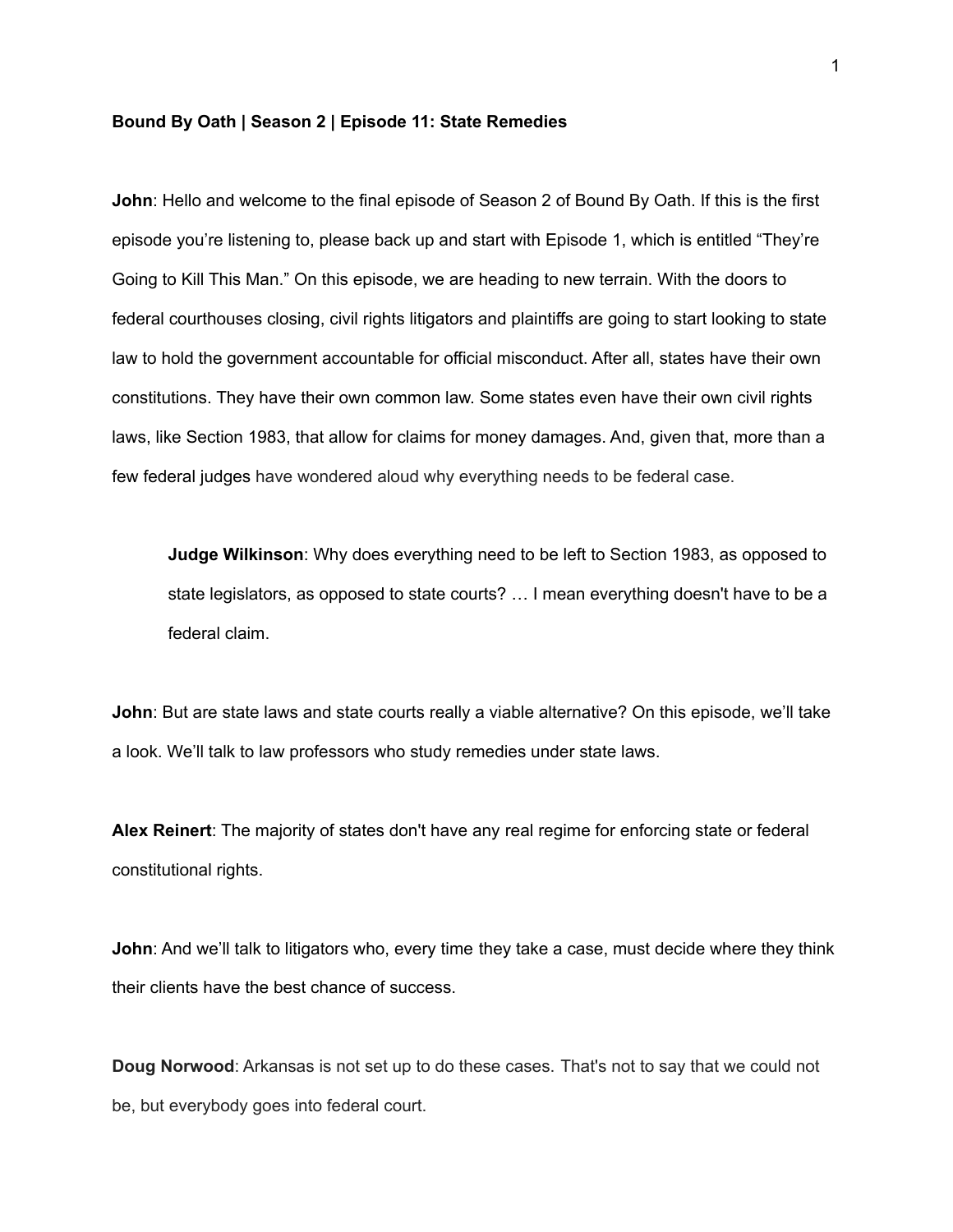**John**: And finally, we'll talk about recent legislative reforms.

**KTSM Reporter**: House Bill 4 establishes the New Mexico Civil Rights Act while also eliminating qualified immunity.

**News Nation Anchor**: In other news tonight, New York City has now become the first in the U.S. to end what's called qualified immunity.

**WHDH Reporter**: Here in New Hampshire a bill was taken up last legislative session to eliminate qualified immunity. That bill was tabled, but the representative who sponsored it tells me he will bring it up again.

**John:** And we'll talk about some of the obstacles to those reforms.

**TX law enforcement lobbyist**: This session brings new concerns as it pertains to qualified immunity for police officers. We will not negotiate that sacred right and working condition under any circumstance.

**NH city manager**: What I'd like to talk about today is how this amendment would devastate a community like Franklin.

**Albuquerque police union rep**: What this does is take more money out of already strained budgets.

**John**: Before we begin, one point of order: On this episode, we're only talking about accountability for state & local officials and state & local governments. Realistically, you're not going to be able to sue a federal officer in state court – mostly because of a federal law passed in 1988 called the Westfall Act, which we talked about briefly on Episode 2.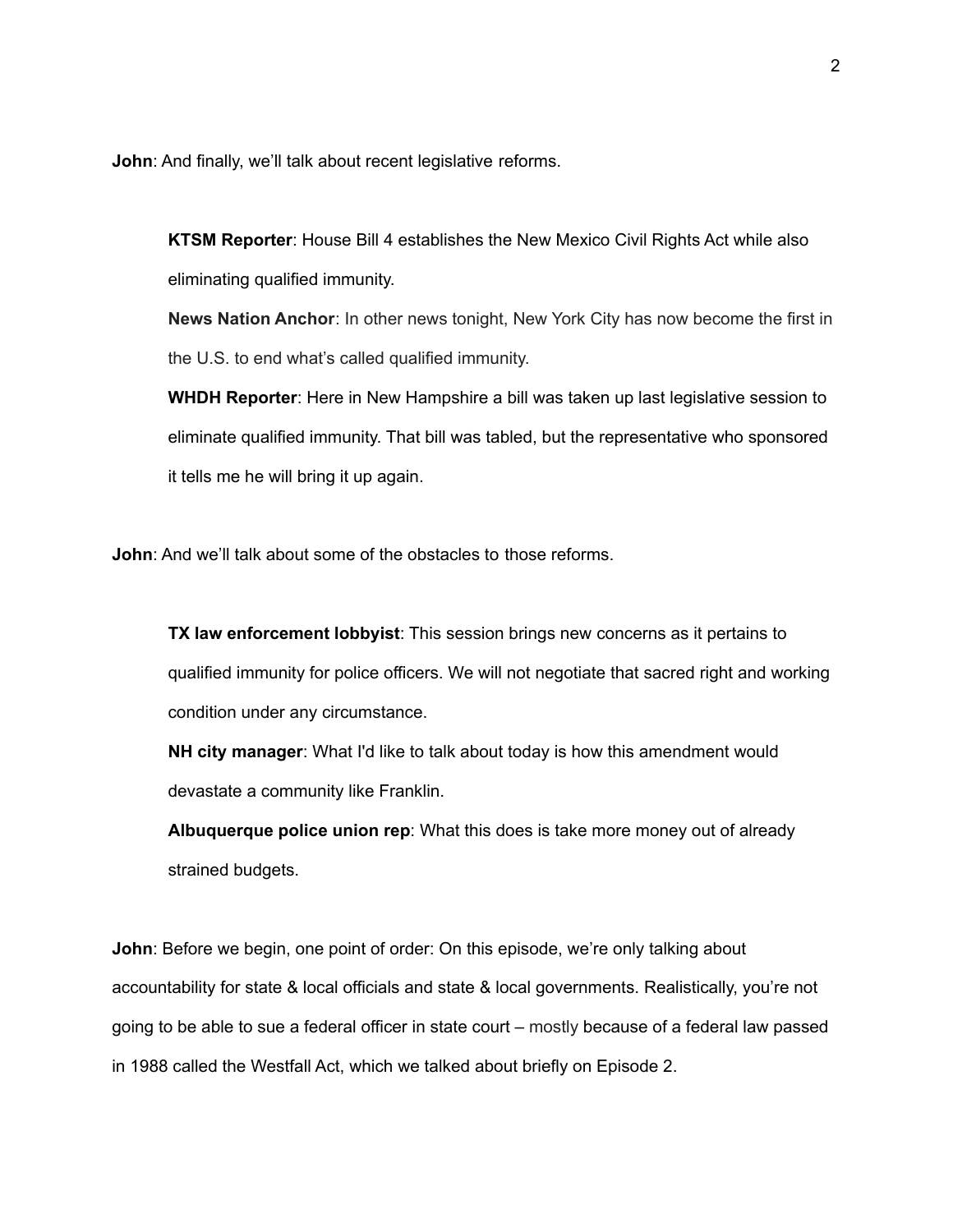## **BBO Montage**

**John**: In 2013, an off-duty police sergeant in Albuquerque, New Mexico raced his patrol car though 10 intersections at an average speed 66 miles an hour at 1:30 in the morning. He had his emergency lights on, but not his sirens. At the eleventh intersection, he allegedly ran a red light and smashed into an oncoming car.

**KRQE news**: Investigators say off-duty APD Sergeant Adam Casaus sped through a red light in his patrol car and T-boned an SUV, killing 21-year-old Ashley Browder and seriously injuring her younger sister.

**KRQE news**: Casaus claimed he was pursuing a drunk driver, but no evidence of that driver was ever revealed.

**John**: He killed a woman and then he lied [about](https://www.kob.com/kobtvimages/repository/cs/files/Appeal%20to%20District%20Court.pdf) it. But unlike many of the other cases we talked about this season, the woman's family did get a remedy. Sergeant Casaus was fired and lost his certification to work in law enforcement in New Mexico. He also spent 90 days in jail after a jury convicted him of misdemeanor careless driving. And the family's federal civil rights suit, *[Browder](https://scholar.google.com/scholar_case?case=15290356169383205984&q=browder+v+albuquerque&hl=en&as_sdt=4,74,81,91,98,101,106,120,137,144,154,161,164,295,296,297,358,359,360,384) v. [Albuquerque](https://scholar.google.com/scholar_case?case=15290356169383205984&q=browder+v+albuquerque&hl=en&as_sdt=4,74,81,91,98,101,106,120,137,144,154,161,164,295,296,297,358,359,360,384)*, was allowed to proceed to trial.

**Judge Gorsuch**: He's off-duty. He's not chasing anybody, in an urban area, for his personal convenience. Why – and then he hits and injures people – why wouldn't that shock anybody's conscience?

**John**: That is U.S. Supreme Court Justice Neil Gorsuch in 2014, when he was still an appeals court judge, questioning the lawyer for former Sergeant Casaus.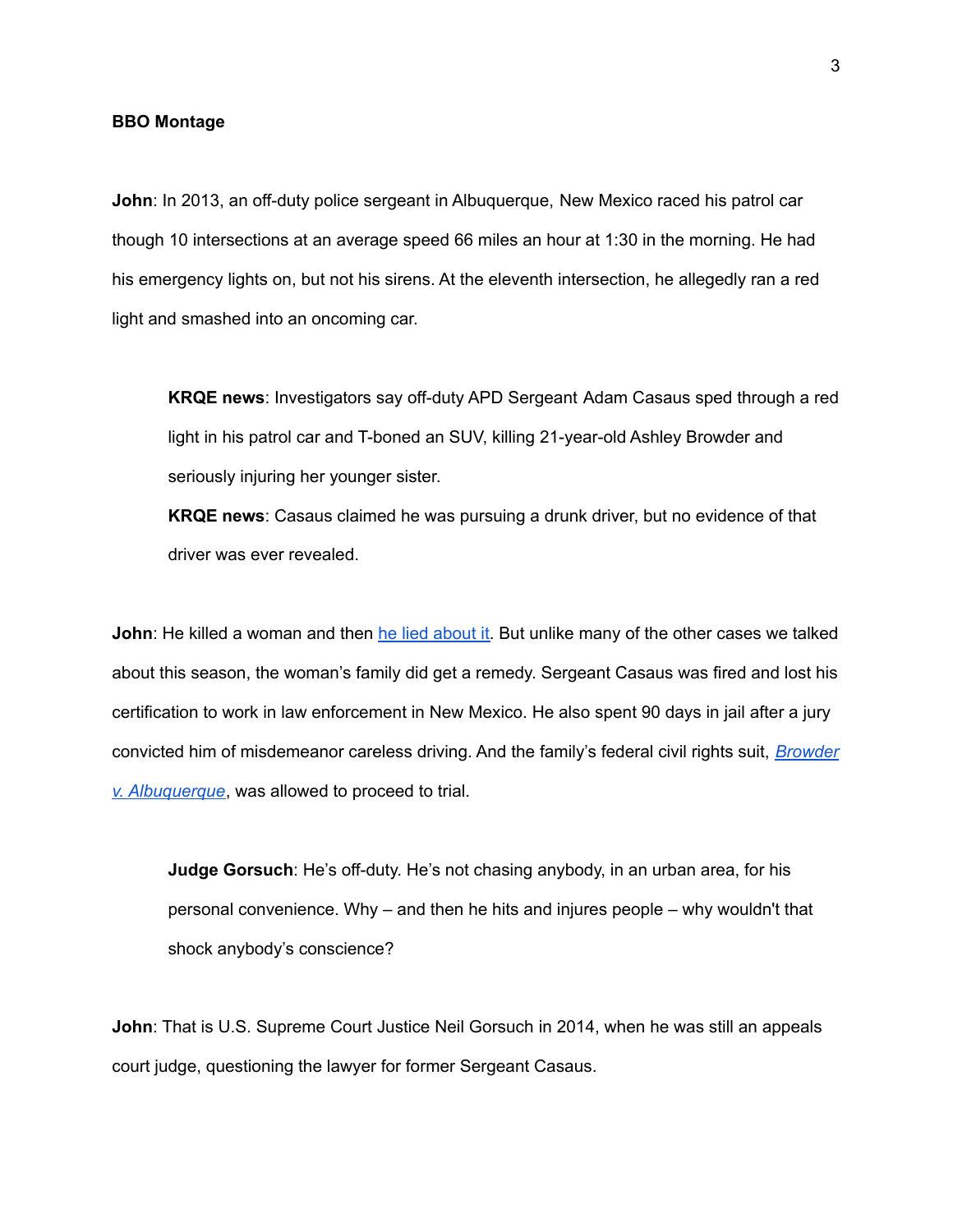**Lawyer for officer**: The fact that he had his emergency lights engaged shows he was on – shows that he had an objective, legitimate law enforcement purpose in what he was doing.

**Judge Gorsuch**: No, it doesn't. Counsel, counsel, counsel. Let's not overstate the facts. Just because an officer has lights on doesn't mean he's engaged in any kind of professional activity. … We don't know what this gentleman's purpose was. But we know it wasn't law enforcement.

**John**: The lawyer for the officer argued that her client was protected by qualified immunity.

**Lawyer for officer**: Our argument, Your Honor, of course, is the law was not clearly established at the time.

**John**: But in 2015, in a unanimous opinion written by Judge Gorsuch, the U.S. Court of Appeals for the Tenth Circuit said that the law was clearly established and that you can sue an officer for reckless driving under the 14th Amendment, which prohibits taking life without due process of law. But the case, which also included claims against the city, didn't go to trial.

**KQRE news**: The city has settled the wrongful death lawsuit. The city will pay the family \$8.5 million dollars. … The family's settlement includes a list of reforms, driving safety training protocols, and bumper stickers on marked APD vehicles will be placed with a phone number to report dangerous driving.

**Lawyer for family**: Very, very important to the family was that no other family ever have to go through this again.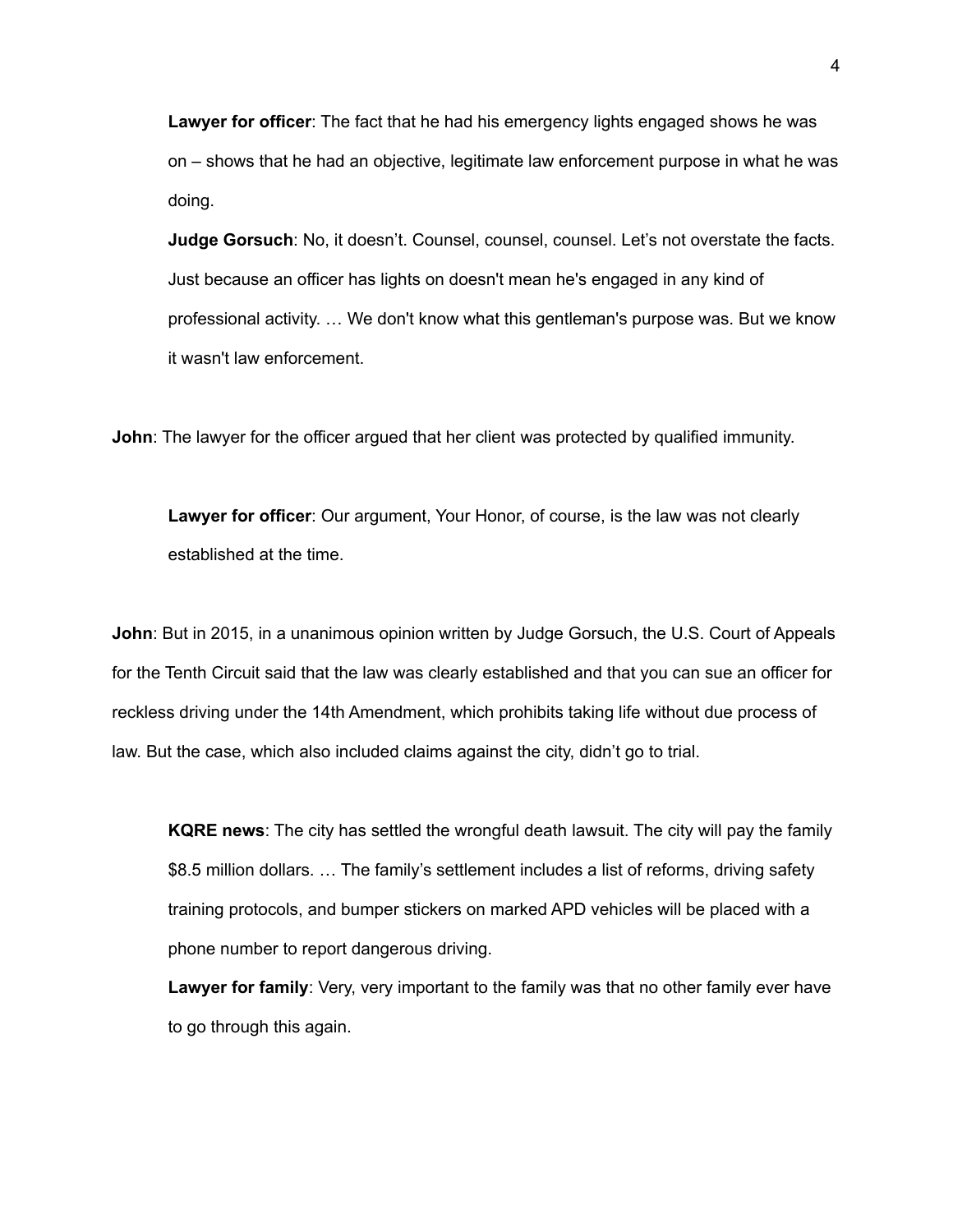**John**: The Browder family got a remedy, and they got it in federal court. But in a separate, concurring opinion – writing just for himself and not for the court – Judge Gorsuch wrote that maybe this case should have been pursued in state court under state common law rather than the federal Constitution. Quote: "We shouldn't be surprised that the common law usually supplies a sound remedy when life, liberty, and property are taken. After all, the whole point of the common law as it evolved through the centuries was to vindicate fundamental rights like these." In a little while, we're going to ask some litigators what they think of Judge Gorsuch's suggestion that just because a claim *can* be characterized as a constitutional violation, doesn't mean that it *should* be characterized as a constitutional violation. But first, some background on state courts:

**Diego Zambrano**: There has been a long debate among scholars of judicial federalism and federal courts about the parity between state and federal courts.

**John**: That is Professor Diego Zambrano of Stanford Law.

**Diego Zambrano**: There was a famous paper in the late 1970s, written by Burt Neuborne, arguing that state courts were so called inferior, technically less competent than federal courts. And Neuborne pointed out that they have judicial elections and many other reasons why you would end up with state judges that are of less quality than federal courts. But we never had any good evidence that this was actually true.

**John**: At IJ, we litigate in state court all the time. You'll never catch us disparaging the good name of state courts. But there is a persistent debate about the quality of state courts, and Professor Zambrano recently published a paper that looks at what evidence is out there.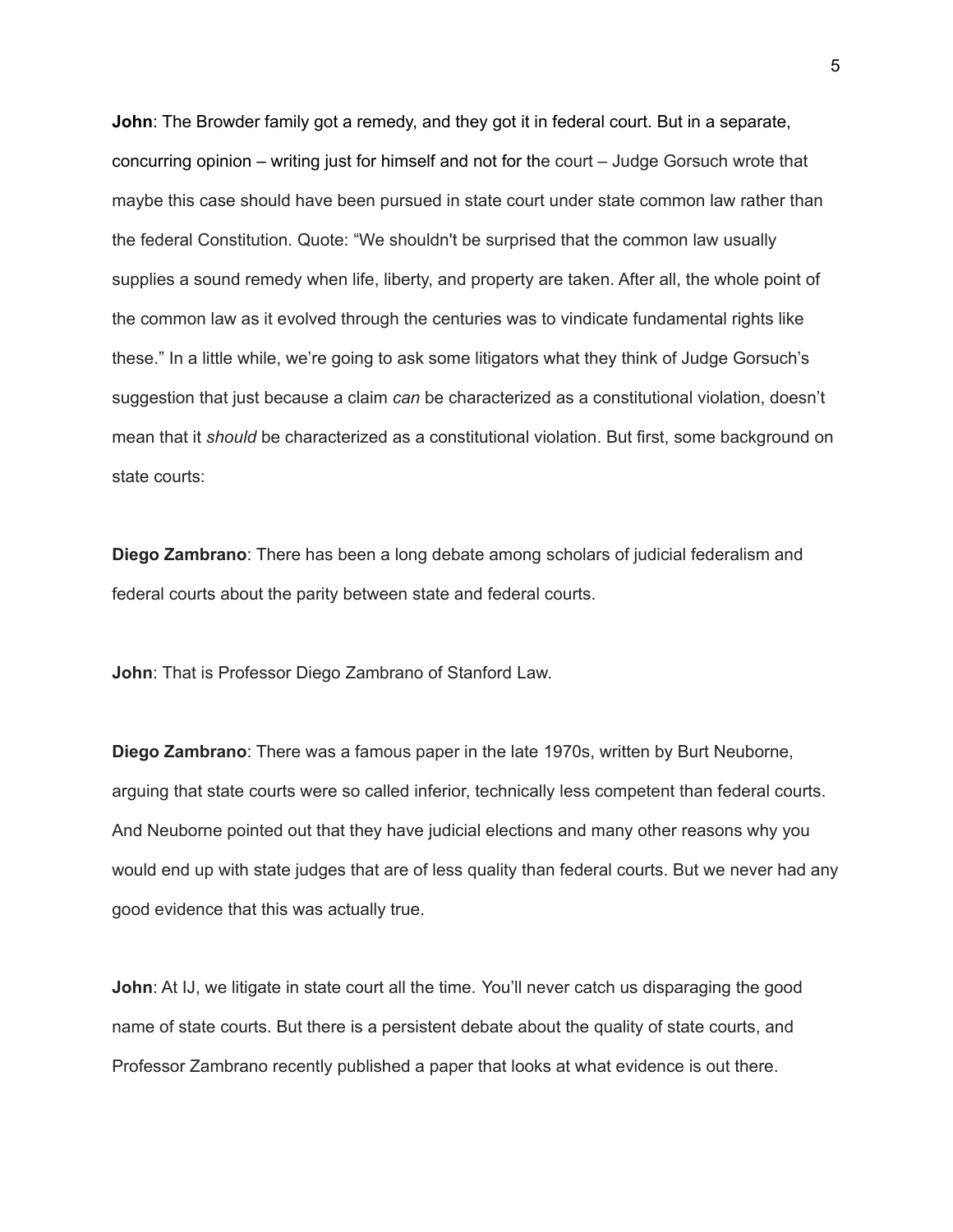**Diego Zambrano**: We do see in polls starting in about the late 80s and early 90s, that both defendants' counsel and plaintiffs' attorneys claim that federal judges are more competent than state court judges. So that's the only survey evidence we have. I do present some evidence in the paper showing that state court budgets have not grown as much as federal court budgets in the last 30 to 40 years. And this matches an ongoing set of studies issued by the ABA, National Center for State Courts, and state courts themselves where they argue that state court budgets have been severely underfunded, that state courts are quote "on the edge of an abyss," and that they can barely keep up with their demands – the docket demands. So you do see a lot of rhetoric by state supreme court justices, state court judges, attorneys, arguing that state courts are not up to the same standards as federal court.

**John**: That said:

**Diego Zambrano**: We at least have some evidence that state courts are decaying relative to federal courts. In absolute terms, we don't have really good measures of whether a court is high quality or not. But in whatever way you want to measure it, state courts are probably better now than they were 30, 40, 50, certainly 80 years ago. And why do I say that? Well, one move has been towards consolidating their budgets away from localities. For a long time state courts were being funded by counties and municipalities. And now it's all at the state level. And we think that leads to better treatment, more uniformity, more oversight. So that's only one example where state courts have made a lot of progress. State courts have also created business courts, complex litigation courts that do seem to provide better services, if you want to think of it that way, to litigants. So all of that is to say some evidence of relative decay, some evidence that in absolute terms they're better. However, we still have this issue of no parity, right. Most lawyers would say federal judges are more competent than the average state court judge.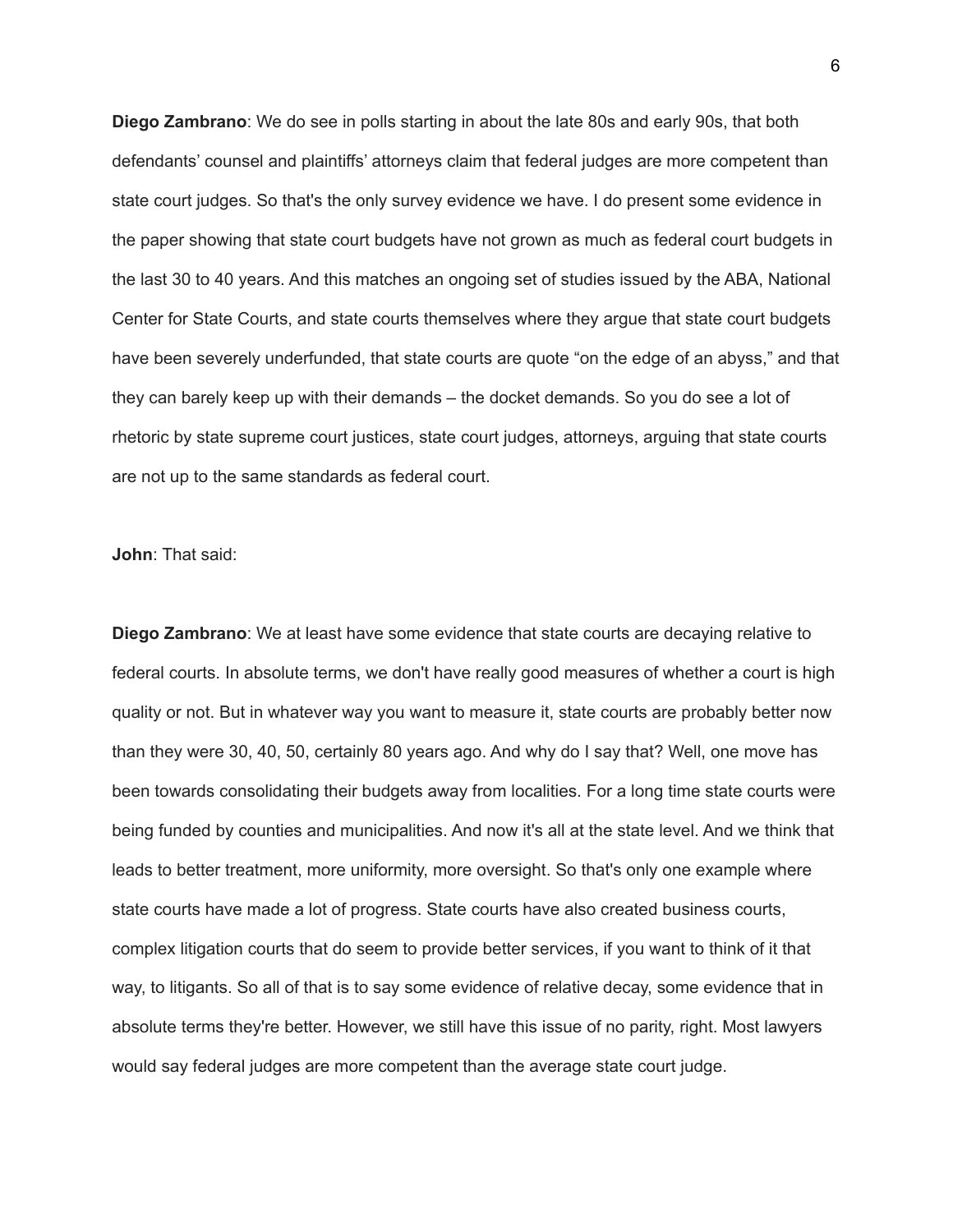**John**: But if the doors to federal court are closed, you go to battle in the court that will have you.

**Bob Williams**: A lot of lawyers know about the rights granted in the U.S. Constitution and of course are familiar with the Section 1983 cause of action to enforce those constitutional guarantees, including claims for money damages. Many lawyers are not so familiar with the fact that state constitutions include virtually all of those familiar rights plus others.

**John**: That is Professor Robert Williams of Rutgers Law.

**Bob Williams**: You can have mirror image constitutional rights and also rights that have no analogues. And interestingly we've seen over the last 30 years the phenomenon of state supreme courts pretty regularly interpreting their state constitutional provisions to be even more protective than what the U.S. Supreme Court says about federal constitutional rights.

**John**: Of course, a win under state law is not the same as a win under federal law.

**Bob Williams**: Some people say – and they're correct – if you win a state constitutional case it's only for your state. It's not like a big victory in the United States Supreme Court. Of course that's correct. But it must be remembered that's a victory for your client and not only that, of course, your victory in your state can influence first other states. So it's very common for state supreme courts to look to – not so much the U.S. Supreme Court vertically – but horizontally out to the other states.

**John**: There are three different kinds of causes of action under state law we'll talk about that you can use to hold government officials accountable. In the first bucket, there are baby 1983s.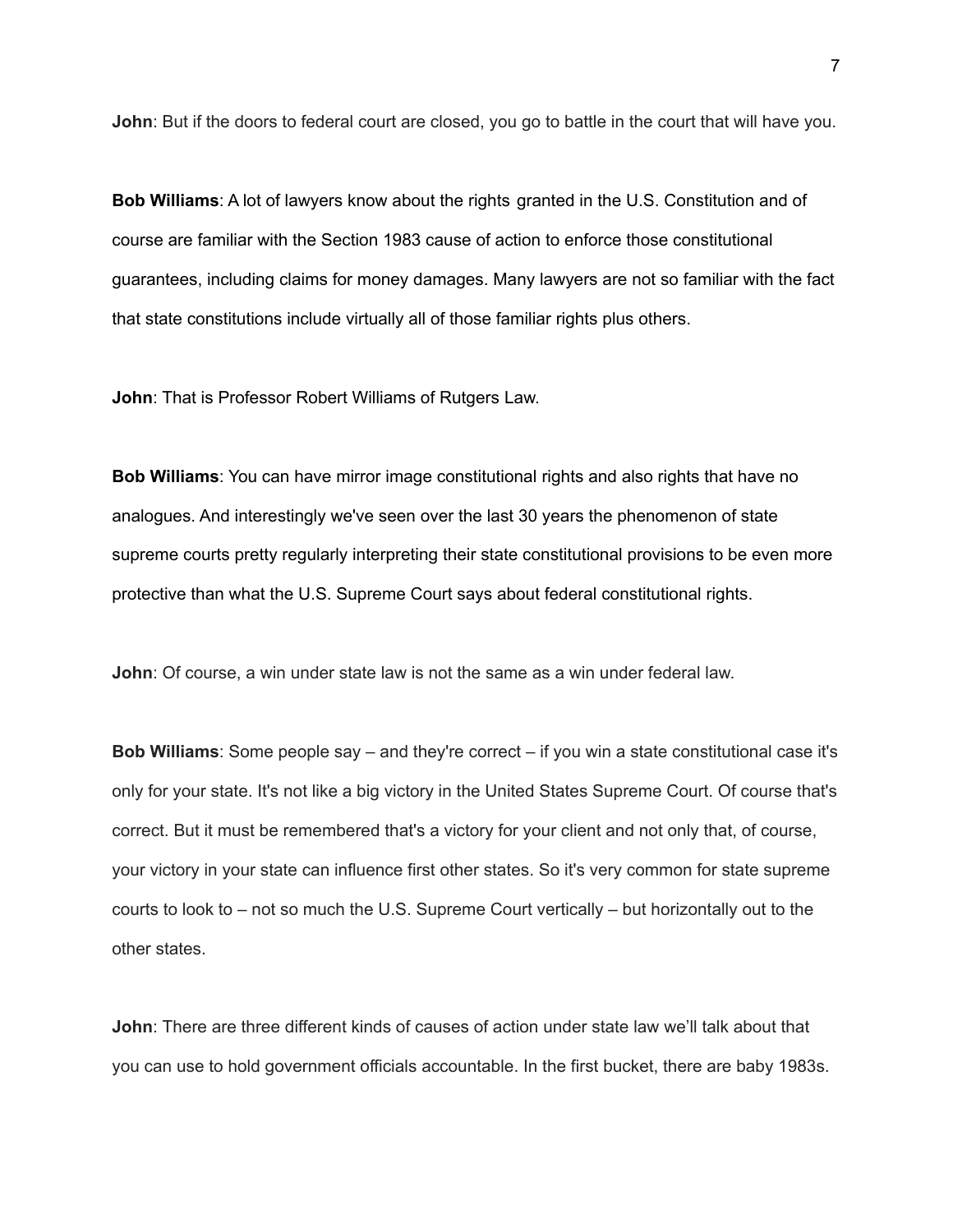**Bob Williams**: A few states have – we call them little 1983 statutes, state civil rights statutes that do provide a cause of action like 1983.

**John**: In eight states, legislators have passed civil rights acts – like Section 1983 at the federal level – that create a cause of action and give plaintiffs permission to sue for violations of state constitutional provisions – and sometimes federal constitutional provisions as well.

**Bob Williams**: But that's not so common. And of course many people wonder whether state legislators will enact laws enabling people to sue them for money. So the real crucial question that will come up in many states is: Can you bring a direct cause of action for money damages for violations of state constitutional provisions?

**John**: And that's bucket two. Do courts see themselves as obligated to enforce their constitutions – even without the legislature specifically passing a law like Section 1983 telling them to enforce their constitutions?

**Bob Williams**: This came up in a free speech case in Oregon, and the Oregon Supreme Court said there is no statute giving a cause of action for money damages for violation of free speech. And there's nothing in the constitution itself about that, so the court, I think surprisingly, said we are ill equipped to determine whether there's a cause of action for violation of this state constitutional right and you'll have to wait for the legislature to do it.

**John**: In that case, called *Hunter v. City of [Eugene](https://law.justia.com/cases/oregon/supreme-court/1990/309-or-298.html)*, police used billy clubs on high school teachers who were on strike to clear a path through the crowd so that substitute teachers could reach the school. The teachers, as well as a news reporter, argued that that violated the Oregon Constitution's protections for free speech. But, in 1990, the Oregon Supreme Court said it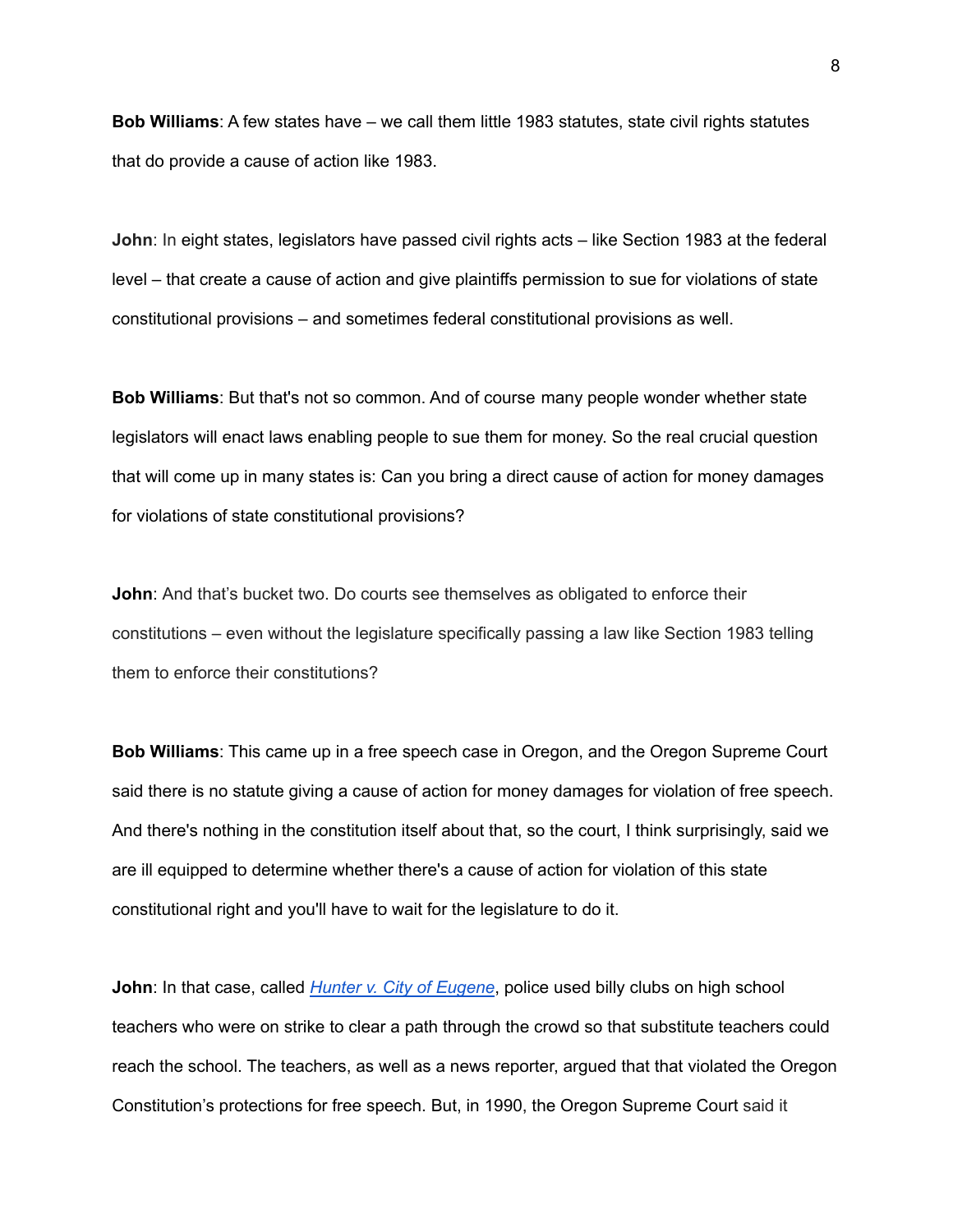couldn't decide that question. Quote: "Lacking legislative guidance, this court is in a poor position to say what should or should not be compensation for violation of a state constitutional right."

**Bob Williams**: But the alternative view to Oregon is the North Carolina view and New York view, which says wait a second. This is a claim in a state court for a violation of our state constitution and gosh that's our job to enforce the constitution and to provide meaningful remedies.

**John**: In the New York [case,](https://casetext.com/case/brown-v-state-of-new-york-8) police in Oneonta were investigating an attempted sexual assault. The victim told police her attacker was a college-age black male. So police interrogated every single African-American male attending the university nearby, demanding alibis and checking their hands and forearms for signs of a struggle. When that produced no suspects, officers stopped black men they saw on the street for five days, which again didn't turn up any leads. In total, they stopped nearly 300 [men.](https://digitalcommons.tourolaw.edu/cgi/viewcontent.cgi?article=2493&context=lawreview)

**Bob Williams**: So these plaintiffs in New York went to state court, filed an action for money damages under the state constitutional search and seizure provision.

**John**: And in 1996, the New York Court of Appeals, which is the state's highest court, said yes, there is a direct cause of action for money damages even if the legislature has never said so, at least for equal protection and search and seizure claims.

**Bob Williams**: I do want to mention one other thing and that's the presence of quite unfamiliar kinds of claims that are in the state constitutions. Most of us in law school and reading the media are exposed only to discussions of the United States Constitution. It's a very good idea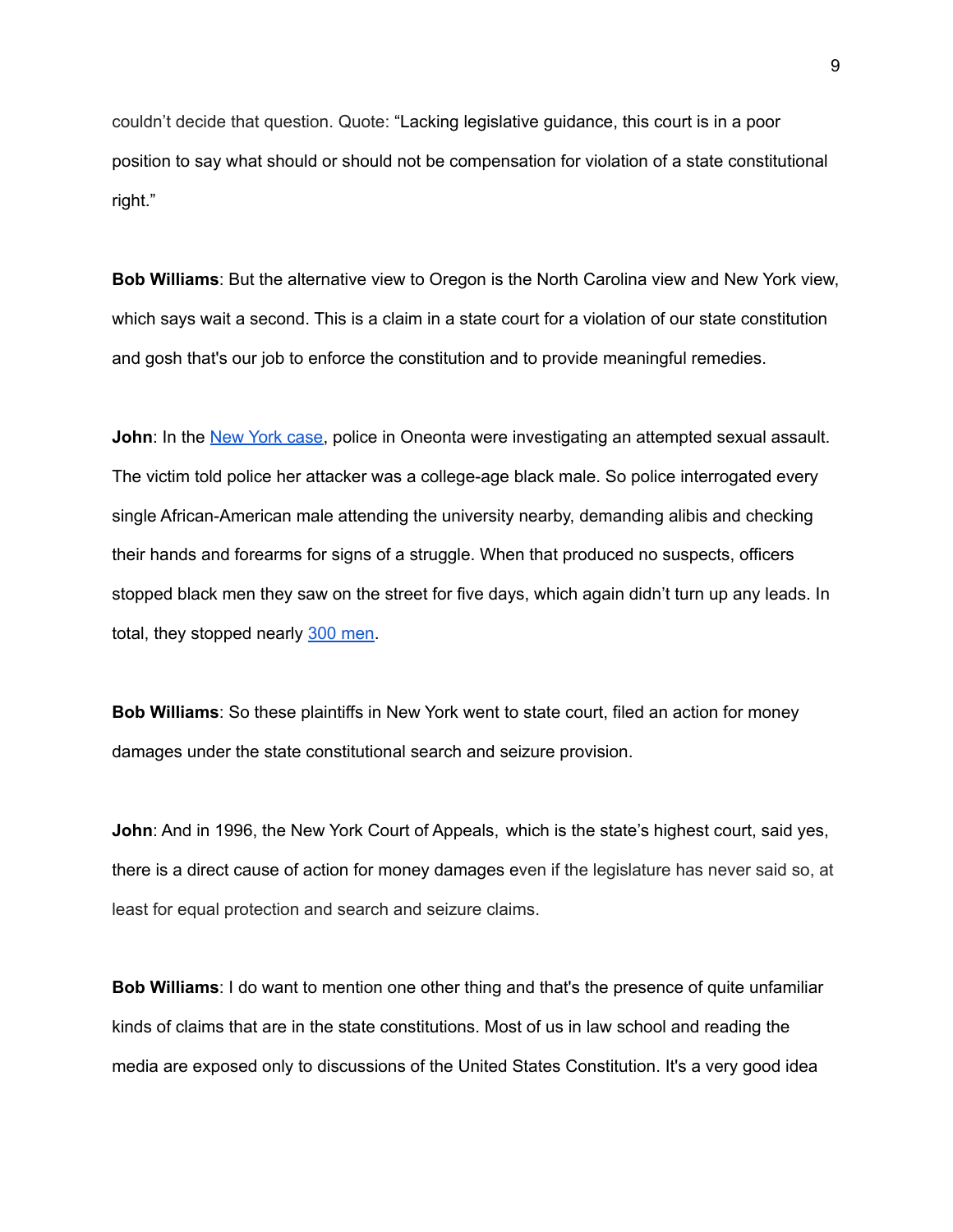for lawyers to pull out their state constitution and read through it. There are many claims in state constitutions that have no analogue in the United States Constitution.

**John**: For example.

**Bob Williams**: People think of prison condition cases as being governed by the Eighth Amendment Cruel and Unusual Clause. And the United States Supreme Court has recognized those claims but has been fairly grudging and requires prison conditions to be pretty much intentionally imposed as punishment which of course is going to be very difficult to prove. But there are five or six states – and they span the east coast to the west coast ending up in Oregon – that have a clause in the constitution that says inmates, both pretrial and convicted, cannot be treated with unnecessary rigor. Says nothing about punishment. It's a test of necessariness, and so the cases look at whatever the condition was that was imposed and determine whether that's necessary or not for prison administration. So this is a local, unique state constitutional claim that might appeal to a state judge in a different way from cruel and unusual punishment that's already been somewhat restricted by the U.S. Supreme Court.

**John**: And then there's the final bucket of claims under state law: common law tort claims, which are what Justice Gorsuch was talking about in the *Browder* case. Every state has a personal injury statute called a tort claims act that allows an injured person to pursue a claim against government officials who injured them.

**Alex Reinert**: A tort is just basically a legal claim that I have when someone injures me in some way. They could injure me physically. They could injure me emotionally. They could injure me reputationally.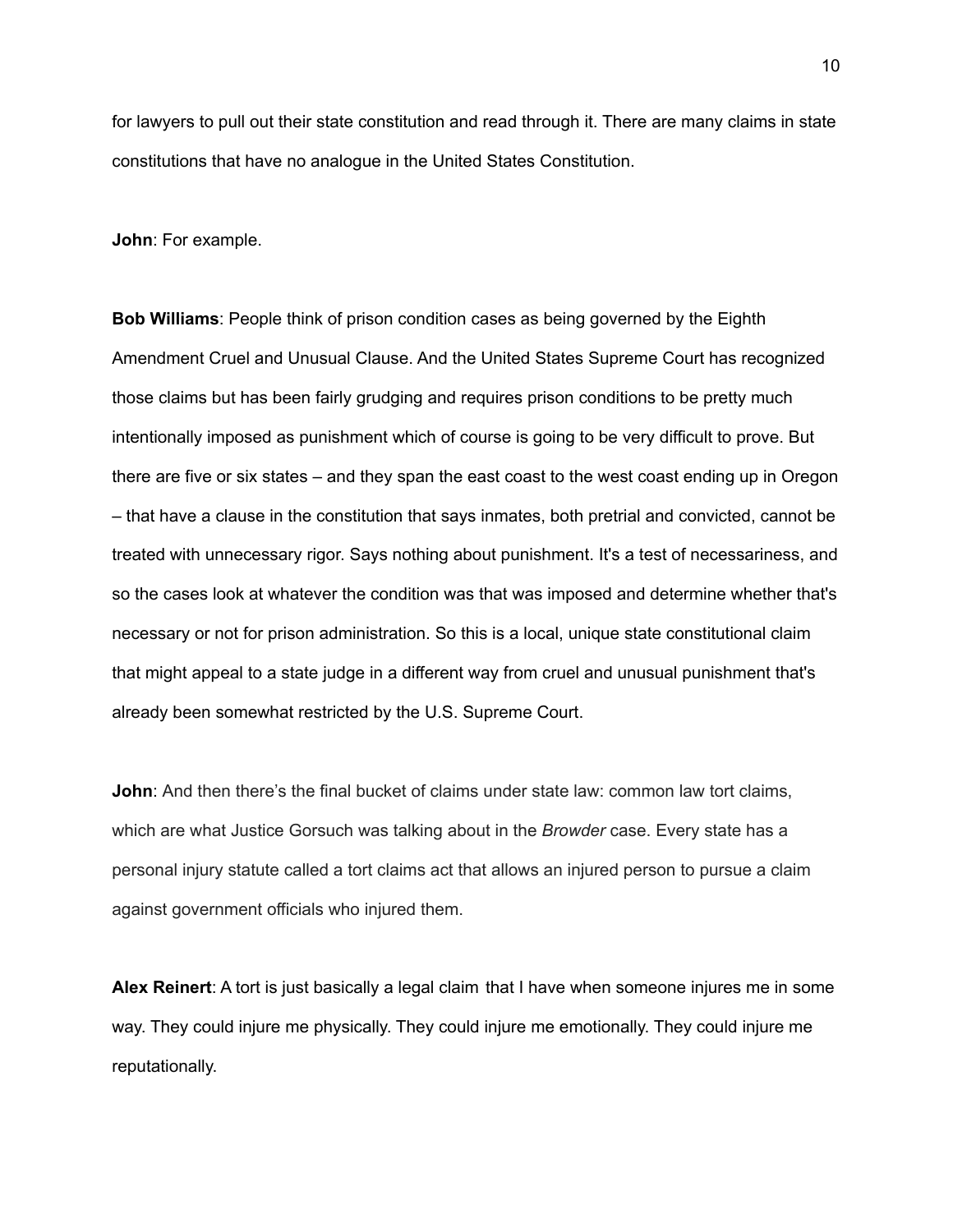**John**: That is Professor Alexander Reinert of the Benjamin Cardozo School of Law. Professor Reinert, along with his co-authors Joanna Schwartz and Jim Pfander, who have both appeared on past episodes, recently published an extensive study of the kinds of causes of actions that are available under state law in all 50 states.

**Alex Reinert**: A classic example is the tort of battery. What is a battery? A battery is someone touching me without my consent. Often we think of a battery as someone punching me. Another classic example is negligence, where I'm harmed because someone was unreasonable in thinking about the risks of the behavior they were engaging in.

**John**: As we talked about on Episode 2, tort claims like trespass and battery can be used to sue private individuals who harm you as well as government officials.

**Alex Reinert**: The majority of states – about 26, or precisely 26 – just rely on common law torts to regulate tortious conduct by state and local officials.

**John**: Which is to say that in a slim majority of states, tort claims are the only way to bring suit. You cannot sue state or local officials for damages for violating the state constitution. Which can be a problem.

**Alex Reinert**: There's not always going to be an overlap between the rights we have that come from common law torts, and the rights that we seek to enforce through the Constitution.

**John**: For instance, there is no tort analogue to constitutional provisions like the equal protection clause or the free speech clause. Right now at the Institute for Justice, we are litigating a free speech case out of Castle Hills, Texas, which is just outside San Antonio. There,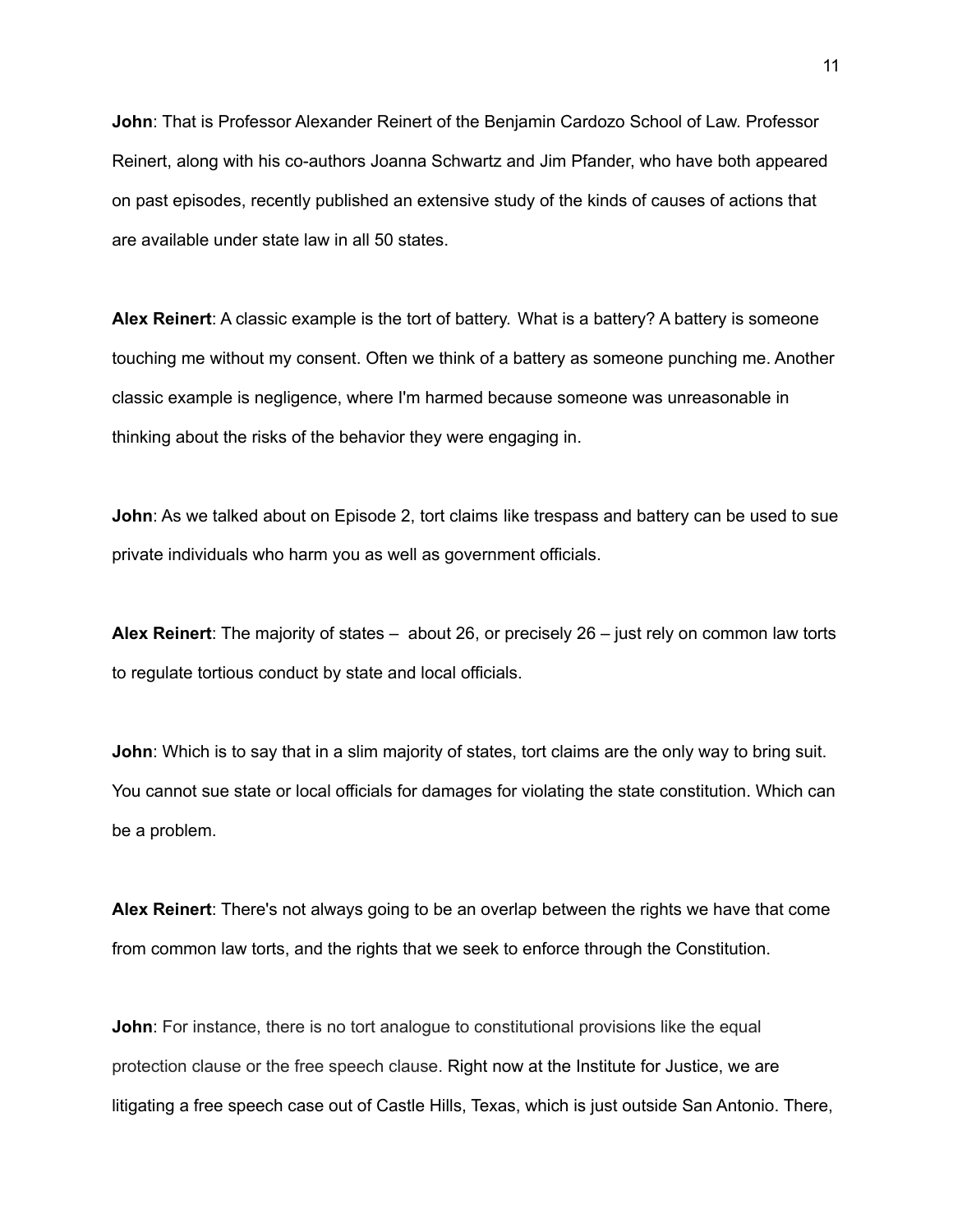the mayor and the chief of police retaliated against a newly-elected city councilwoman because she championed a citizen petition calling for the resignation of their friend and ally, the city manager.

**Sylvia Gonzales**: I went out and campaigned and spoke with over 500 residents. They complained bitterly about the city. And that they could not even get ahold of anyone because the city manager would not return their calls. Their streets were not being fixed. That's what they talked about.

**John**: Our client, Sylvia Gonzalez, was the first ever Hispanic woman elected to the city council. But she ruffled some feathers among the old guard, and the mayor and other officials retaliated by accusing her of the misdemeanor crime of tampering with a government document. The charge was bogus, a total fabrication. And a prosecutor dismissed it almost immediately – but not before Sylvia was arrested and her mugshot was broadcast all over the news.

**Sylvia Gonzales**: I spent the whole day in jail. And they put the handcuffs so tight on me. They were so hurtful, that I kept asking them to loosen them if they could loosen a little bit. And it was very hard to stay sitting, and they would not let me stand up.

**Anya Bidwell**: May it please the court, I am Anya Bidwell representing plaintiff-appellee here, Ms. Sylvia Gonzalez.

**John**: That is Anya Bidwell, the co-producer of this podcast, at oral argument before the Fifth Circuit last fall.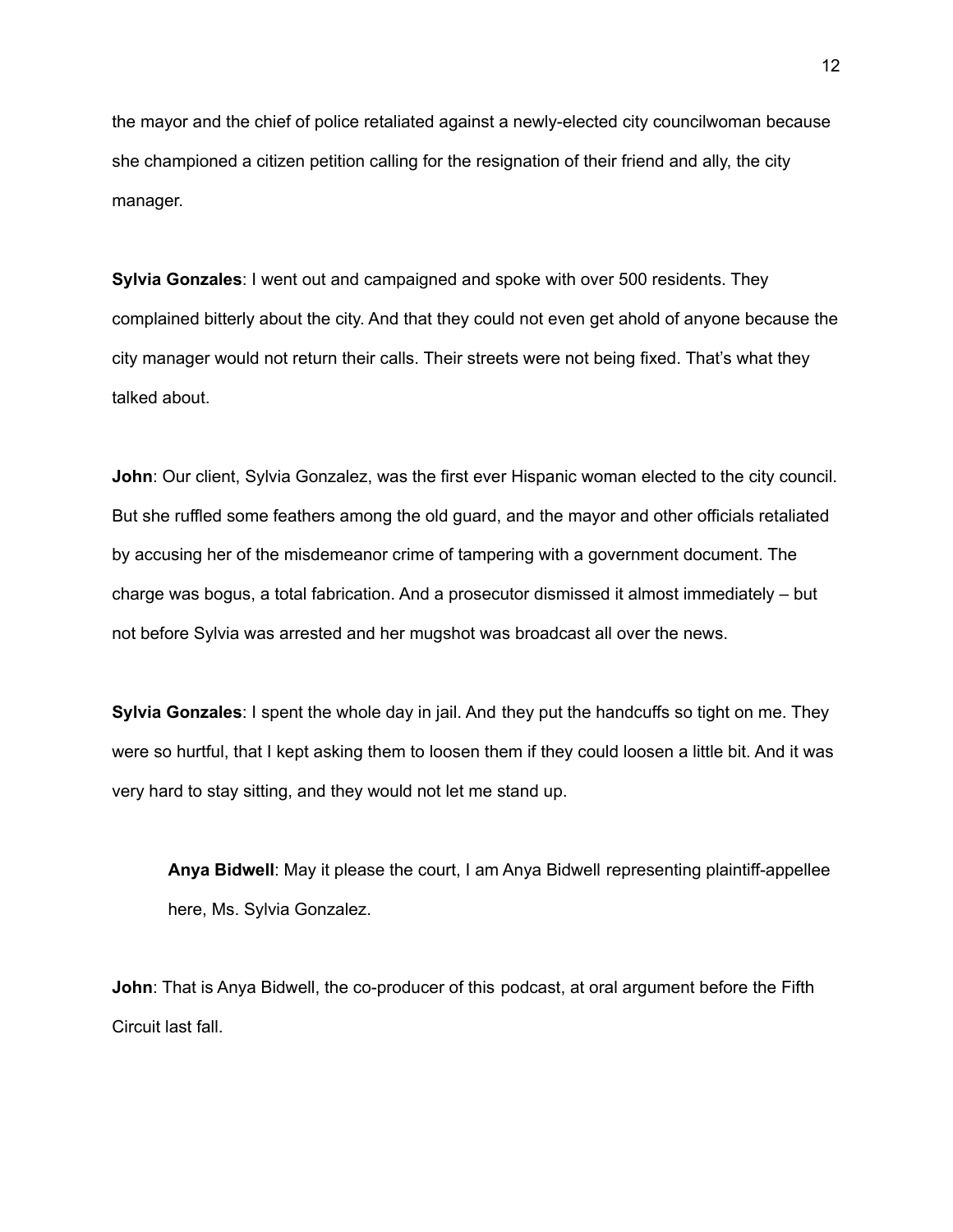**Anya Bidwell**: There's a constitutional right, a right to not be retaliated against when you criticize your government, and this right is clearly established.

**John**: As of March 2022, we are awaiting a decision on whether the suit can proceed to trial.

**Anya Bidwell**: We brought this case in federal court under the First Amendment even though because of qualified immunity it might be years before we can get to trial. We never even considered bringing the suit in state court. Firstly, because there is no way to bring a claim for damages under the Texas Constitution. And secondly, the only option to sue an official in Texas is by using state tort law. And there is no tort cause of action for retaliating against someone for their speech. So essentially, Texas state courthouse doors are firmly shut to us. And we have no choice but to go to federal court under federal law.

**John**: Defamation, slander, libel – those are the traditional tort claims that touch on speech, but they're no help to Sylvia at all. The problem isn't that city officials defamed her; it's that they threw her in jail for saying something that every American should feel free to say about government officials: that they weren't doing a good job. However, in other situations, other tort claims do sometimes map pretty closely onto constitutional claims.

**Alex Reinert**: Probably where the overlap is greatest is in maybe excessive force cases, where the tort case that you'd bring in common law would be a battery. And it would be analogous to either a Fourth Amendment claim for excessive use of force during an arrest or maybe an Eighth Amendment claim for excessive use of force in prison.

**John**: And then in yet still other kinds cases, the overlap between a tort claim and a constitutional claim may be there but it might not be all that substantial. For instance, trespass.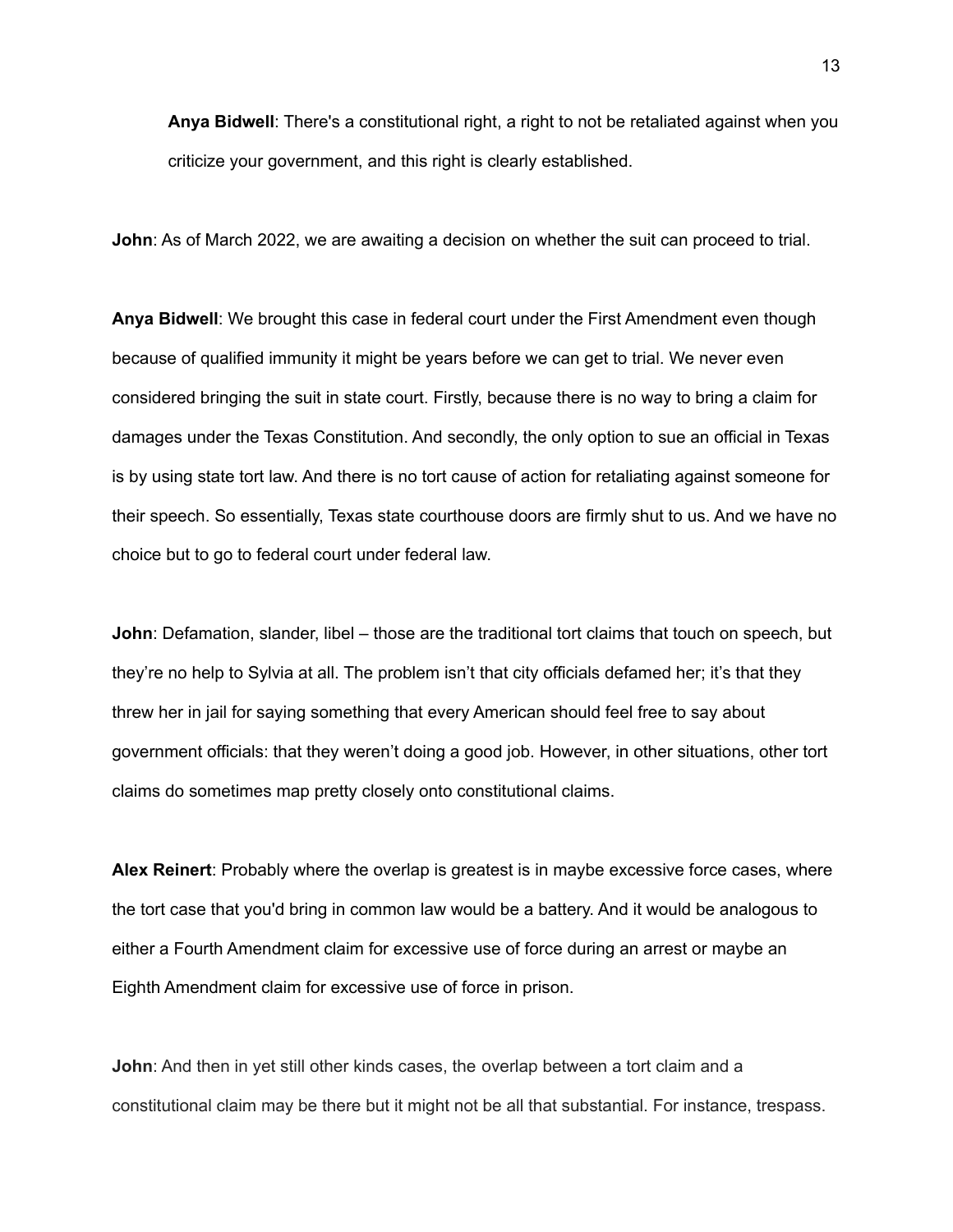If a private person comes onto your property without permission, typically the common law remedy available is for the trespasser to pay for any physical damage to the property. By contrast, when armed government officials burst into your home without a warrant, damages under tort law doesn't really fully acknowledge or redress the enormity of the violation – even if they do pay to fix whatever they broke. In 1961, in his concurrence in the case of *Monroe v. Pape*, Justice Harlan said much the same thing. Quote: "It would indeed be the purest coincidence if the state remedies for violations of common law rights by private citizens were fully appropriate to redress those injuries which only a state official can cause and against which the Constitution provides protection."

**Alex Reinert**: When a state official violates our rights, even if the injury is the same as when a private person violates our rights, that doesn't mean they're the same kind of violation. It has a different cadence, and the importance of the violation is different when it's a state official who's causing the harm.

**John**: Later, in the case of *Bivens v. Six Unknown Agents of the Federal Bureau of Narcotics*, which we talked about on Episode 2, the majority of the Court adopted that rationale.

**Alex Reinert**: The logic that the majority adopted in *Bivens* was that, well, the reason we need a Fourth Amendment right is precisely because common law trespass claims won't always vindicate the interests protected by the Fourth Amendment.

**John**: But, returning to Justice Gorsuch's point in *Browder v. Albuquerque*, we do not understand him to be saying that the common law will always or even usually provide a more apt cause of action than a federal constitutional claim. Rather, his argument is that there are at least some cases where the common law does do the job and at least that subset of cases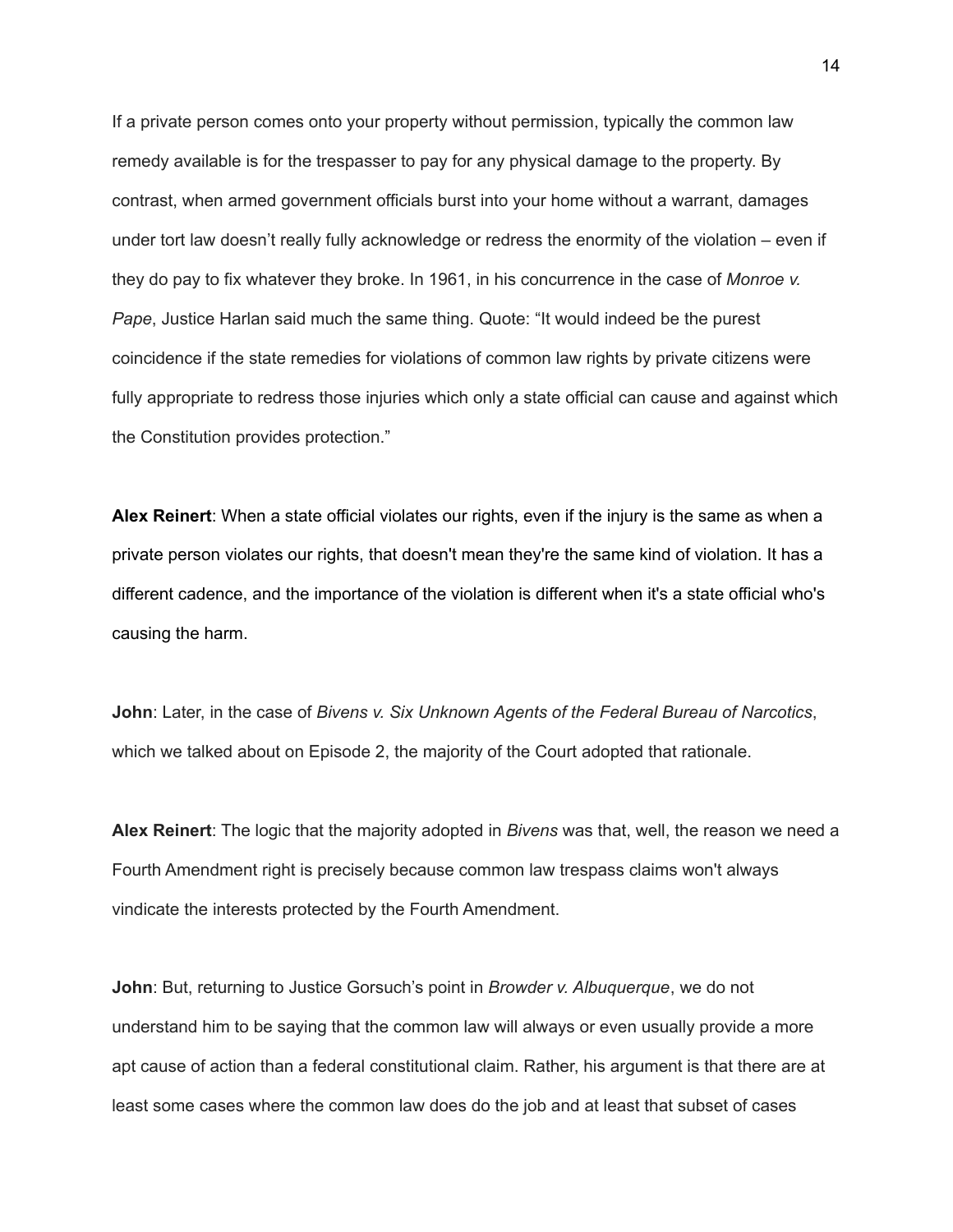should be in state court. In his view, *Browder* was really just a case about a tragic car accident and state courts handle cases about car accidents all the time using the common law principle of negligence rather than the federal constitutional standard.

**Anya Bidwell**: The constitutional standard in *Browder* under the due process clause was whether the police officer's conduct shocked the conscience.

**Judge Gorsuch**: 66 miles an hour, through 10 traffic lights why wouldn't that shock anybody's conscience?

**Anya Bidwell**: And Justice Gorsuch's point is that whether something shocks the conscience is pretty subjective.

**John**: So according to Gorsuch, it might be better to use common law, which state courts have lots of experience with.

**Anya Bidwell**: But this ignores this idea that when a government official in a government vehicle is out there committing misconduct that takes on a constitutional dimension that tort law doesn't address.

**John**: The Browder family didn't just want to remedy for a car accident. They wanted police in Albuquerque to stop thinking they could get away with things like this. So that's one reason you might prefer a federal constitutional claim over a state tort claim. But there are lots of nuts-and-bolts, practical considerations to keep in mind as well. For instance, under state law there are often tricky procedural requirements that could cause you to lose your claim even before you get started, or put you at an immediate disadvantage.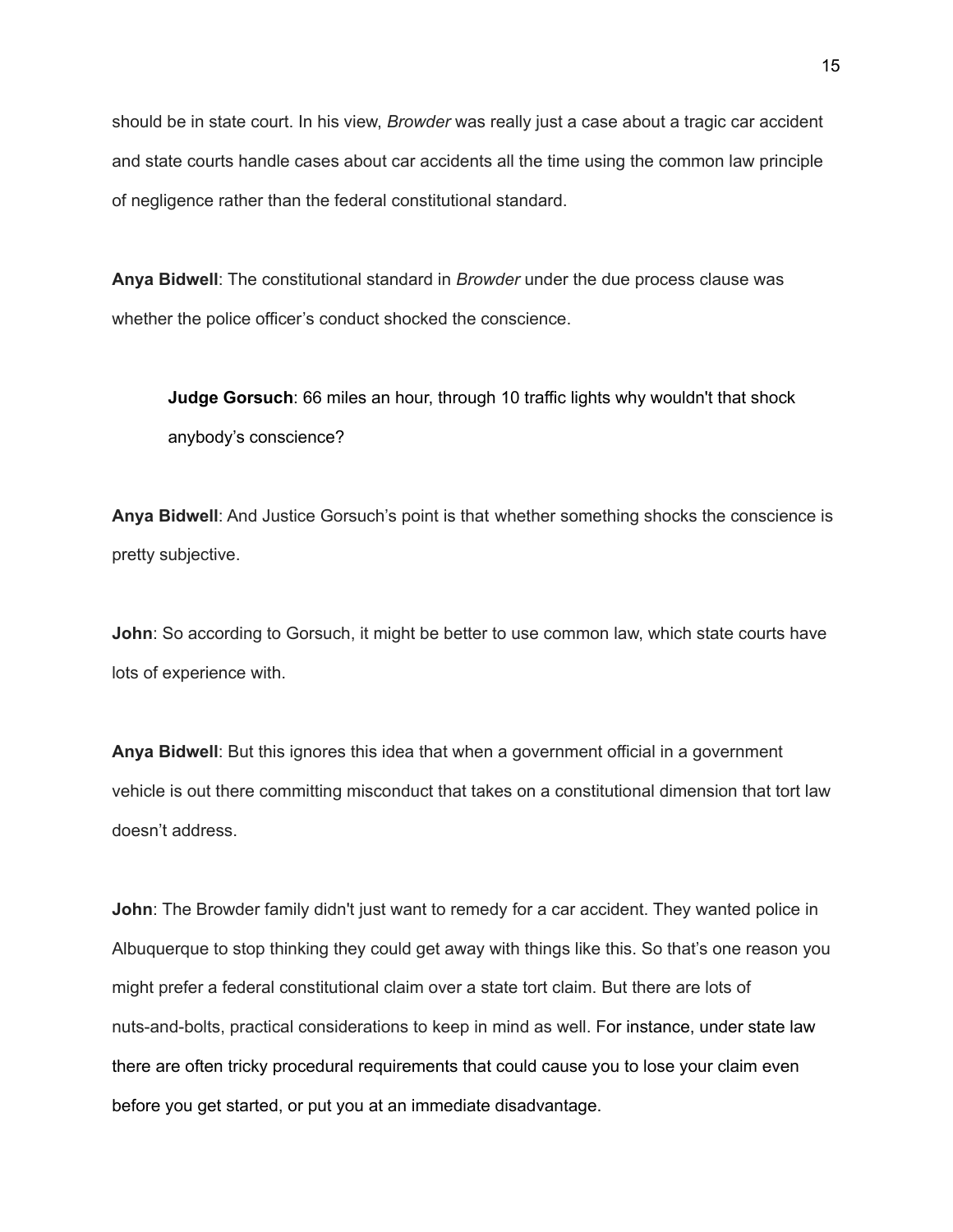**Alex Reinert**: Sometimes you have to file a notice of claim or you can only bring your claims in specific kinds of venues where you might not have a right to a jury trial or where you might not have access to punitive damages.

**John**: A notice of claim is a good example of a tricky procedural requirement. Many states have them and they operate slightly differently in each. But the idea is that soon after a government official injures you and before the expiration of a certain time period, often only three to six months, you must serve the notice of claim on both the government and, sometimes, all of the government employees who are responsible, and also, list the damages you're seeking. And only after that can you sue. And then of course, there's the issue of immunities. Under state common law, officials are protected by common law immunities.

**Alex Reinert**: They often have immunities built in. Common law immunities that look like a good faith immunity. Sometimes they look like qualified immunity. So it doesn't get you out of the immunity problem, either. When you're bringing these kinds of claims. And a good example is a case from Georgia.

**John**: In the case of *Reed v. [DeKalb](https://caselaw.findlaw.com/ga-court-of-appeals/1351805.html) County*, decided in 2003, a police officer was summoned to an elementary school in Decatur because of a report that a student had brought a weapon to school.

**Alex Reinert**: And while the officer was there, two girls are brought to the vice principal's office because they've been fighting and the officer says, I'm going to arrest these girls. He hasn't been asked to. He didn't come to the school for that purpose. But he decides he's going to arrest them for fighting. And the principal says, I don't want you arresting anyone, right. I don't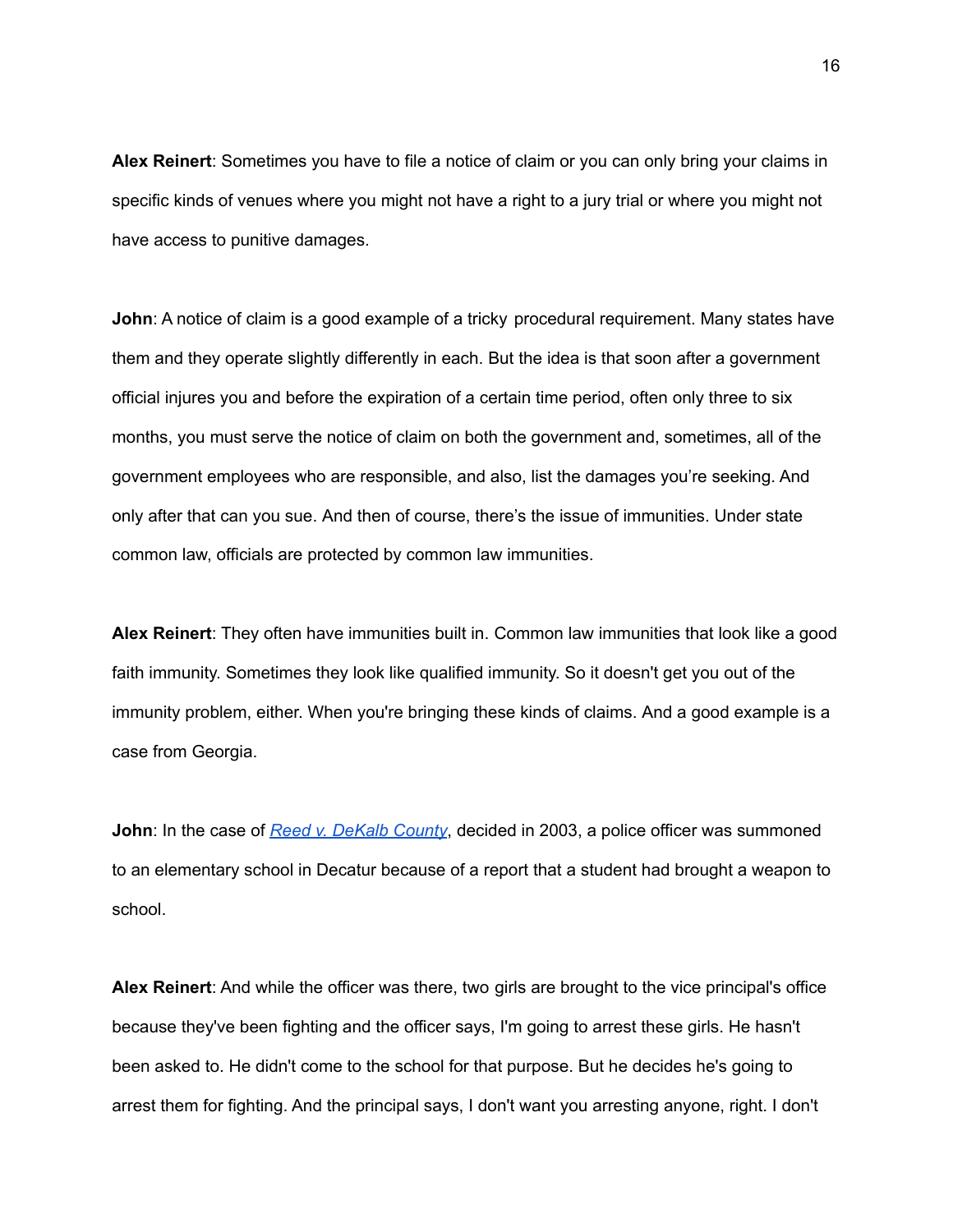think these kids need to go to juvie. Maybe they need discipline within school, but they don't need to go to juvie. So the principal intervenes and attempts to prevent the arrest. And so the officer says, Well, we're gonna arrest you. So the officer ends up arresting the two girls, and also with his supervisor, ends up arresting the principal, arguing that the principal was obstructing a lawful arrest. Eventually, those charges are dropped against the principal, and the principal sues. And the question is, can the officers be sued and the court says no, because of official immunity.

**John**: In Georgia, there is no way to bring a state constitutional claim for damages. So the principal filed common law tort claims. But, the Georgia Court of Appeals said that the state's version of qualified immunity, which is called "official immunity," protected the officer.

**Alex Reinert**: And the immunity that was discussed in this Georgia case was an immunity that requires the plaintiff to show that when the officer is engaged in a discretionary act like a warrantless arrest, in order to survive dismissal, the plaintiff has to show that the officer was acting with malice or intent tend to injure. That's a pretty high standard. And the court says there's no evidence that the officer was acting maliciously. Maybe the officer exercised poor judgment, but no evidence of malice or deliberate intent to injure, and therefore immunity applies.

**John**: In addition to immunities, there can sometimes be a different hurdle under state tort law, and one that is not an issue in federal constitutional litigation. And that is the issue of whether an official was acting within or outside of the scope of their employment when they caused an injury. There's an old trick that dates back to the 1500s in England that we talked about on Episode 5. And that is that when an official is accused of misusing their authority, they – or whoever is going to be paying for any judgment against them – will argue that because they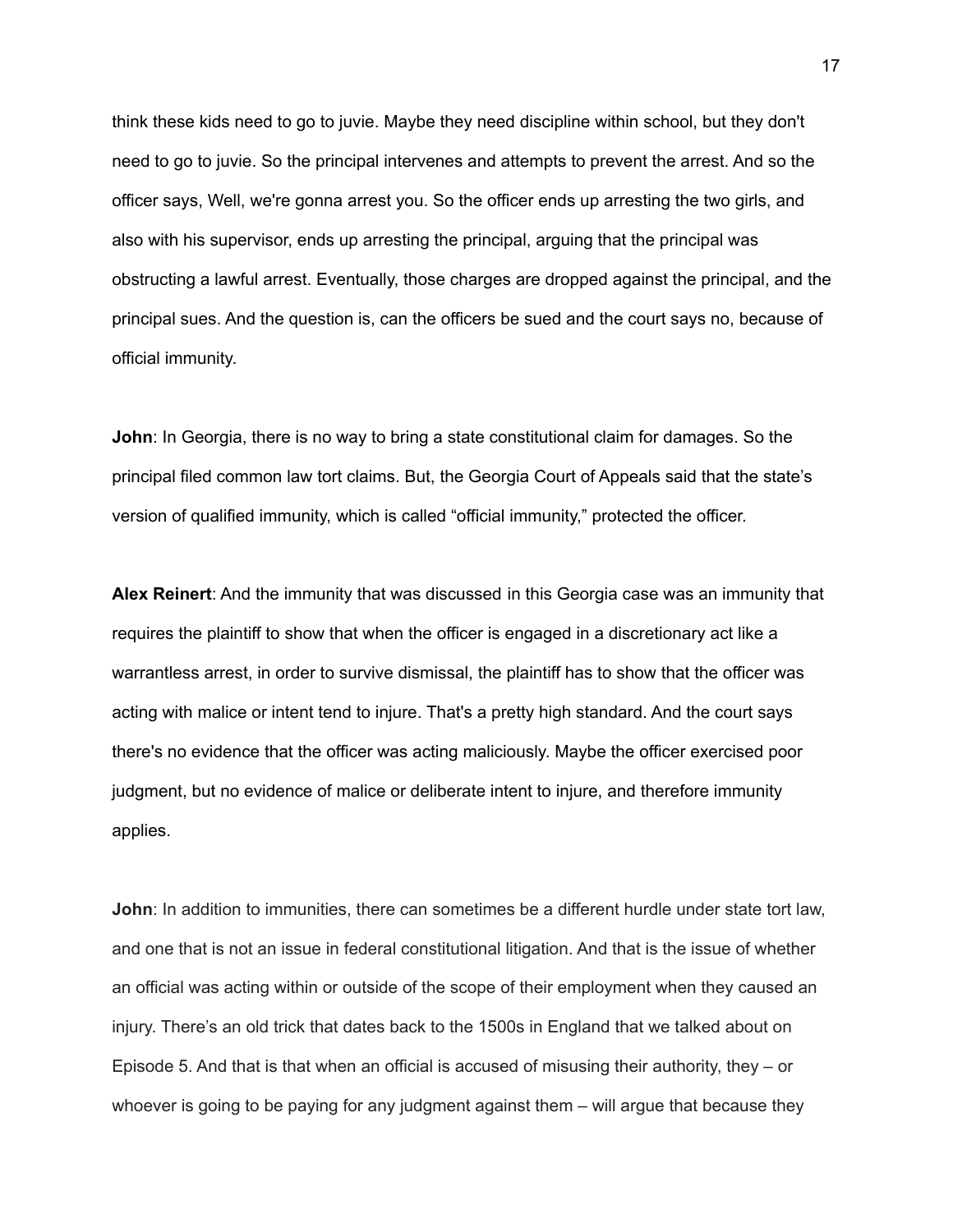didn't have the authority to do what they did, that they were acting outside the scope of their employment and there is no liability. The Supreme Court definitively rejected that argument for Section 1983 cases in 1961 in the case of *Monroe v. Pape*. But under state law, it can still be a live issue. For instance, in New York.

**Alex Reinert**: And one great example, or terrible example, really, from New York, is where the New York statute says if you're going to sue a correction officer for a common law tort, you sue the state instead. But if the officer was acting outside the scope of their employment, then the state's not liable. And when the officer in this particular case was accused of beating an incarcerated person for no reason, the court of appeal says, well, that's obviously outside the scope of employment.

**John**: So there are some serious challenges to getting a remedy in the 26 states that only have tort liability for official misconduct. But, shifting focus back to the other two buckets, what about the states where you can file constitutional claims?

**Alex Reinert**: So we looked closely at the eight states in which there actually are statutes that try to create a right that's analogous to Section 1983. And there's a few general points to note about these frameworks. One of them is they're almost all limited in some way.

**John**: The eight states where legislators have passed a statute authorizing claims for money damages for constitutional violations are: Arkansas, California, Colorado, Connecticut, Maine, Massachusetts, New Jersey, and New Mexico. Plus, New York City has passed one too.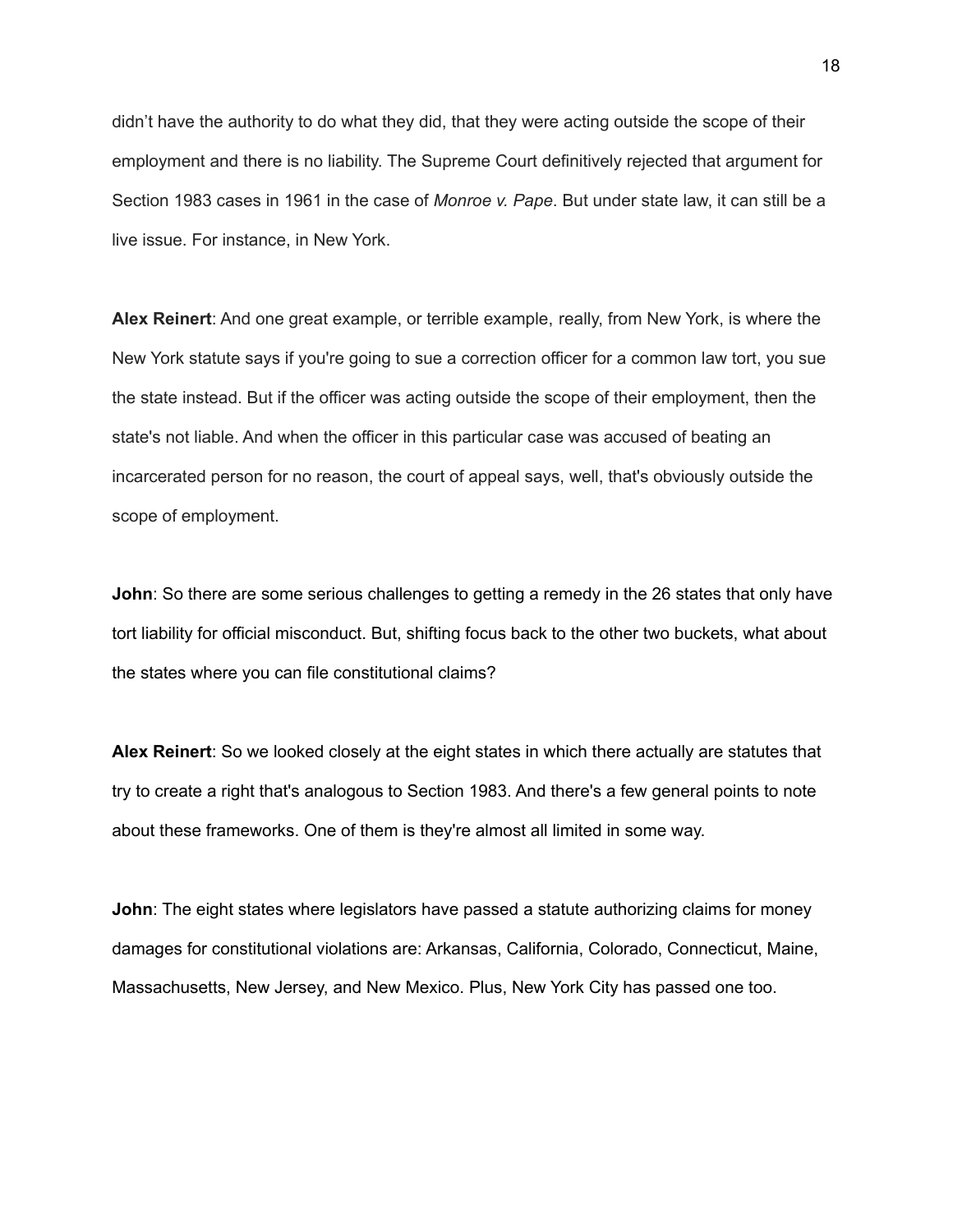**Alex Reinert**: Some of them only apply in cases where you can show a specific intent to violate constitutional rights. Some of them only apply to violations that are accomplished through violence or threats of violence.

**John**: Colorado's law – and also New York City's – only applies to law enforcement officers, for instance. California's civil rights act applies to all state and local officials but only when those officials who have used violence or the threat of violence. Massachusetts' civil rights act doesn't even let you do that. It only allows for suits in cases of quote "threats, intimidation, and coercion," and that's been interpreted to mean an officer could use violence against you but you wouldn't have a claim unless they threatened you first. Another feature of Massachusetts' civil rights act is that [damages](http://lawyersforcivilrights.org/wp-content/uploads/2022/01/QI-Commission-FINAL-Report.pdf) are capped at \$5,000, which is not nearly enough to compensate most kinds of injuries or even to get a lawyer to take your case.

**Alex Reinert**: The other piece is that in almost every state, there still is some version of qualified immunity.

**John**: Just like with tort claims, some kind of immunity applies to state constitutional claims. Most of the time. Of the eight states I just mentioned, only California, Colorado, and New Mexico have either restricted or eliminated qualified immunity. In other states, like Arkansas and Maine, courts have essentially adopted the federal qualified immunity standard. Later in this episode we're going to talk about New Mexico's civil rights act in more detail. But if you're a civil rights practitioner in a state without a good civil rights act, and it looks like your client may not be able to get into federal court either, there's another possibility. And that is that maybe your state supreme court will recognize a direct cause of action under the state constitution.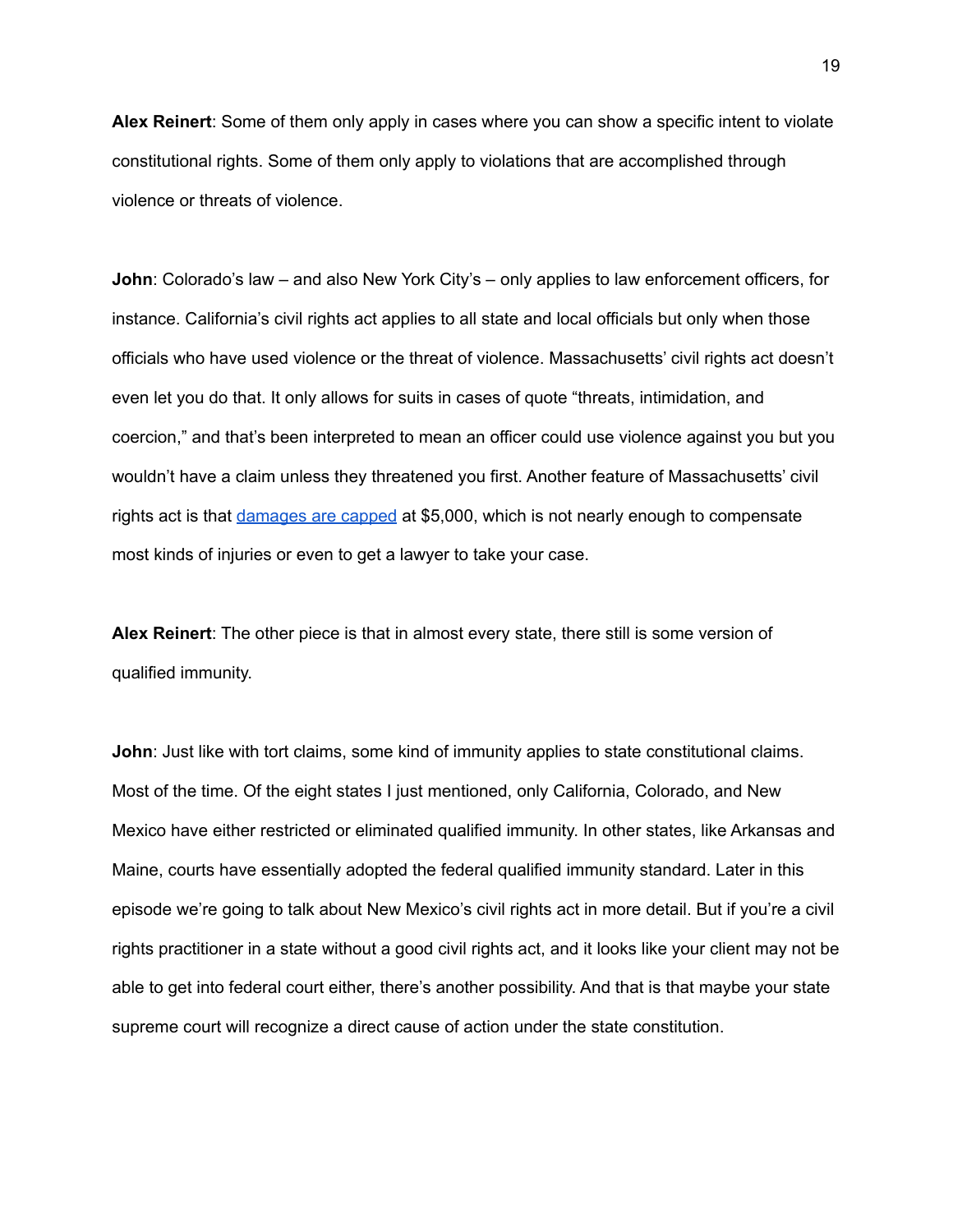**Alex Reinert**: So the state law implied causes of action are in a way some of the most interesting from an academic perspective.

**John**: By our count, courts in 15 states will allow you to file constitutional claims without the legislature having first passed a civil rights act enabling those claims.

**Alex Reinert**: They're often very limited really. North Carolina is the only state that seems to have a broad implied right of action. So some of the states are limited to cases involving due process. Some of them limited to cases involving searches and seizures. But here's what's so interesting, I think, from an academic perspective, and probably from a practical perspective, too, as your listeners will recall, there's all this rigmarole in the *Bivens* jurisprudence about federal courts implying causes of action and the separation of powers concerns and whether or not this is really the proper role for for federal courts.

**John**: That's from Episode 2 where we talk about the main criticism of the *Bivens* doctrine.

**Alex Reinert**: Federal courts are courts of limited power. And really, the power to create causes of action resides with Congress, right? That's what we hear, when we talk about *Bivens*, especially these days, right. That is the current rationale behind the Supreme Court's cutting back on the *Bivens* doctrine. So in the state court cases that look to whether or not to imply a cause of action, what's interesting is that they take the *Bivens* logic, and they just transport it into – many of them, not every single one, but many of them – take the *Bivens* logic, and they just transport it into the state law context. And I've always thought that's a little strange. Because whatever one wants to say about federal courts and their authority, there's no question that in our history state courts have always exercised the right and the authority to create rights of action. There's nothing unusual about state courts doing it. And so maybe if we accept that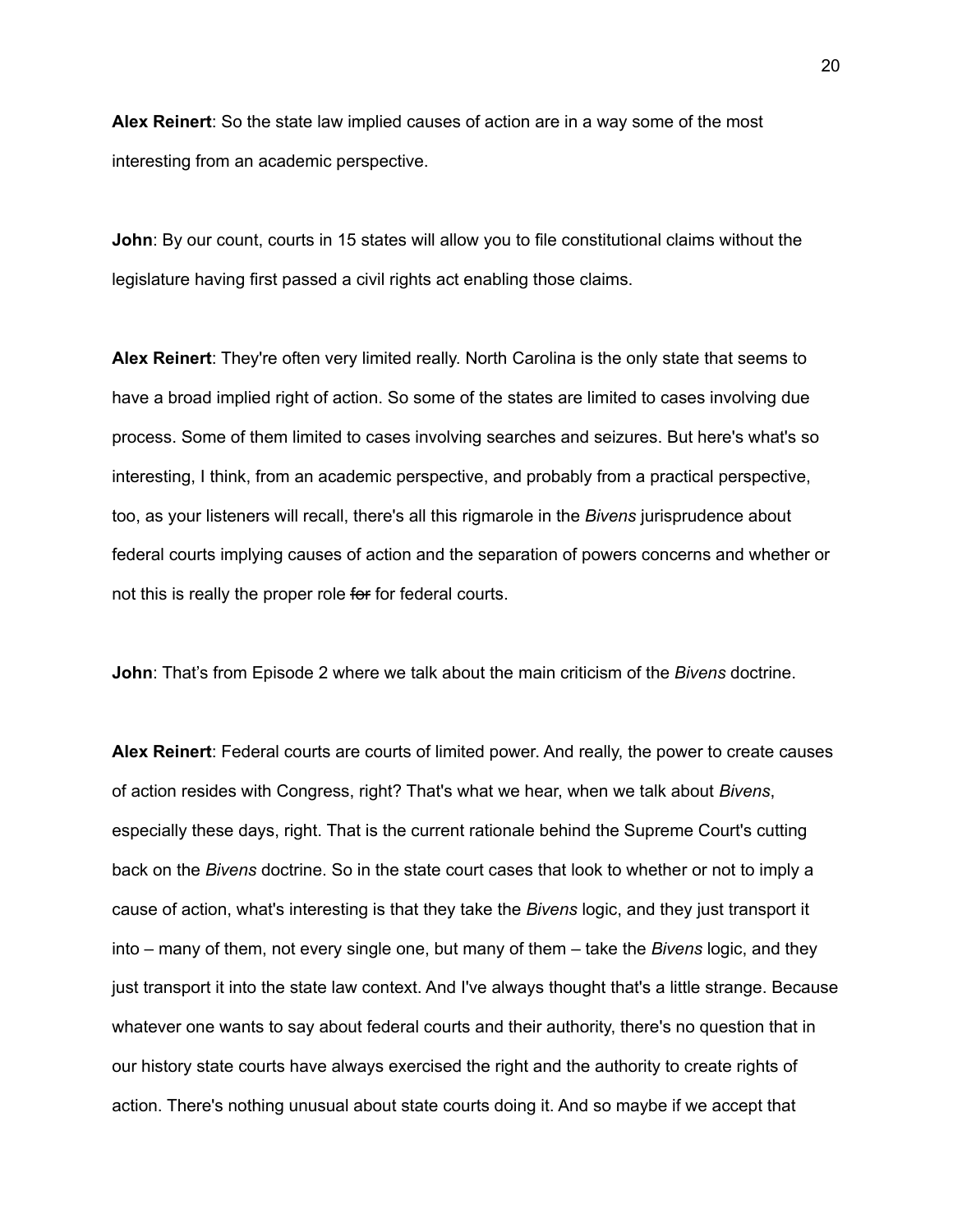there's concern about federal courts doing it because of their special role within the federal system and also within a system of federalism, it's not obvious that one should have the same concerns for state courts. But many of these state courts just take *Bivens* and they just take the logic of *Bivens* and they move it into the state court context without really thinking about whether that makes sense.

**John**: But with only 15 states that have really definitively weighed in, this is something that is ripe for more litigation.

**Bob Williams**: I believe it'll come up in every state eventually as lawyers become more familiar with state constitutions and these cases begin to be brought in state courts. And the states will raise a defense: well, there's no cause of action for money damages. And again that's a big surprise to a lot of lawyers, a lot of professors.

**John**: That's Bob Williams from Rutgers again. In a minute, we're going to take a break, and then we'll hear from civil rights litigators about the challenges and opportunities in their particular states. But before we do that, we'd be remiss not to first mention another immunity doctrine that is pervasive in state court and that also applies both to constitutional claims and tort claims.

**Bob Williams**: There's also in the states a very difficult doctrine of sovereign immunity.

**John**: We talked about sovereign immunity on Episode 2. It means that "King can do no wrong," and so you can't sue the King. We adopted the doctrine from English law, and how it works in practice today is that it means you cannot sue the state for damages unless the state gives its consent, which it does through tort claims acts and sometimes civil rights acts.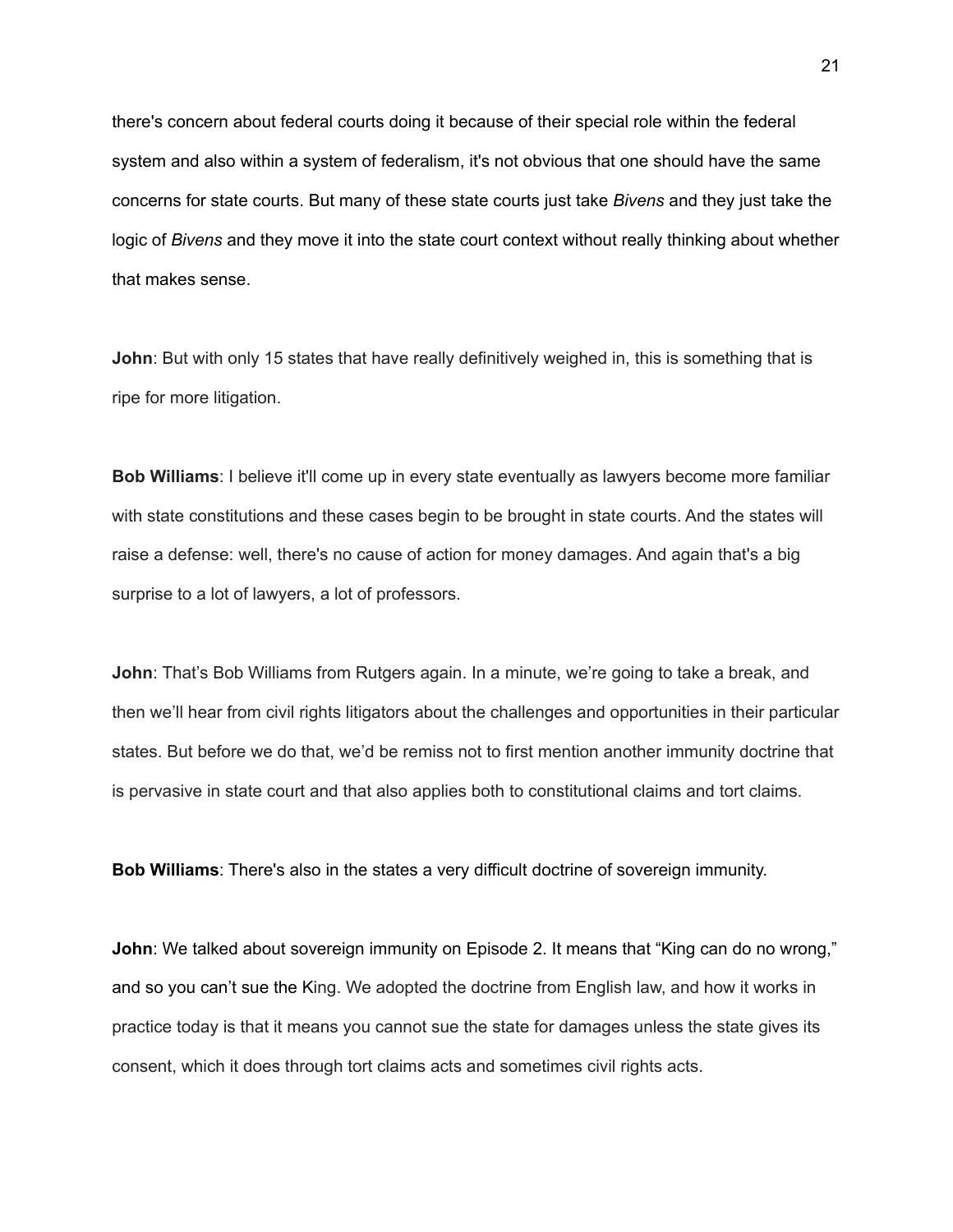**Bob Williams**: Sovereign immunity has three different sources in the states. The most difficult to penetrate is constitutional sovereign immunity that's contained in the state constitution. So you're suing for a violation of the constitution, which also includes the provision that the state can't be made a defendant in a case. But surprisingly a number of the states don't include this in their state constitution. It might be a sort of a common law, judge-made holdover from England. But sometimes it's statutory. So for example, at least on one case I've seen in California where sovereign immunity was statutory, looking closely at the statute turned out that it exempted constitutional claims.

**John**: So, if sovereign immunity was passed by the legislature or created by judges, maybe there's a shot that plaintiffs can get around it. But if sovereign immunity is written into the state constitution, good luck.

**Bob Williams**: And there's a recent [Hawaii](https://casetext.com/case/gordon-v-maesaka-hirata-2) case that said, Look, this was a pretrial detainee who was subjected to solitary confinement for nine months before he was ever convicted of anything.

**John**: Under Hawaii law, solitary confinement is supposed to be reserved only for inmates who pose a serious threat to the safety of inmates or jail officials. But the plaintiff in the case was, in the words of the Hawaii Supreme Court, "a model inmate." And he still got put straight into solitary.

**Bob Williams**: And he sued under the Hawaii due process clause. And the Hawaii Supreme Court said, yes, you win that claim. Your due process rights under the state constitution were clearly violated. But you cannot receive a money judgment because of constitutional sovereign immunity. So that's a lot of work for nothing for the client. And this is an interesting situation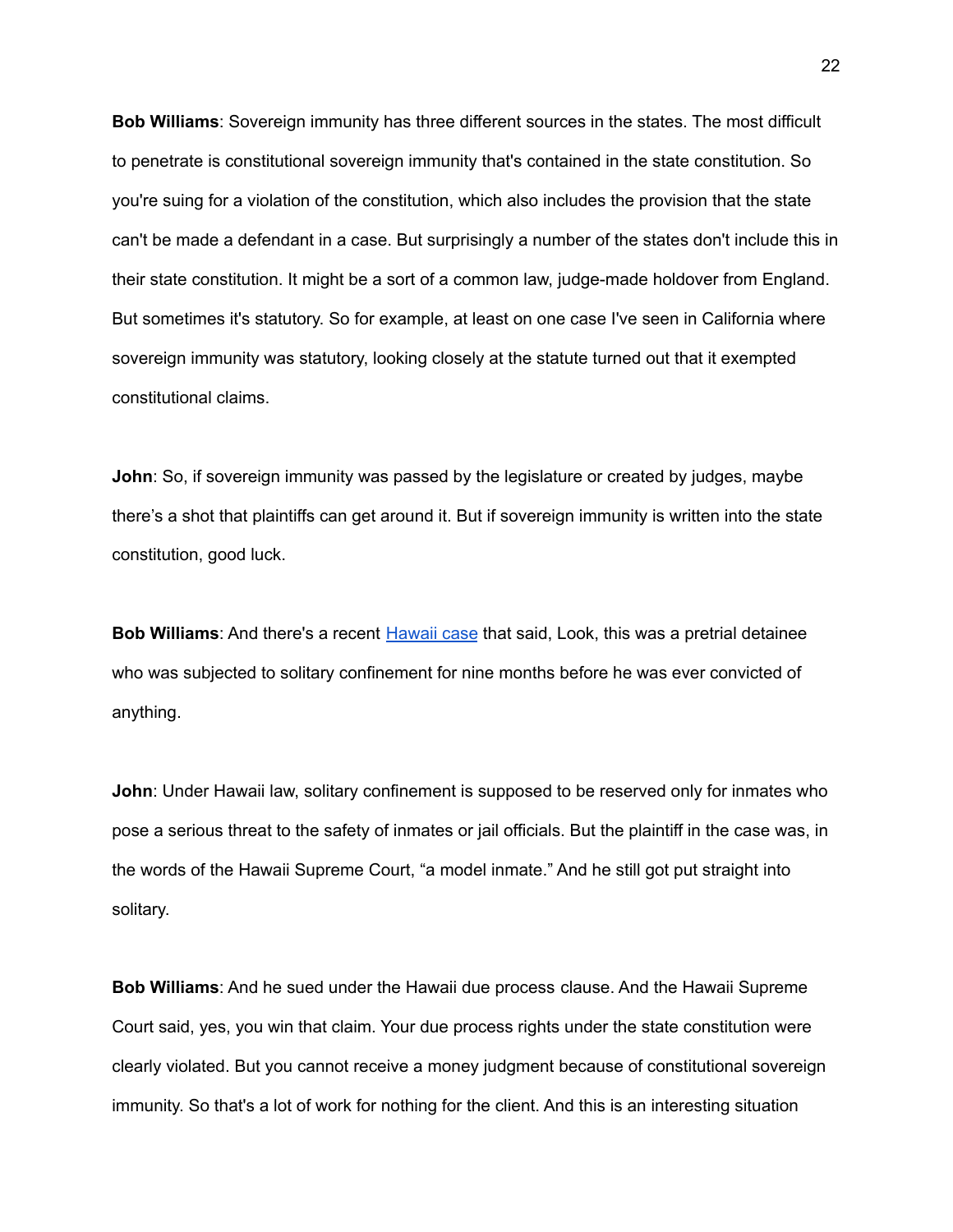where neither declaratory relief, nor injunctive relief would do any good for the client in that case. He was already out of solitary confinement and on with his life.

**John**: In addition to suing the state, he also sued the state officials who put him in solitary. But the Hawaii Supreme Court said too bad. Those officials are entitled to qualified immunity. All of which is to say that state court can be just as rough a ride as federal court. We're going to take a quick break and when we come back, we'll hear from a whole bunch of civil rights litigators and their experiences with state court.

**========================================================**

## **BREAK 1**

**==========================================================**

**John**: What do litigators who actually have to file these cases think? Is suing under state law and in state court an adequate alternative for holding government officials accountable? In some jurisdictions, the answer is an emphatic no.

**Victor Fleitas**: I would say with all due respect to Justice Gorsuch that it is very nice sounding in theory but utterly impractical and divorced from the realities on the ground.

**John**: That is Victor Fleitas, who is a civil rights litigator in Tupelo, Mississippi.

**Vic Fleitas**: We don't see any flexibility in our circuit courts in the development of tort law. We see the opposite. We see retrenchment. I can give you an example: Under Mississippi law, if an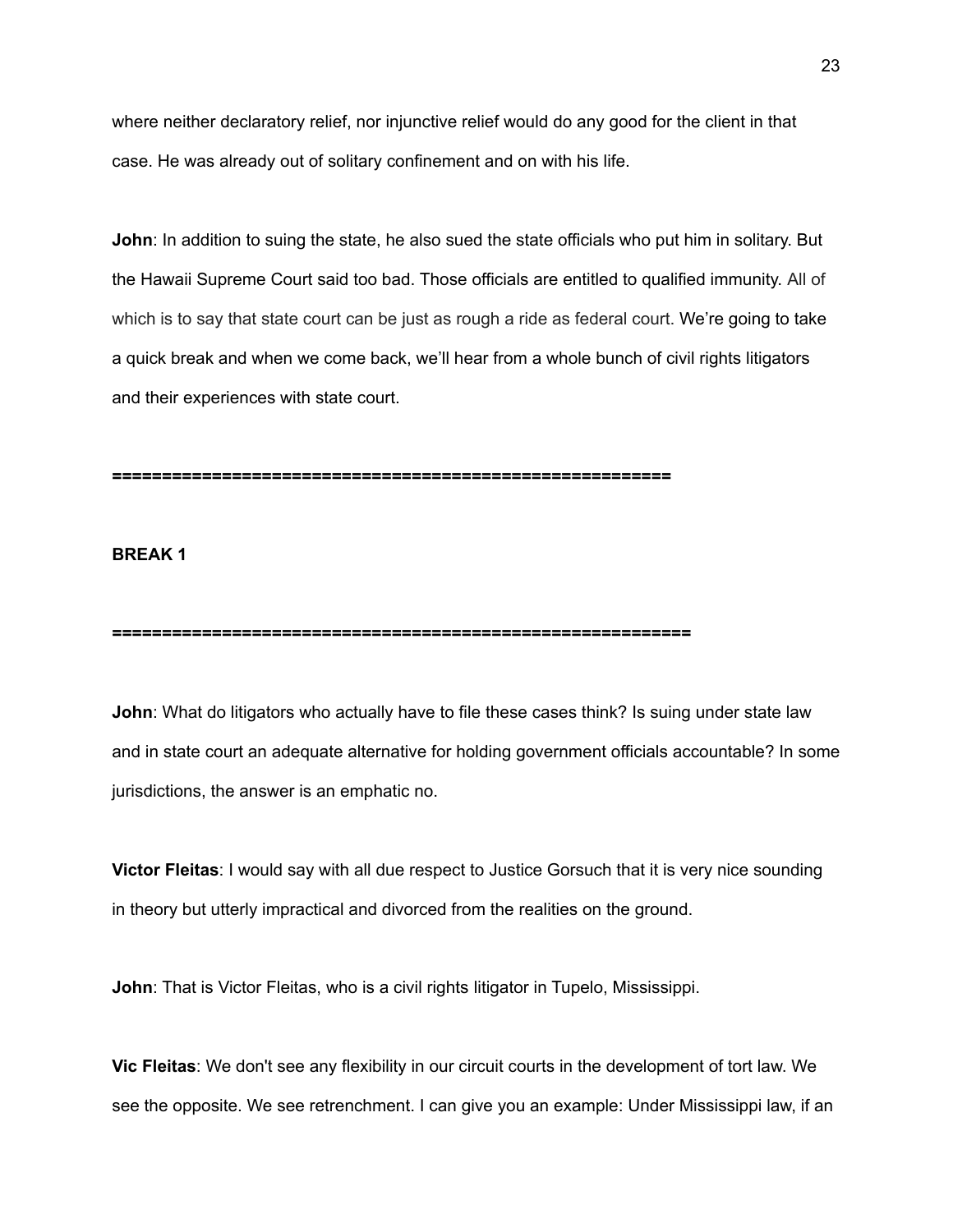inmate at a state run facility had a guard walk up to that person, pull out a pistol and shoot that inmate in the head – aside from it being a crime and dealt with through the criminal law court – that inmate would have no cause of action for having been killed in that fashion. Because Mississippi law specifically exempts anything that happens to an inmate in a jail from any liability. So that would seem to me to sort of dispel this idea that the courts in Mississippi are available and open to provide remedies for these types of wrongs. And I'm giving an extreme example, but if that's not actionable good luck.

**John**: In Mississippi, there are no constitutional causes of action you can bring for damages for official misconduct. So that leaves plaintiffs with tort claims, which maybe for a case like *Browder* about a fatal car collision, there would be some remedy available. But the vast majority of constitutional cases like the ones we've talked about this season, state tort law just isn't a realistic option.

**Victor Fleitas**: I've never considered filing such a case in circuit court. In Mississippi, civil rights cases are almost always – from the simplest police excessive force case to a bad stop – are intensely politically fraught. And local elected judges aren't insulated from the political repercussions of the decisions that they make in the same way that a federal judicial officer is.

**John**: State judges of course are often elected unlike federal judges who have lifetime tenure. And they may perceive that they won't get re-elected if they rule against local officials and for a plaintiff who is perhaps less popular.

**Victor Fleitas**: You're in a small county with 5,000 people and you're suing the local sheriff, who separate and aside from his role as the chief law enforcement officer is also a political being in his or her own right. That's a problem. Everybody knows everybody else.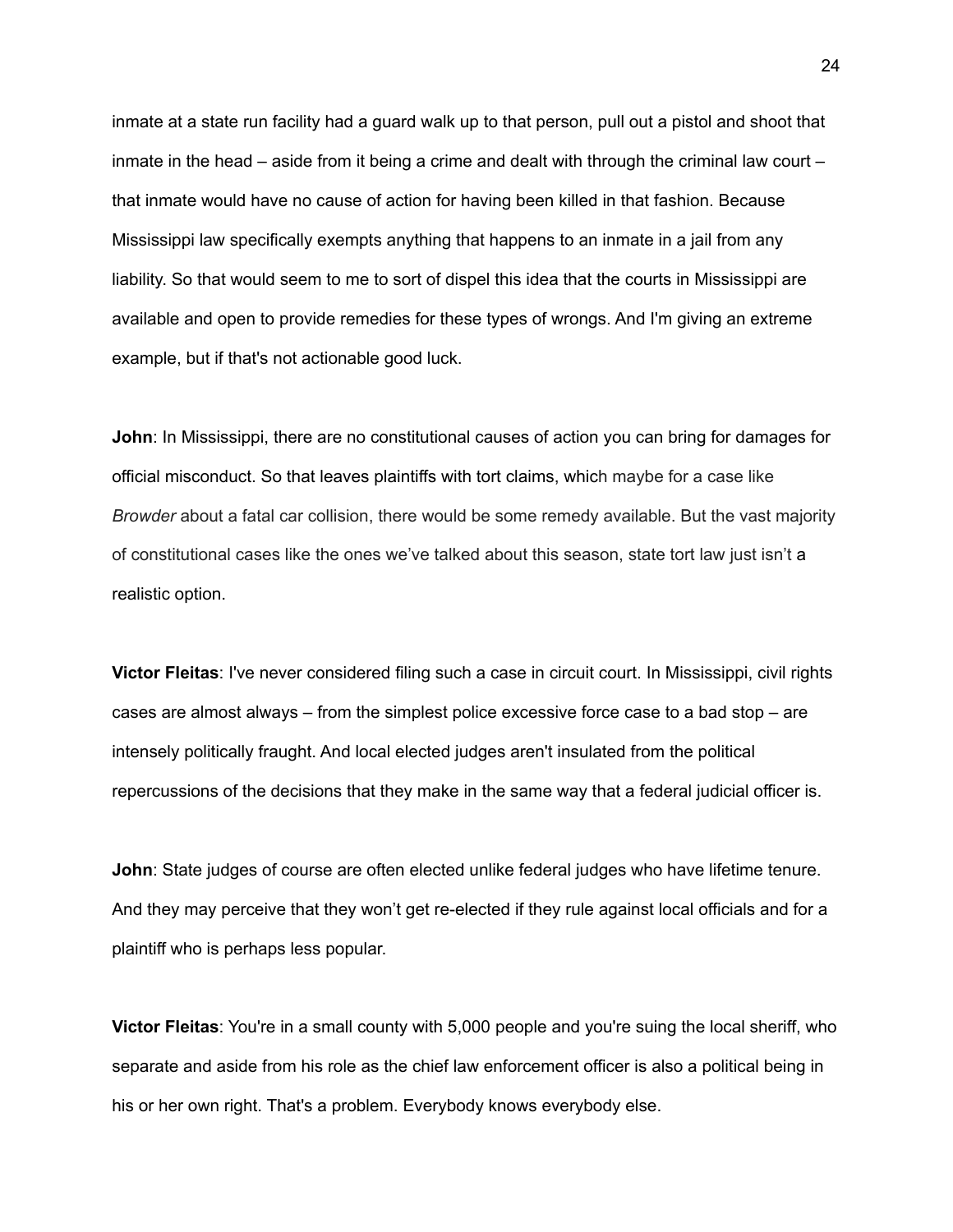**John**: That's Mississippi. And it's certainly representative of other jurisdictions where there is generally no possibility of remedy under state law. By contrast, there are jurisdictions like Maryland, which does recognize a limited implied right of action under the state constitution, and for which state tort law isn't a nonstarter. For example, the case of [Johnson](https://casetext.com/case/francis-v-johnson-6) v. Francis. There, in May of 2009, three Baltimore police officers grabbed a 15-year-old named Michael Johnson off the street and shoved him into a police van.

**A. Dwight Pettit**: Johnson was walking down the street and a police van pulled up.

**John**: That's A. Dwight Pettit, a civil rights lawyer in Baltimore.

**A. Dwight Pettit**: They pulled him in the van took him out to a neighboring county, Howard County, and took his shoes, socks off and left him out in the woods navigate back to Baltimore by himself.

**John**: The officers drove him around for a few hours. By the time they let him go, the sun had gone down. He didn't have any money. They had broken his phone. It was pouring rain, and it was cold. Later, the officers said they wanted to pump him for information about guns and drugs in the neighborhood and that they'd treated him roughly so the other people on the street wouldn't think he was a snitch. And they denied leaving him barefoot. Johnson, on the other hand, said that the officers accused him of looking at them the wrong way and told him they were going to teach him to show some respect. In either case, he wound up across the county line.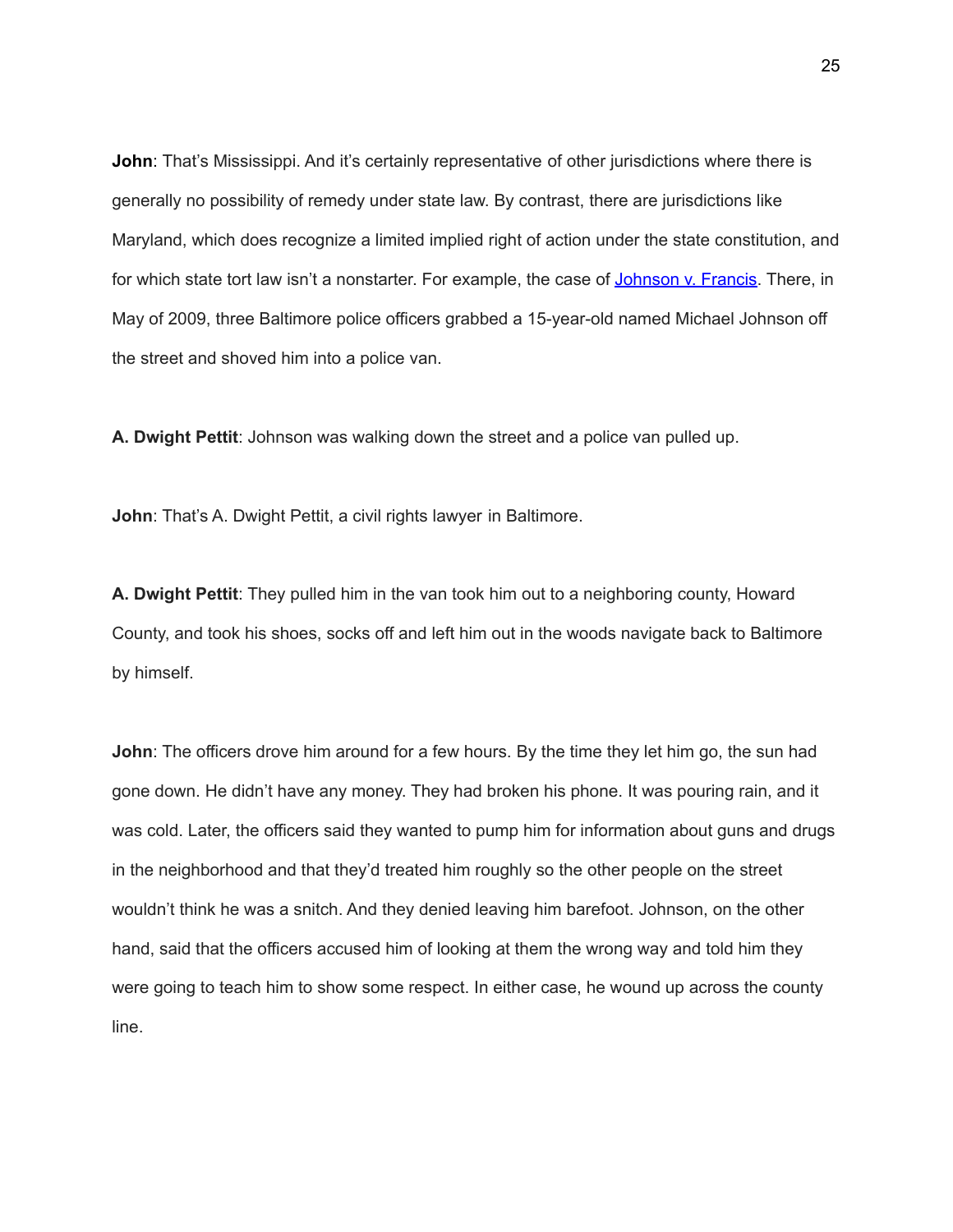**A. Dwight Pettit**: He called Howard County police, who were gracious enough to bring him back to Baltimore City.

**John**: The three officers were criminally prosecuted, and two were convicted of a misdemeanor. Michael Johnson and his family also filed a civil lawsuit. And they had to decide whether to file in federal or state court.

**A. Dwight Pettit**: So if we have federal jurisdiction, we like to go into federal court. Because the main thing – there is no cap.

**John**: At the time, under Maryland's Local Government Tort Claims Act, the damages were capped at a maximum of \$200,000, and today it's \$400,000. So if you have a case where you think the damages are going to be higher than that, you might rather file a constitutional case in federal court.

**A. Dwight Pettit**: The disadvantage to that, of course, that we have to balance is that in most cases, my experience has always been over the years that you get a much more conservative jury, and probably a much more racially imbalanced jury in favor of whites rather than African Americans.

**John**: In Baltimore, the jury pool in state court is composed of Baltimore residents. But in federal court, jurors come from all over the northern district of the state, and you're substantially more likely you're going to get a juror who is disinclined to rule against the police. So if you're going to risk a less sympathetic federal jury, you have to think you're going to win a big damages award, well in excess of the damages cap in state court. And here, because the teen's physical injuries were relatively minor, that militated in favor of state court.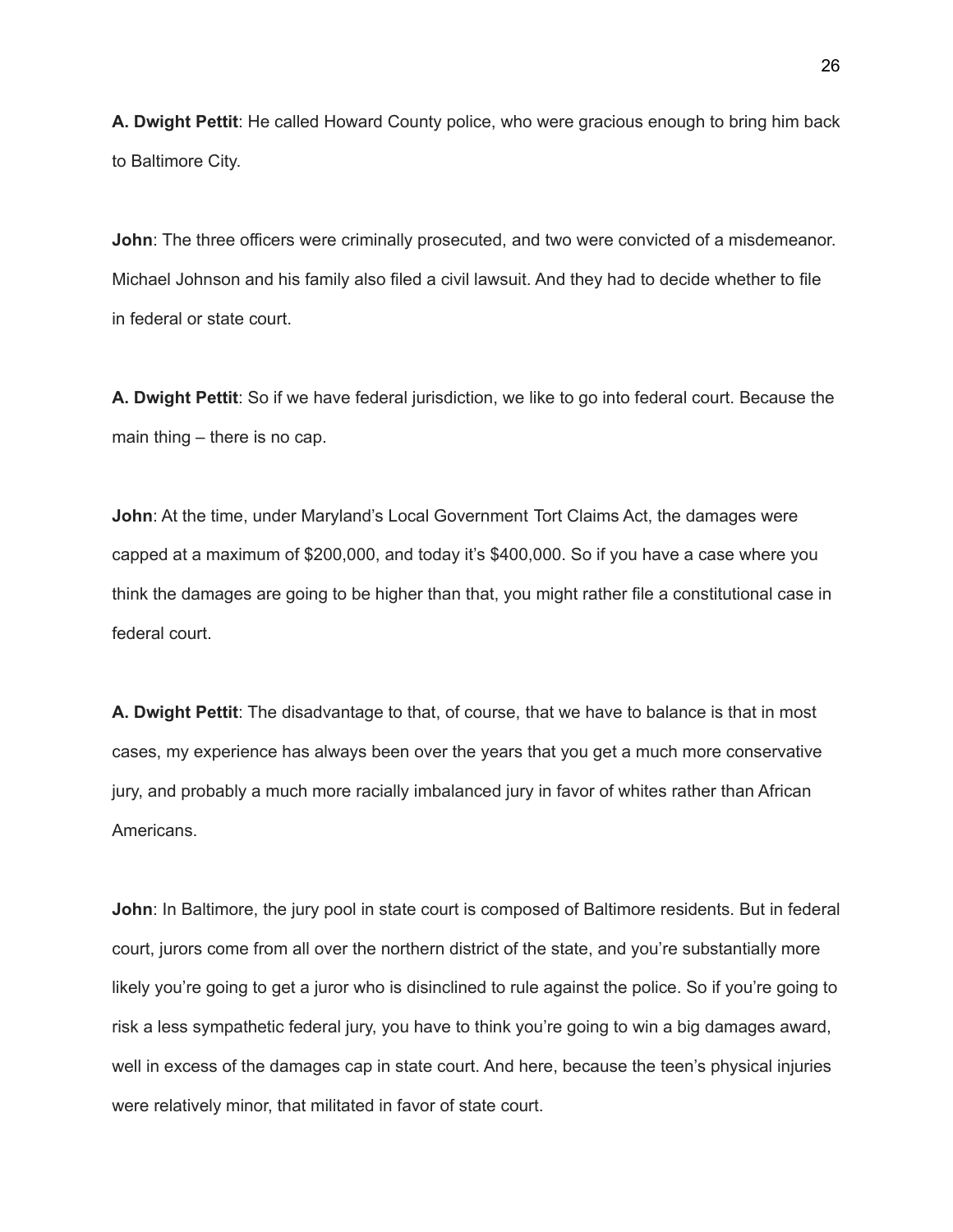**A. Dwight Pettit**: And we brought the action in state court. We won.

**John**: In addition to the tort claims for false imprisonment, assault, and battery, the jury awarded damages for the violation of Article 24 of the Maryland Declaration of Rights, which says that quote: "no man ought to be taken or imprisoned or disseized of his freehold, liberties or privileges, or outlawed, or exiled, or in any manner, destroyed, or deprived of his life, liberty, or property, but by the judgment of his peers or by the Law of the land." Which is of course straight out of Magna Carta from the year 1215. And that's pretty cool. However, even with a more sympathetic Baltimore jury, it was critical to have testimony from one person in particular: the police officer from Howard County who drove the teen home, and whose account contradicted what the Baltimore police officers testified to – that the teen wasn't barefoot.

**A. Dwight Pettit**: We probably couldn't have won it without him. Because he was able to observe him, when he picked him up, of not having shoes. That gave it all the credibility in the world.

**John**: So within three years of filing suit, the case went to a jury, which awarded Michael Johnson \$500,000 dollars, which a judge reduced to the cap limit of \$200,000. In federal court, of course, just getting your case past qualified immunity – or the other doctrines we've talked about this season – and in front of a jury is a major accomplishment. Getting to trial under Maryland law, by contrast, was more straightforward. But after getting a favorable jury verdict, the case had only just begun.

**A. Dwight Pettit**: Now part of the claim, the reason this took so long, is because the city raised the defense – eventually in appeal, didn't raise it in trial – of scope of employment.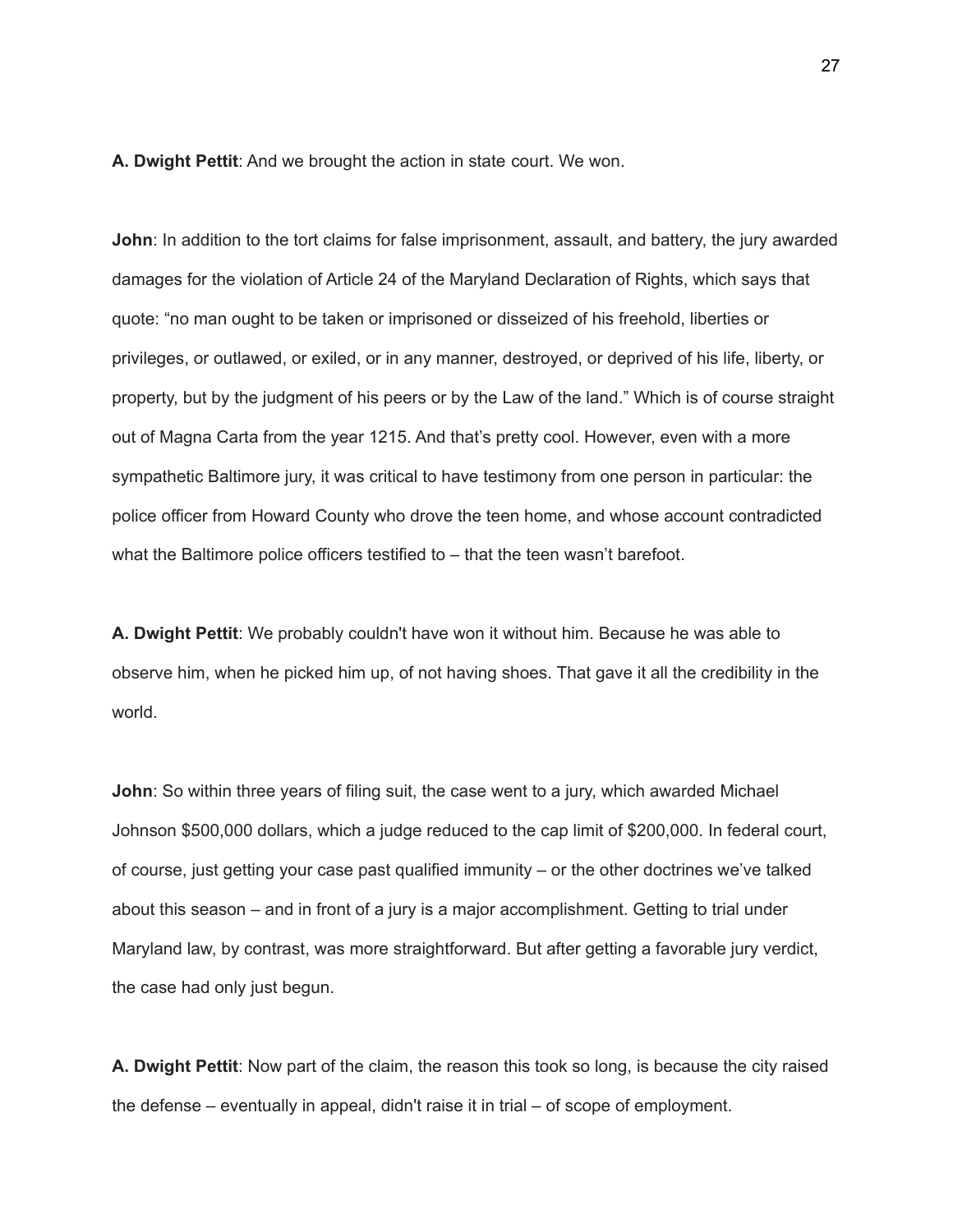**John**: The city argued that it shouldn't have to pay the damages award because the officers had acted outside the scope of their employment. The officers were in a police van and were conducting a police investigation, but the city said they weren't authorized to do what they did and they'd been prosecuted for it. And therefore, according to the city's lawyers, the officers should themselves should be liable – not the city.

**A. Dwight Pettit**: Officers don't have anything. The judgment can be against the officers. But that's a worthless judgment. The tort claims act is directly on point that it puts the responsibility for payment on the municipality.

**John**: That may be what the law says. But the issue had to be litigated.

**A. Dwight Pettit**: The city was just arrogant. One of them even argued in state court before a state judge that the city wasn't going to pay because they're going to use this as an example to deter lawyers from bringing actions against the city. Because he was going to show them how difficult it was to get paid. He actually made those statements on open record.

**John**: Fast forward a few years, and in 2020, the Maryland Court of Appeals, which is the state's highest court, released a major [opinion](https://mdcourts.gov/data/opinions/coa/2020/6a19m.pdf) in a different case on the same question.

**WJZ News**: The city argues the officers were criminals acting against the police department's mission.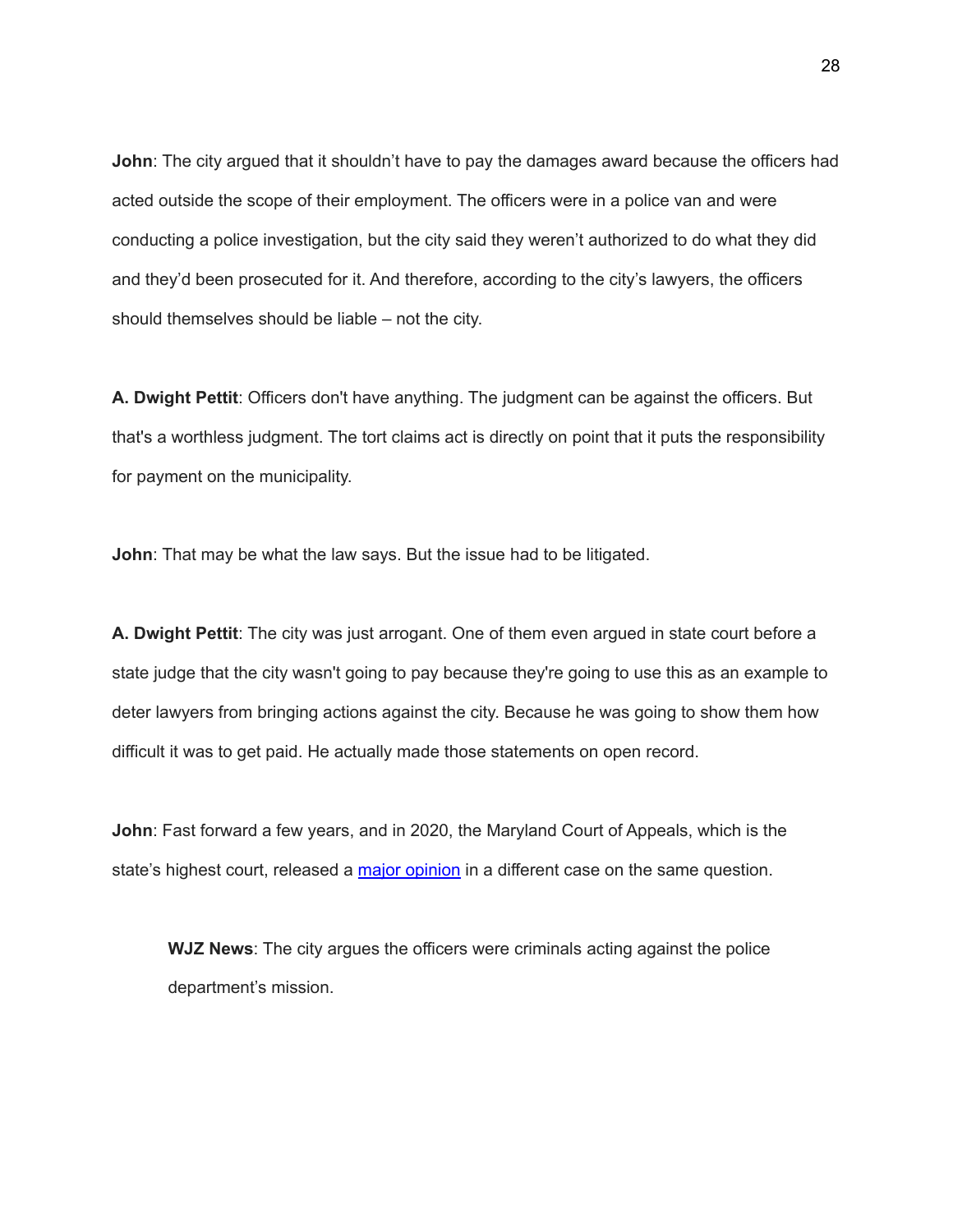**John**: In the case, Baltimore police officers planted guns on people they had stopped, lied in police reports and at trial, and caused two innocent people to spend, respectively, 7 months and 19 months in custody.

**WJZ News**: Attorneys for Baltimore City are appearing in Maryland's highest court today arguing that taxpayers should not have to pay for the actions of the corrupt Gun Trace Task Force.

**John**: Here is the City Solicitor at the time, who is also a retired federal judge who had previously sat on the U.S Court of Appeals for the Fourth Circuit, Judge Davis.

**City Solicitor**: I'm afraid that's going to open the floodgates, as lawyers and judges say, and it's going to bring about hundreds and hundreds and hundreds of lawsuits, which the city will be hard pressed to find the money to take care of.

**John:** However, the Court of Appeals was not swayed by that argument. Its decision made clear that even though the officers broke the law and were successfully prosecuted, the city could still be liable. Nevertheless, even after that decision came down, the city refused to pay the award in Michael Johnson's case.

**A. Dwight Pettit**: The city kept saying, Well, so far we don't have any ruling that they were in scope of employment. If we get scope of employment, we will concede. They put that in writing. But all the cases came down and they still wouldn't do it. So we finally forced the judgment.

**John**: Finally last year, in 2021, over seven years after the jury's verdict, a Baltimore circuit court told the city to pay up. So that's an example of a problem you find in state court that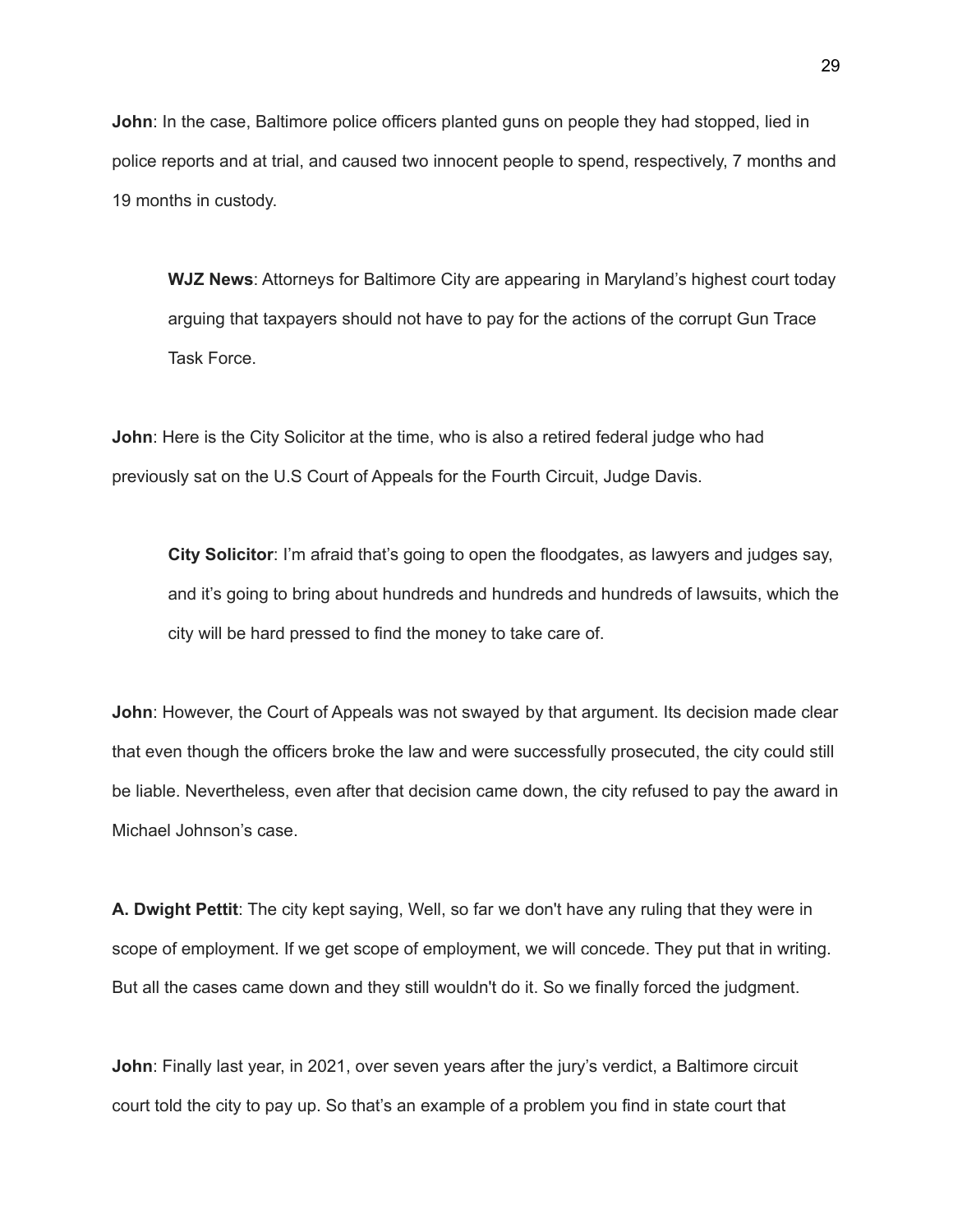wouldn't happen in federal court. You may not get bogged down with federal immunity doctrines but you can bogged down for any number of other reasons. The common law may be, as Justice Gorsuch wrote in the *Browder* case, quote "battle-tested through the centuries," but some of its contours, like the scope of employment, are still very much up in the air. But even if state law presents its own novel challenges, in some instances in can provide its own opportunities.

**Laura Schauer Ives**: If I don't if I don't have certainty, and if I need more information, which is often where we are, when we file the case often I will file a claim in state court, knowing that they don't have the same ability to stay it like they do when qualified immunity is raised. So I'm able to get discovery.

**John**: That is Laura Schauer Ives, who is a civil rights lawyer in New Mexico.

**Laura Schauer Ives**: And then I make a determination of do I think, based on this discovery that I've now done, can I get past what is coming: the immediate qualified immunity motion that they will file if I file this in federal court.

**John**: In federal court, it's harder for civil rights plaintiffs to get discovery and find out what evidence is out there because defendants can immediately raise qualified immunity before you've had a chance to depose anyone or get ahold of any documents or sometimes video. But in state court, you can sometimes get that discovery and get a better idea of how strong your case is. And once you have it, you can decide whether you want to continue in state court or federal court.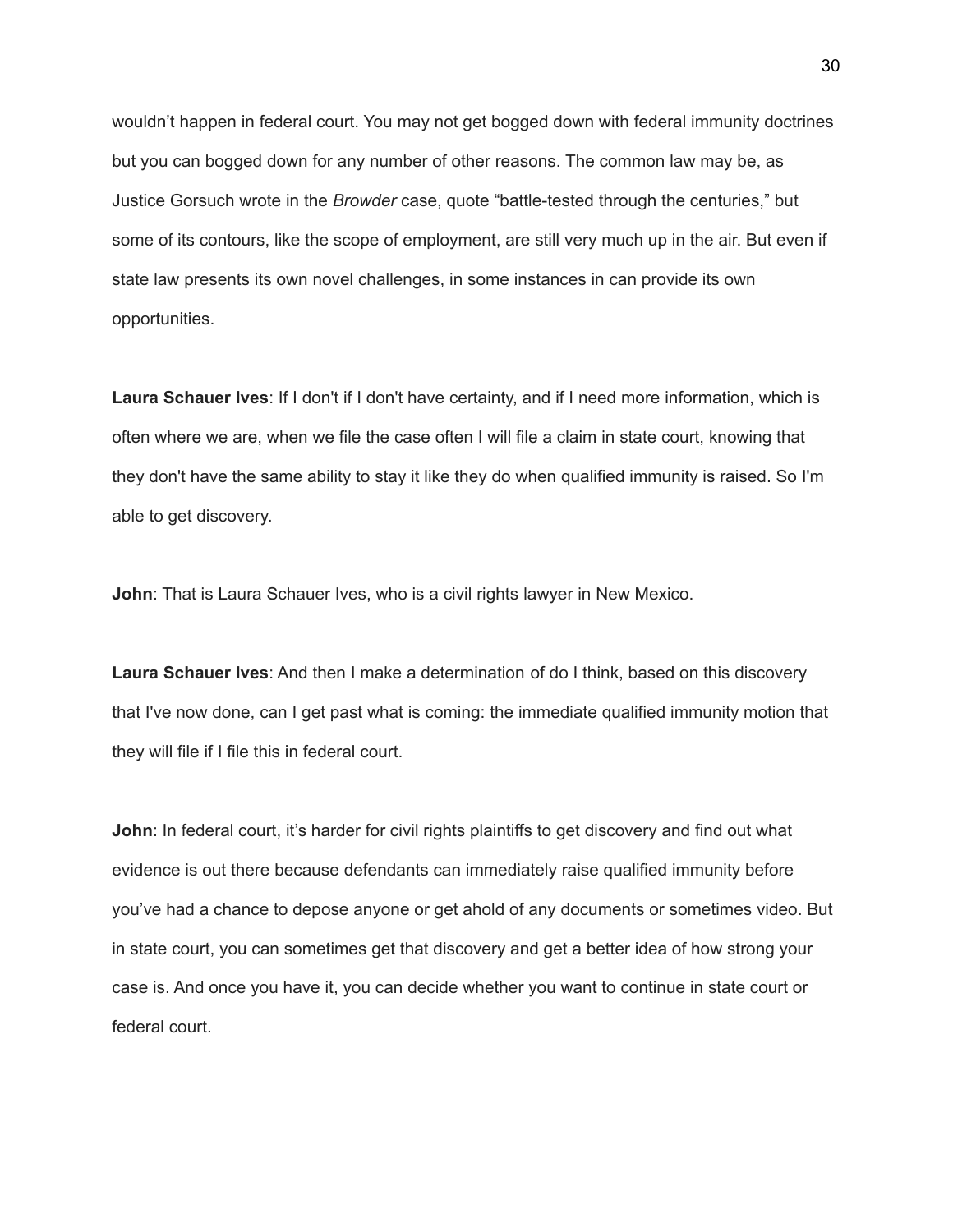**Laura Schauer Ives**: If it's an instance of an officer killing a citizen, I do my best to get in into federal court because the damages caps.

**John**: In New Mexico, like in Maryland, damages are capped under the state tort claims act.

**Laura Schauer Ives**: Whenever I'm taking a case and trying to make a determination of whether or not I filed that in state or federal court. I am looking at is there is there a case that I can point to that I think clearly establishes whether or not a given government official's conduct was clearly established as unconstitutional at the time.

**John**: If there's not a case on point, you probably won't get past qualified immunity, and you'd rather be in state court. In either case, you have to keep in mind what the jury pool will look like.

**Laura Schauer Ives**: In New Mexico, there are some judicial jurisdictions that if I were just filing a state tort claim, even if it was a really great one, I'm just not likely to prevail. And so I prefer to be in federal court. The default is the police can do no wrong.

**John**: Another consideration apart from the jury pool is the kind of judges who are going to be presiding over your case. As we heard earlier, elected judges in small jurisdictions may be less favorable to civil rights plaintiffs. But that's not always the case.

**Hugh Eastwood**: Occasionally, having judges that are subject to a reelection is sometimes a good thing, particularly if it's an unpopular local policy allows the judge to be the hero, or at least to send it to the jury and allow the jury to be the hero speaking for the community.

**John**: That is Hugh Eastwood, a civil rights attorney in Missouri.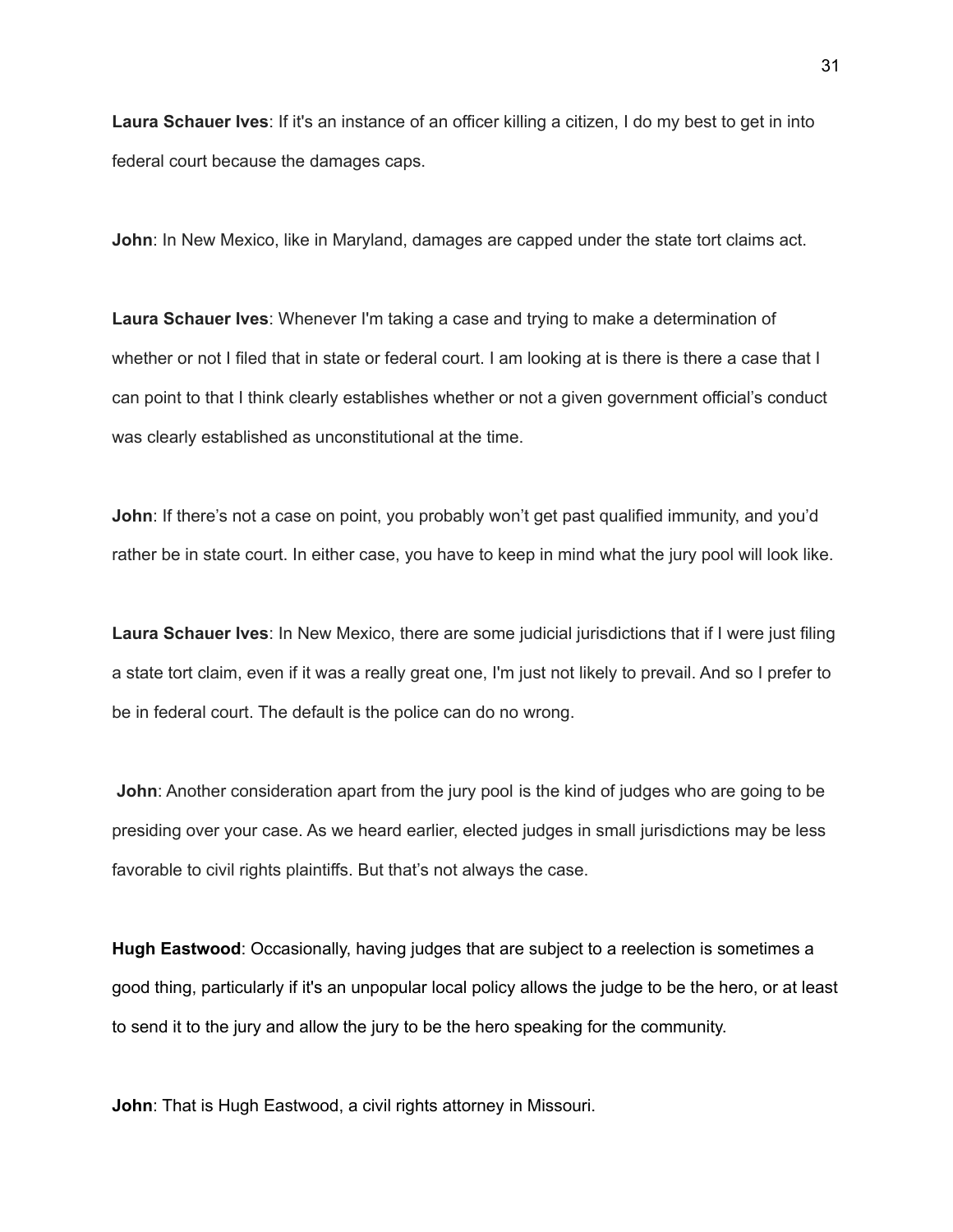**Hugh Eastwood**: We had a [case](https://www.thenewspaper.com/rlc/docs/2020/mo-rlcarrest.pdf) a couple years ago against a city in suburban St. Louis, called St. Peters. Our client was a middle class, mother working mother, she'd never been arrested in her life.

**John**: The woman had gotten a \$110 ticket for running through a red-light camera.

**Hugh Eastwood**: And the city decided to start issuing arrest warrants. Except it was doing it for an ordinance violation that didn't exist.

**John**: City officials put out a warrant for her arrest, and they did arrest her and prosecute her. But the ordinance that they said they were enforcing just clearly did not give them the authority to do that.

**Hugh Eastwood**: We just argued that this whole system was essentially a cash grab. We were able to show the revenues the city was making off these red light cameras, and then the spike in the revenue once they started issuing arrest warrants even though they were legally defective arrest warrants.

**John**: And having a local jury in this instance, as opposed to a jury from federal court from a more dispersed area, was a good thing.

**Hugh Eastwood**: There we had a local jury from St. Charles County, which is sort of an exurban county to St. Louis. It's a pretty small-c conservative, law-and-order type of jury pool. But they saw what the city was doing was lawless. And then it wasn't about public safety or justice. And I think that helped us get a verdict. So those aren't necessarily sort of legal or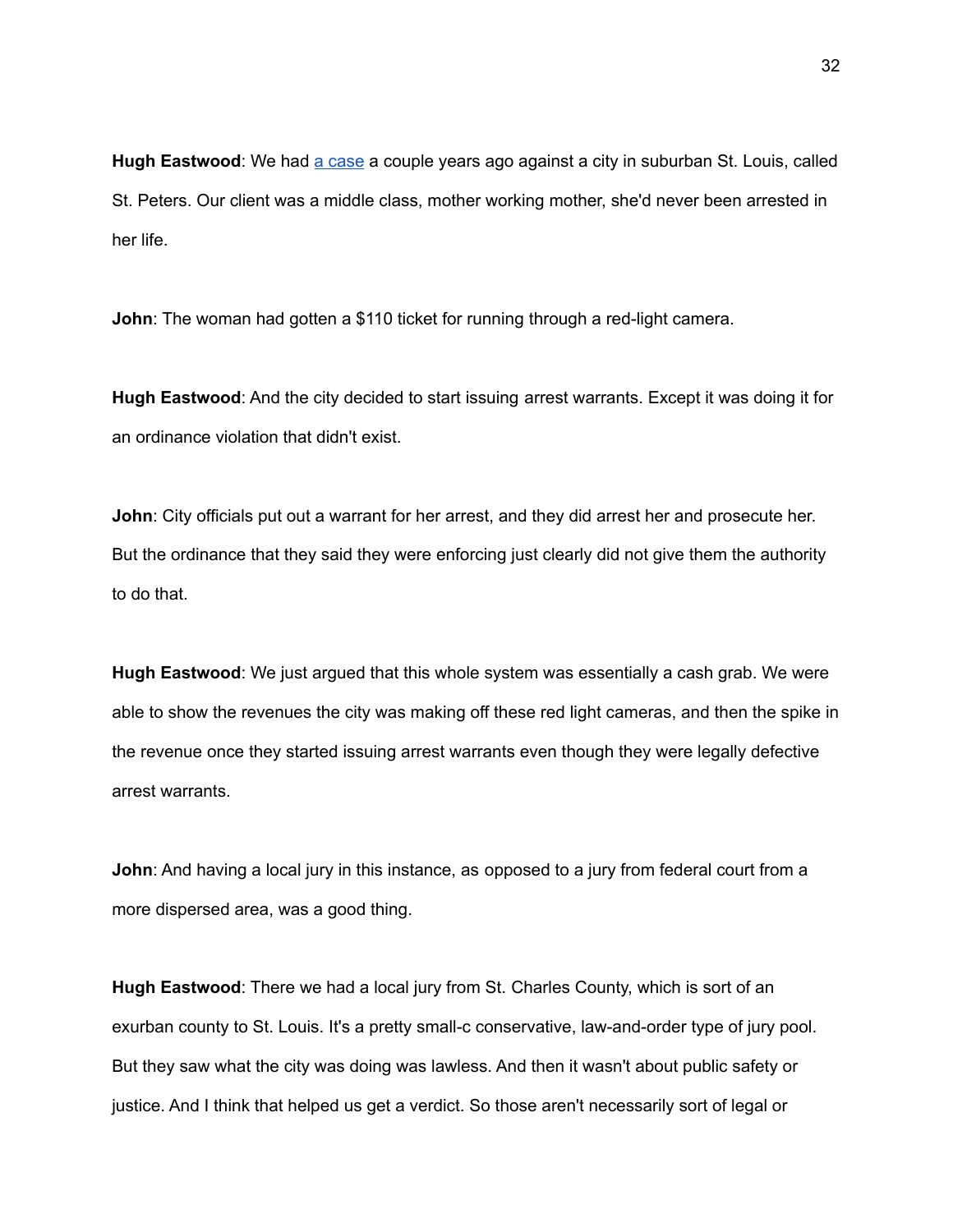doctrinal reasons to pick a state court. But they are good practice reasons. Because you have a jury pool that will really know the city, or the agency, or the issues involved because they have much more firsthand experience with it.

**John**: The jury awarded the woman \$100,000 for being prosecuted for violating a law that didn't exist. Which might not have happened under federal law.

**Hugh Eastwood**: So the Eighth Circuit, for example, there really is no 1983 malicious prosecution claim. It doesn't really exist as a tort in the Eighth Circuit. But it does at Missouri law.

**John**: The city argued that it was entitled to sovereign immunity. It said it was doing traffic enforcement, which is a governmental function, and you can't sue a local government in tort for doing something local governments do. But a Missouri appeals court rejected that argument because quote "There can be no sovereign immunity for prosecuting a person under a non-existent law…."

**Hugh Eastwood**: Now, on the flip side of that, sometimes there are really important reasons you do want to file in federal court and not be in state court. And that's particularly true when you're dealing with – how do I put it delicately? – the kind of closely knit nature of the local government system that you'll really much more get a fair shake in federal court.

**John**: For instance, maybe you want to sue a local judge.

**Hugh Eastwood**: We actually sued a state court judge who personally jailed some children.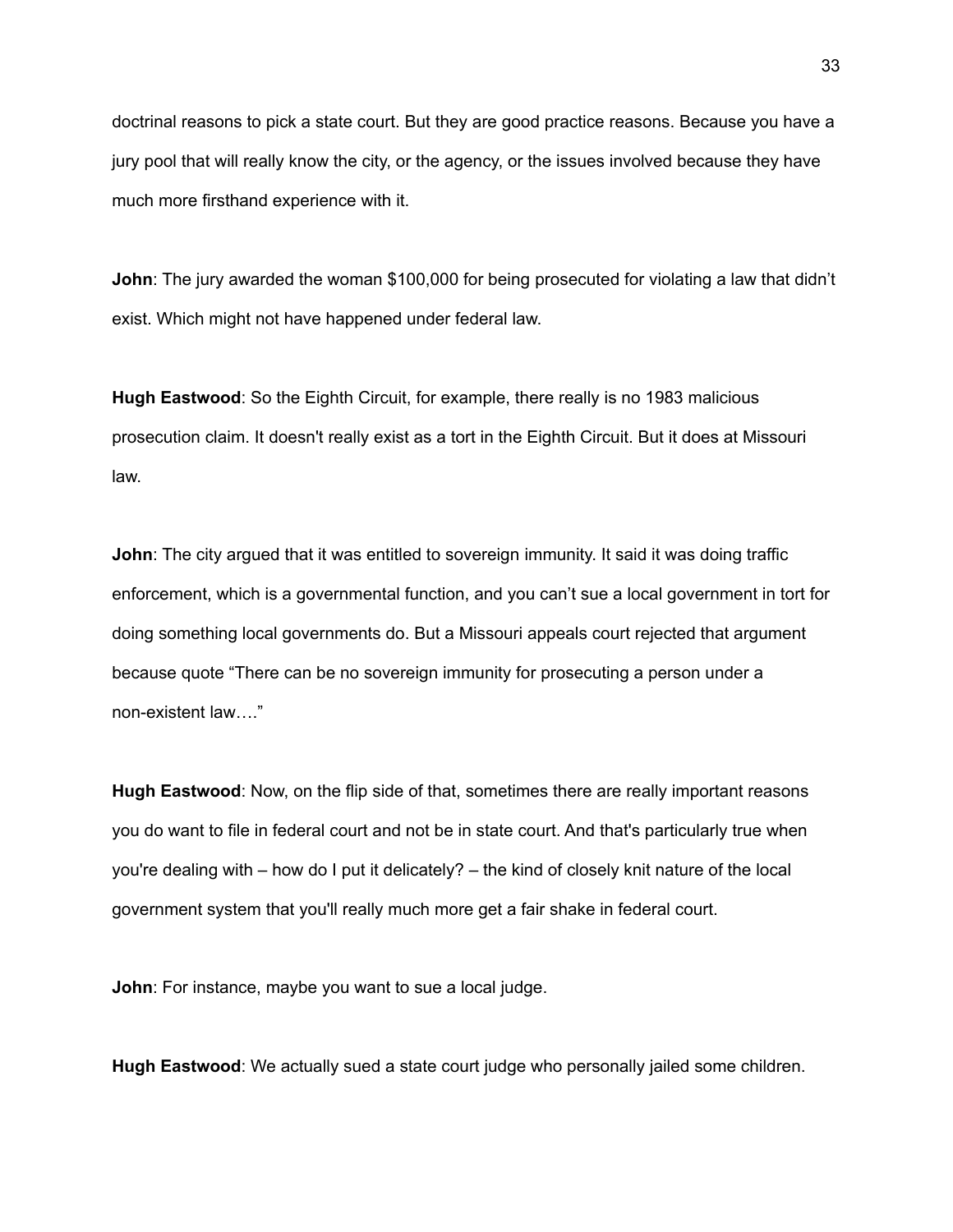**John**: In the case, a local judge in Missouri ordered two siblings, ages 13 and 15, to be arrested on two separate occasions when they refused to go home with their mother, who was in a custody dispute with their father.

**Hugh Eastwood**: We filed that in federal district. We weren't going to ask one of that judge's fellow judges in his very courthouse to sit there in judgment of him. They probably all would have recused anyways.

**John**: As you may remember from our episode on judicial immunity, judges enjoy absolute immunity in all but the rarest of circumstances. But last year, in December 2021, a [federal](https://scholar.google.com/scholar_case?case=16691692662859747125&hl=en&as_sdt=6&as_vis=1&oi=scholarr) [district](https://scholar.google.com/scholar_case?case=16691692662859747125&hl=en&as_sdt=6&as_vis=1&oi=scholarr) court judge said this might be one of those ultra rare circumstances of a judge acting outside his judicial capacity and outside of his jurisdiction. Because, for instance, the second time he had them jailed, there were no actual legal proceedings pending at the time – and the children were in a different state. Not surprisingly the government is appealing the denial of absolute immunity to the judge. My colleagues at IJ will be filing an amicus brief in support of Hugh's clients, the two children. One other consistent theme we heard from practitioners is that they prefer federal court to state court because state courts are just more unpredictable.

**Doug Norwood**: One time, we had a lady that had been handcuffed too tightly.

**John: That's Doug Norwood, who is a civil rights litigator in Arkansas.** 

**Doug Norwood**: And she was an elderly lady. She asked the officer repeatedly to loosen them. And she took blood thinners. Well by the time they got her to the jail, all of the blood vessels in her arm had ruptured. And her arms turned almost black because of the bleeding. And we went into state court. It turned out to be a mess. And the reason is, the jury instructions. There's no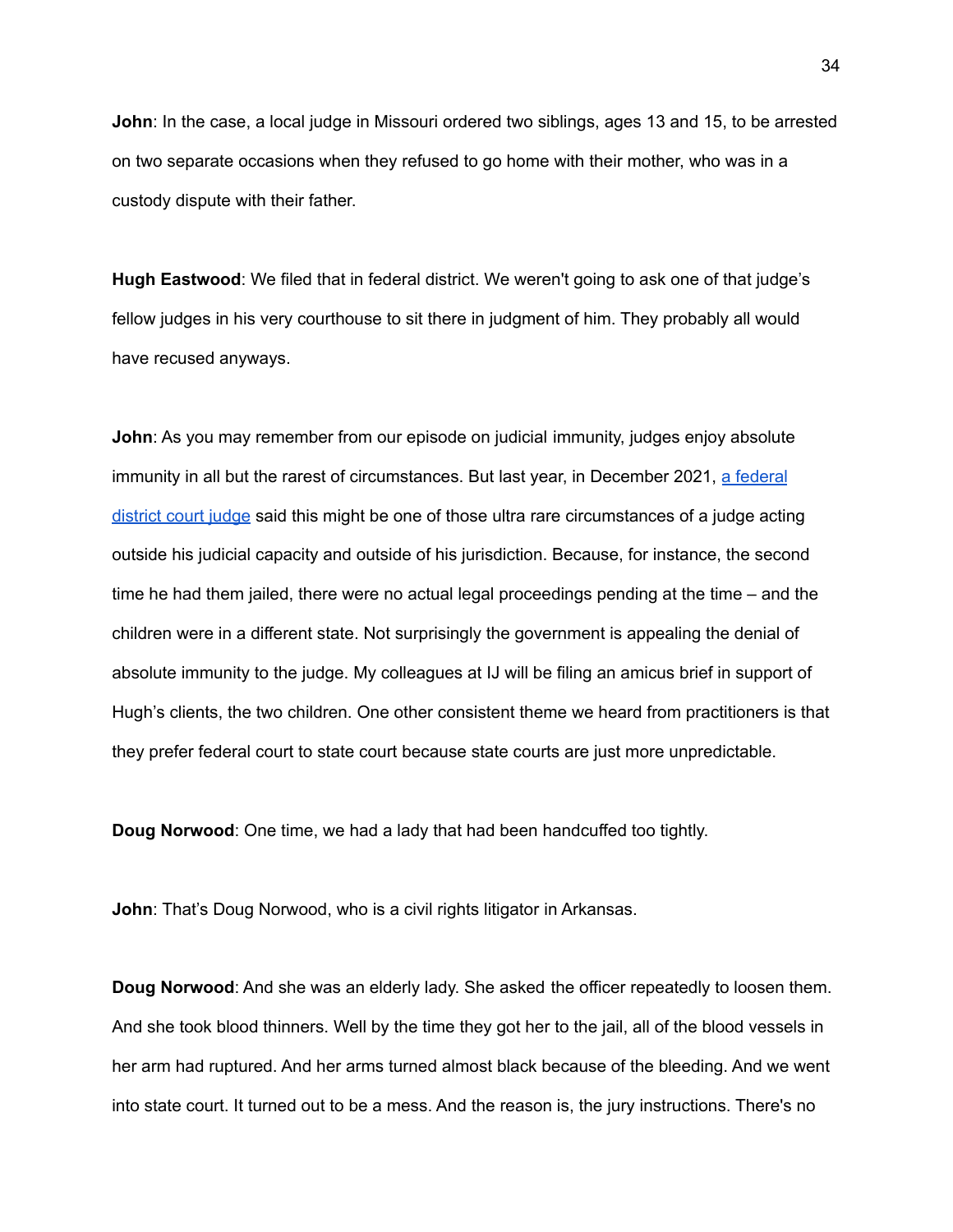guidelines in state court for that the judges are in a situation where they have to start making up the jury instructions.

**John**: At trial, jury instructions are extremely important. A judge gives them to the jury based on the recommendations of the parties. They tell the jury about the law and what it would mean for a party to meet certain elements of that law. And if they are inaccurate, they could end up hurting your client very badly. Until recently, Arkansas did not have model jury instructions, so the parties and the judges made them up on the fly, based on relatively little experience with civil rights law. And that's what happened in this case. The court issued imprecise jury instructions, which caused the woman to lose.

**Doug Norwood**: Well, we lost, the jury didn't give the lady anything. And the jury instructions were the problem. It turned out to be a train wreck. So it didn't take me long to figure out that I didn't want to go into state court. State court is not a good solution for most people.

**John**: Another thing we heard that's related to this is that federal judges in general, not just with the jury instructions, are better equipped to hear Section 1983 cases. Because their dockets are full of them. Whereas in state court, individual rights claims just aren't as frequent. And that matters.

**Hugh Eastwood**: Official immunity is a very broad based defense. It's also more inconsistently applied at state court because unlike 1983, where I feel like every newly minted law school graduate who's clerking for a federal judge is kind of grinding their way through the docket and writing these qualified immunity opinions, state court judges are not dealing with these official immunity cases it's gonna be harder to get a body of law, where you can really point to, you know, a lot of precedent.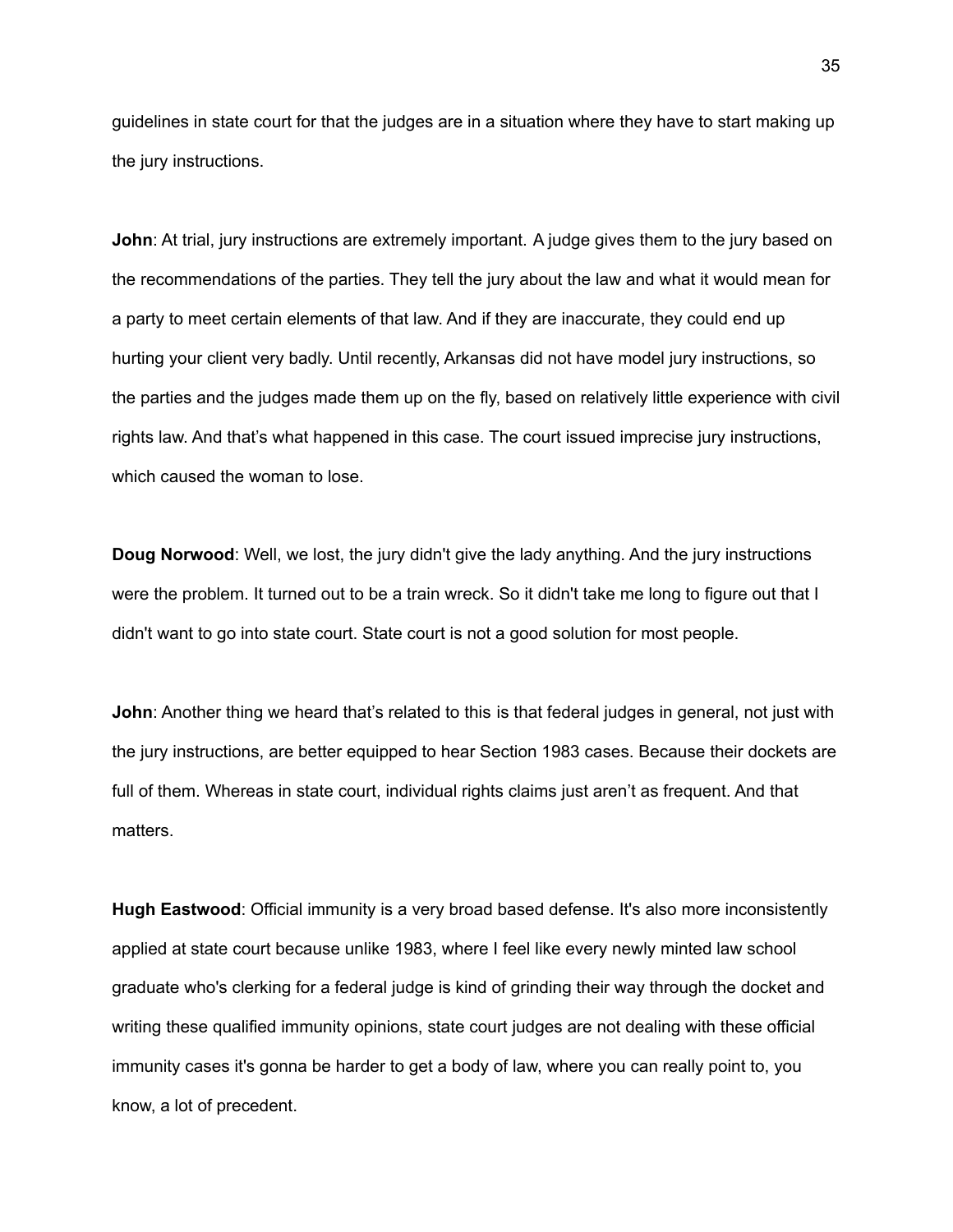**Victor Fleitas**: Another reason is you have the built in expertise of the federal judiciary. Even an appointed judge that may not have had the most vigorous trial practice prior to getting on the bench, or even had much of an experience with civil rights cases, within a very short period of time is going to be dealing with a good number, and sort of develop the expertise necessary to handle these cases efficiently. There just is not – and that's not to denigrate our circuit court judges – it's just to say, they have no background in this. They have no experience, and you're dropping something pretty heavy on them that they haven't dealt with much before. And when you've got federal judges fully capable of handling it, there's no reason not to.

**Doug Norwood**: I've been here a long time. Arkansas is not set up to do these cases. They're just not familiar with the terminology and stuff. There's a language that you have related to the specialty that you practice in. And that does not exist in state court in Arkansas. In federal court, then you're talking the same language so that helps you out a lot.

**Hugh Eastwood**: Simply having a state statute that says we have all hereby abolish qualified immunity. I don't think that's going to do enough. If the goal is to have cases being brought in state court, because you just don't have otherwise the statutory and procedural infrastructure to sort of litigate and process these claims.

**John**: One important consideration when you're deciding between proceeding under state or federal law is the availability of attorneys' fees.

**Hugh Eastwood**: This is a complex area of the law. It's really hard for people to seek to vindicate rights if there's not some mechanism to get the lawyers paid.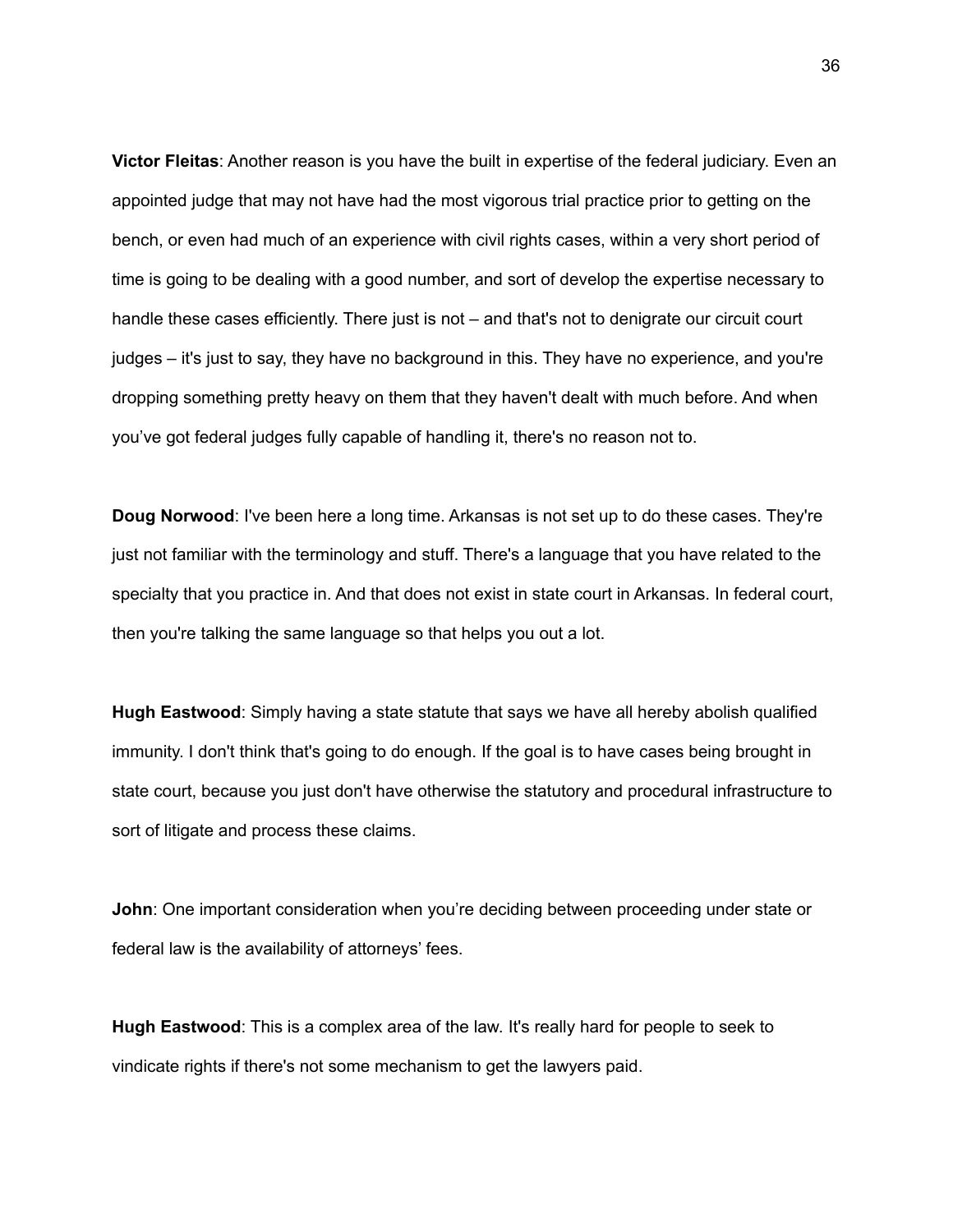**John**: In federal court, there is a provision for attorneys' fees if you win your case under Section 1983. In state court, that's often not the case.

**Hugh Eastwood**: The costs of mounting a 1983 case, all the way through a judgment or verdict, let alone a couple interlocutory appeals and maybe an appeal of a final judgment. I mean, that's hundreds and hundreds and hundreds of hours. If you're going to have experienced, competent counsel, it could be hundreds of thousands of dollars.

**Vic Glasberg**: I freely say this. I am not a foundation funded firm. I eat what I kill. And I need to make a living. It's all very well in good to do civil rights law and save the world. But guess what, you have to feed your family and pay your mortgage. You can't litigate a case for \$10 or \$20 or \$30,000. You simply can't given what goes into it. Given the need for expert witnesses, given the kinds of defenses that will be mounted by the other side, you're talking about a substantial investment of time, effort, energy and money.

**John: That's Victor Glasberg, a civil rights litigator in Virginia.** 

**Vic Glasberg**: Congress passed the Civil Rights Attorneys' Fees Act for the particular reason that in the absence of such an act, it's very difficult to for people with righteous claims to get lawyers. So somebody will come to me and they may have a claim where \$10,000, \$20,000 \$30,000, \$50,000, or \$75,000. And the amount of work that will go into it even at – you know, I'm not talking about DC rates of \$1,000 an hour – you can't do it. You'll simply go out of business. So the availability of fees under the federal attorney's fees act is crucial.

**John**: The vast, vast majority of cases that we've talked about this season were initially brought by small law firms or solo practitioners like Victor. There are nonprofits like IJ or big law firms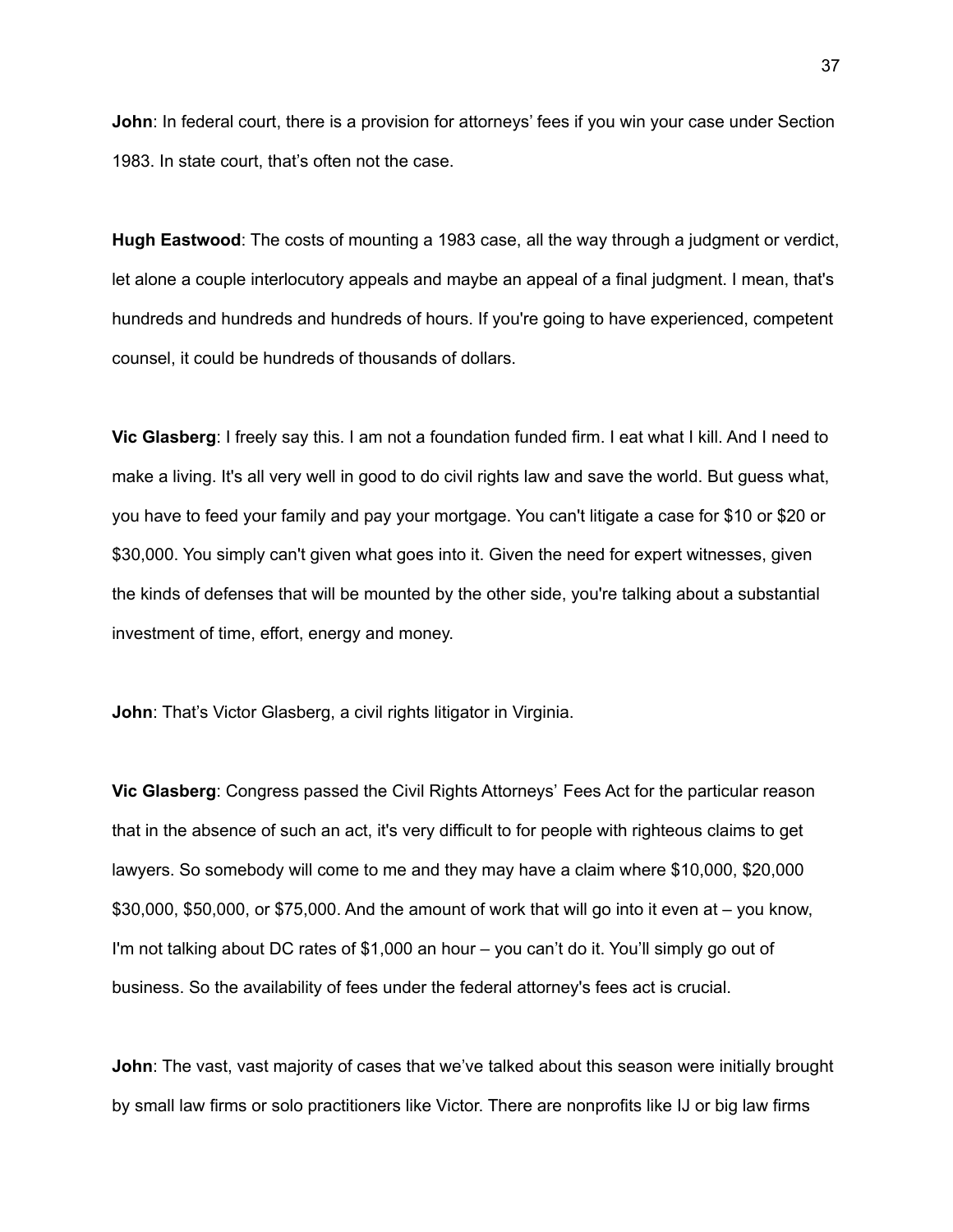that do pro bono work, but the workhorses of civil rights litigation are overwhelmingly small firms. And as far as Victor is concerned, for civil rights cases in Virginia, it's federal court or nothing.

**Vic Glasberg**: Qualified immunity is an unmitigated catastrophe in federal court, since it lets officers get away with unconstitutional conduct. But if I was sufficiently concerned about qualified immunity, so as not to bring a case in federal court, I'm not sure I would bring it in state court. Bringing a civil rights case in Virginia circuit court is an oxymoron.

**John**: Until this [year,](https://lis.virginia.gov/cgi-bin/legp604.exe?212+sum+SB1261) for instance, there was no right of appeal in Virginia state courts.

**Vic Glasberg**: Virginia did not have an appeal of right in your basic civil case whether it's a police abuse case or an employment discrimination case, an automobile accident case, a medical malpractice case.

**John**: If you lost at the trial court, you just lost. Maybe the Virginia Supreme Court would take a look, but probably not.

**Vic Glasberg**: You have effectively a cert system. And the Virginia Supreme Court was taking I think about the same percentage of cases as the United States Supreme Court, which is negligible.

**John**: A few years ago, Victor did try to bring a state law claim in state court, but only after being booted out of federal court.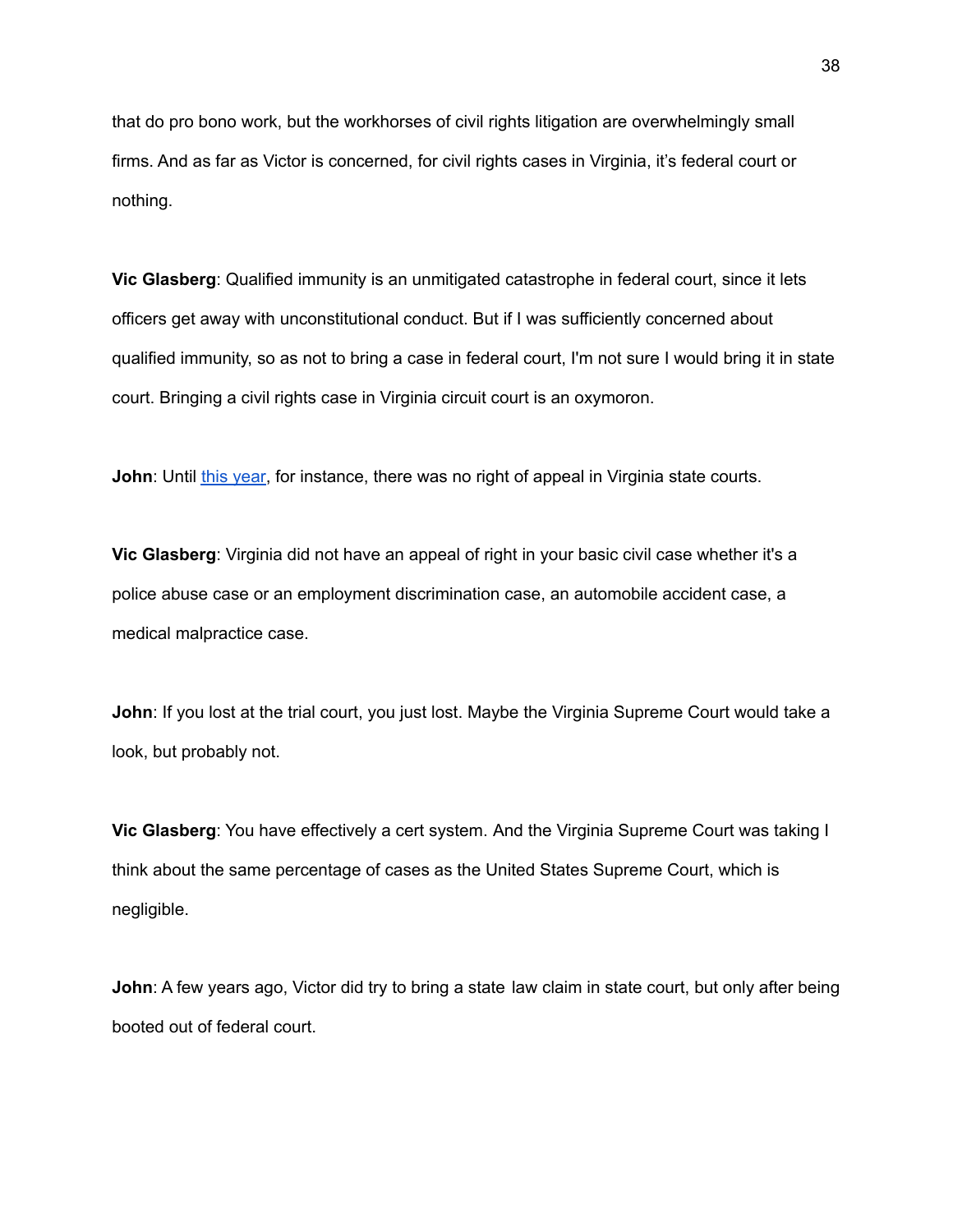**Vic Glasberg**: My clients, who are husband and wife, who wanted to redo their kitchen, so they bought some flooring tiles at Costco – like 1000 bucks at flooring times.

**John:** A little later Costco published an ad saying there's a 20 percent sale on exactly those tiles.

**Vic Glasberg**: They hadn't yet laid tiles. They call up and say: Is there any chance that we can avail ourselves of this discount? They say, sure. Don't bring them in, that's gonna be a pain in the neck. Come to the store with your receipt. Purchase the same tiles, which will now cost you \$800. And as soon as you've purchased them, return them and return them on the original receipt.

**John**: Which they do.

**Vic Glasberg**: People at Costco get confused. And they say it these people did something inappropriate. They call the police and say they were ripped off there was credit card fraud, etc.

**John**: An arrest warrant was issued for the couple, but very soon after Costco realized they made a mistake.

**Vic Glasberg**: The next morning, they do their check of their inventory and their sales, and they realize everything is fine. They immediately call up the police and say sorry, mistake, no problem. Nothing stolen. Nothing. No fraud, everything is fine. The officer doesn't do anything. Just forgets about it. She says that she never got the call. Unfortunately, we have the telephone records. So a half a year goes by. The husband is then caught for speeding in Arlington County. And lo and behold there is an outstanding warrant for credit card fraud. So they charged him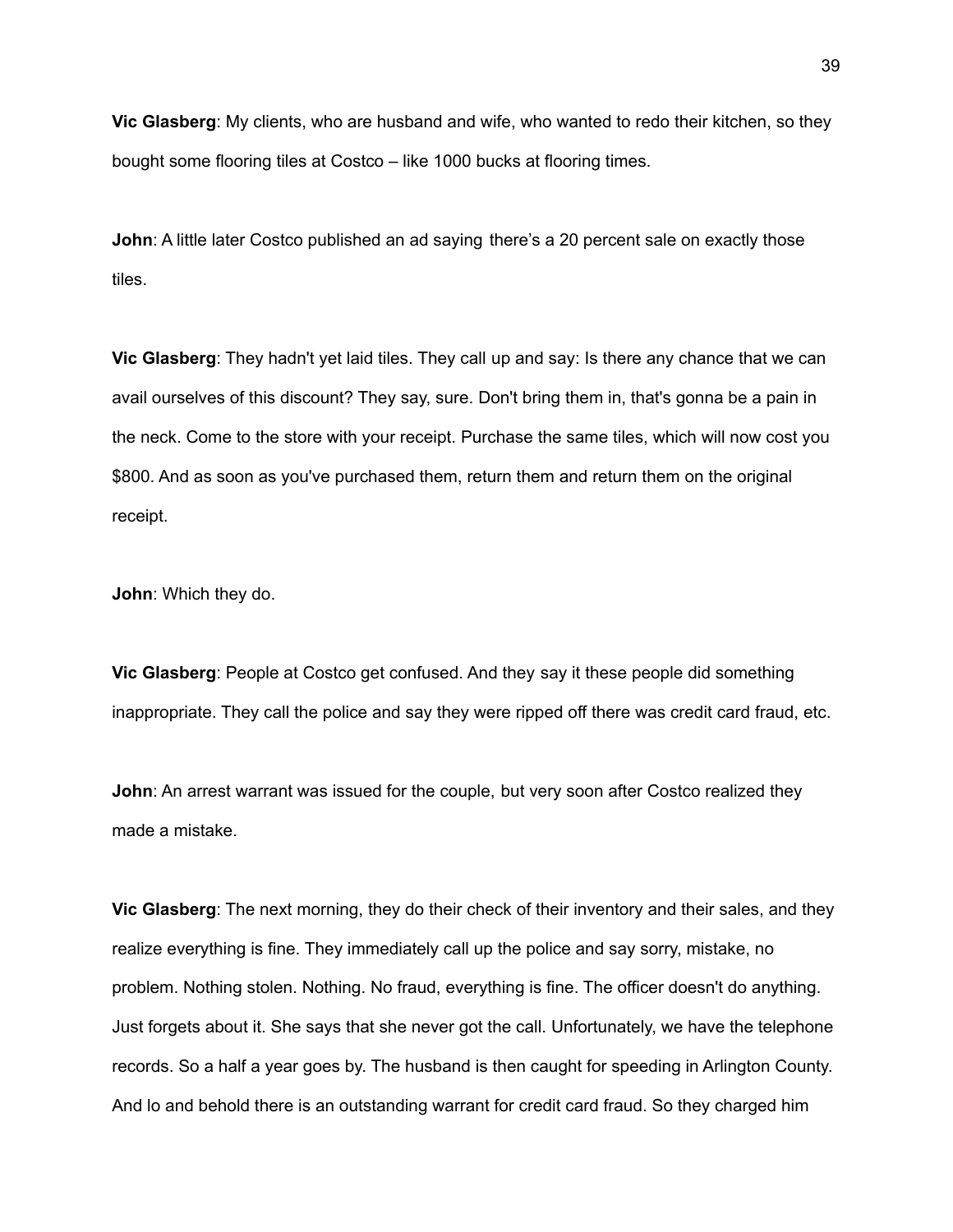with credit card fraud. They contact Costco. Costco says we told you half a year ago that nothing happened. They go to court. And in court – the husband's there, the wife is there, the prosecutor is there, the police officer is there – and Costco says nothing happened. They dismissed the charge.

**John**: But wait there's more.

**Vic Glasberg**: Half a year later – meaning one year after the sale – the wife is going to get her American citizenship papers. These folks were Iraqi refugees. She goes to the police department…

**John**: Across state lines in Maryland where the family had moved.

**Vic Glasberg**: …to fill out the forms. Have you ever been arrested? No, no, no. Any trouble with the law? No, no, no. So she fills out the form, and then a police officer comes. And she thinks she's going to get her papers – says put your hands behind your back. They arrest her for the outstanding warrant. Two days before Christmas.

**John**: And nobody in her family knows what happened to her.

**Vic Glasberg**: She disappears on a 6-year-old daughter, a 4-year-old daughter, obviously her husband and – are you ready for this? – a 6-month-old child she was nursing.

**John**: Ultimately, she spent three days in jail – three very uncomfortable days – because nursing mom, no breast pump. And then she's brought back to court in Arlington where the case against her is finally dismissed.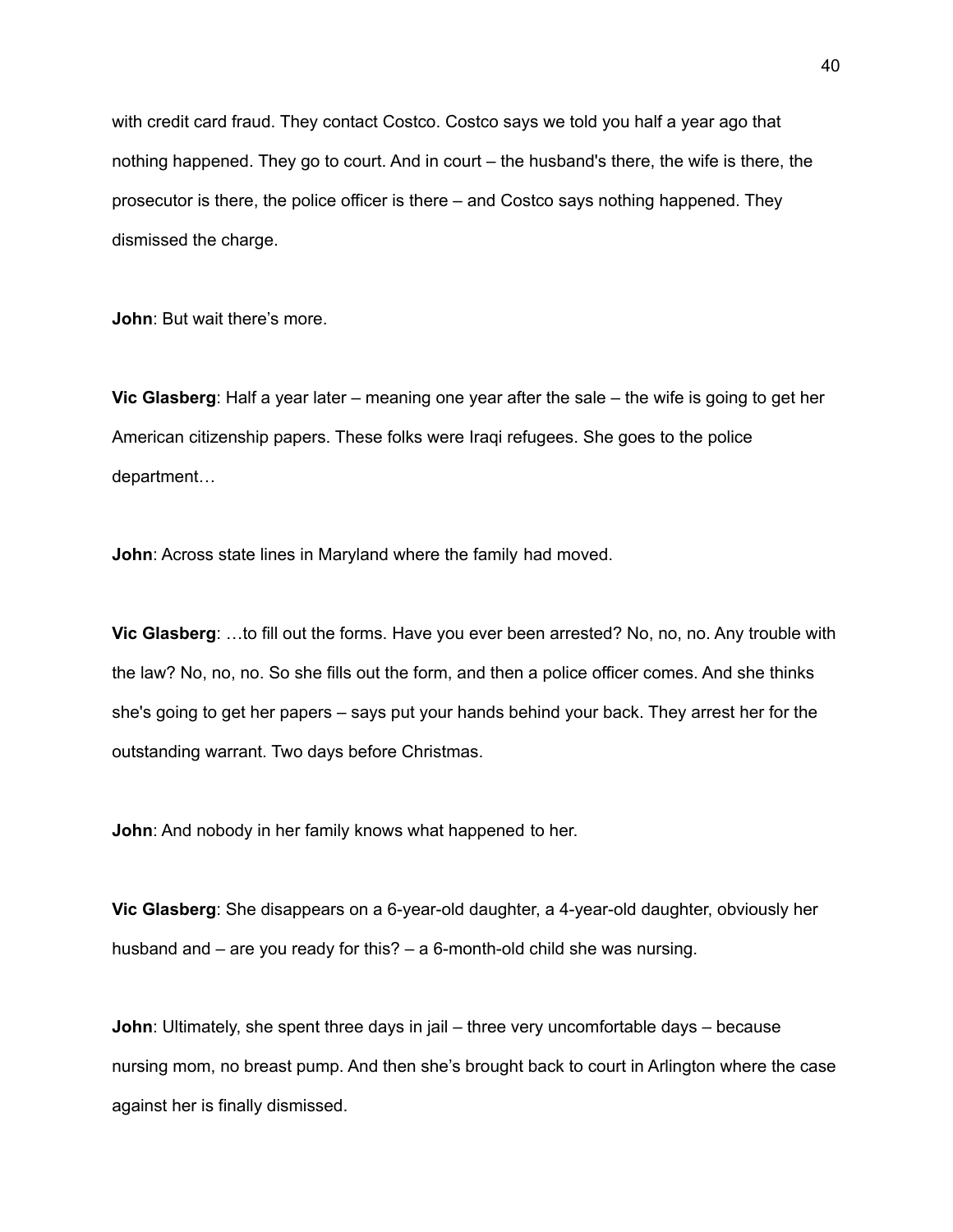**Vic Glasberg**: I brought a lawsuit against a police officer. And I brought a lawsuit against the prosecutor.

**John**: In federal court under the federal Constitution but also with a state tort law claim that federal court could have exercised what's called supplemental jurisdiction over. And in 2017, the case reached the U.S. Court of Appeals for the [Fourth](https://www.ca4.uscourts.gov/Opinions/Published/161420.P.pdf) Circuit. Where things went just about how you'd expect.

**Lawyer for officer**: I argue to you that the law was not clearly established **Judge Wilkinson**: just in terms of the clearly established law **Lawyer for prosecutor**: There is no clearly established right.

**John**: The judges clearly had some sympathy for the plaintiffs.

**Judge Wilkinson**: What happened here is pretty shabby, and it's a disquieting scenario, to put it mildly. And what I wonder is how do we assure ourselves that this doesn't become a routine matter where people who have done no wrong and they're arrested and detained and nobody does anything about it?

**Lawyer for officer**: Well, then I submit to you that that's a question for the legislature, perhaps the Virginia General Assembly.

**John**: They were sympathetic, but they wanted a case on point. And there was no prior case saying an officer has a duty to withdraw an arrest warrant when they learn that no crime has been committed. Victor argued that it was so obvious that there is such a duty that a case on point isn't necessary.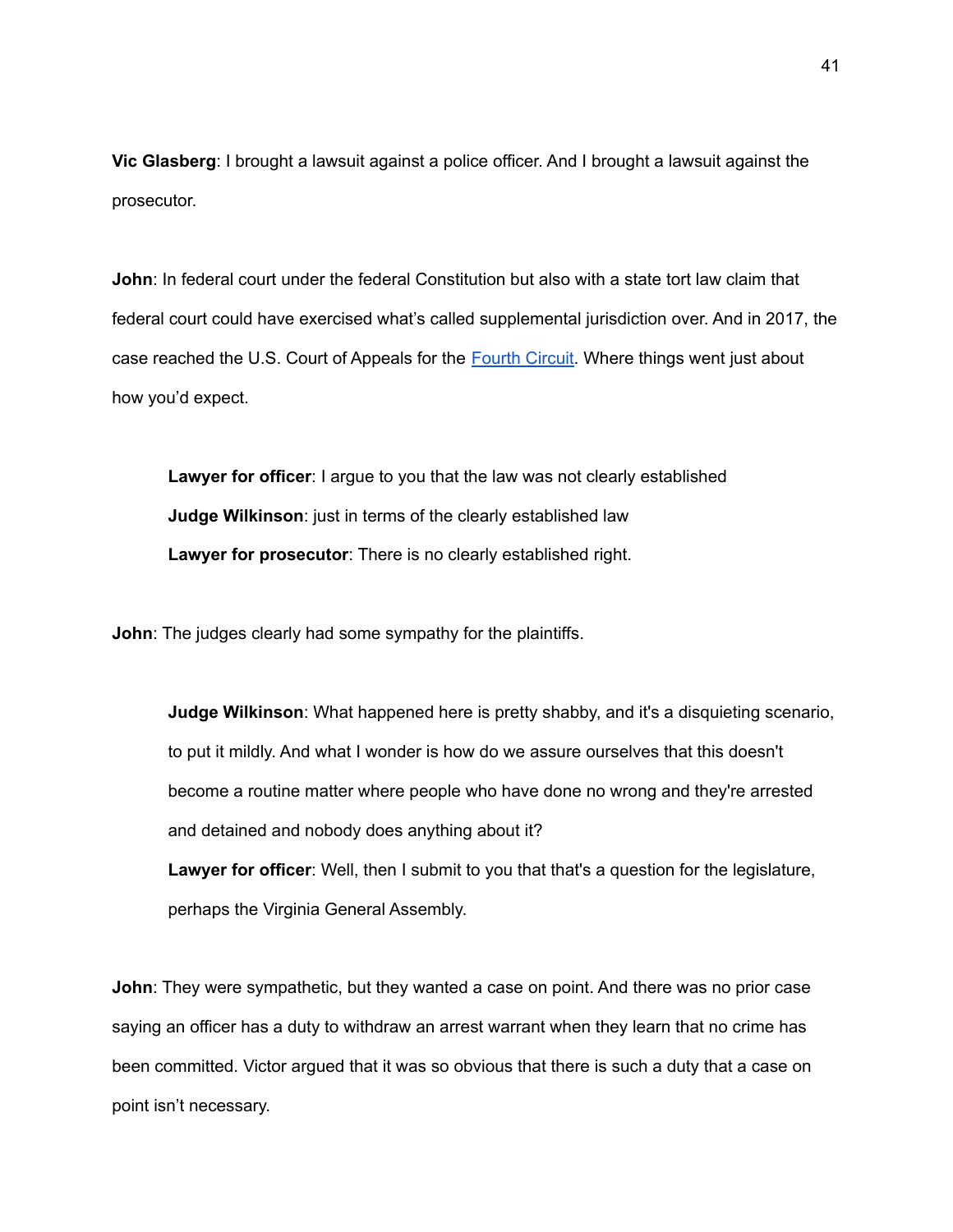**Victor Glasberg**: I would respectfully submit that the duty not to cause the arrest of an innocent person is as clear a principle as is possible to articulate in American law. And there's abundant case law that says that if the nature of the right at issue is clearly encompassed within the known law, you don't need an on point case.

**John**: But the Fourth Circuit granted qualified immunity to the officer, and also absolute immunity to the prosecutor, on the federal constitutional claims. But that wasn't the end of the story. This is Judge J. Harvie Wilkinson, who wrote the opinion for the court.

**Judge Wilkinson**: Why does everything need to be left to Section 1983 as opposed to state legislators, as opposed to state courts? They're highly capable people on those courts and in those legislatures, and I don't understand why it's all drawn into federal court if there's no pre existing duty clearly articulated in the law. I mean everything doesn't have to be a federal claim. And more and more, we're seeing states undertake reform efforts to address malfunctions in the law enforcement.

**John**: The Fourth Circuit, said, the couple's state tort law claims would be off in state court. There is tort in Virginia called negligent investigation. But it's not a claim that's seen a lot of litigation in state court, so we in federal court don't feel comfortable interpreting Virginia law when Virginia courts haven't really fleshed it out.

**Vic Glasberg**: It exemplified legally the kinds of challenges that are posed by these cases. And state court was useless.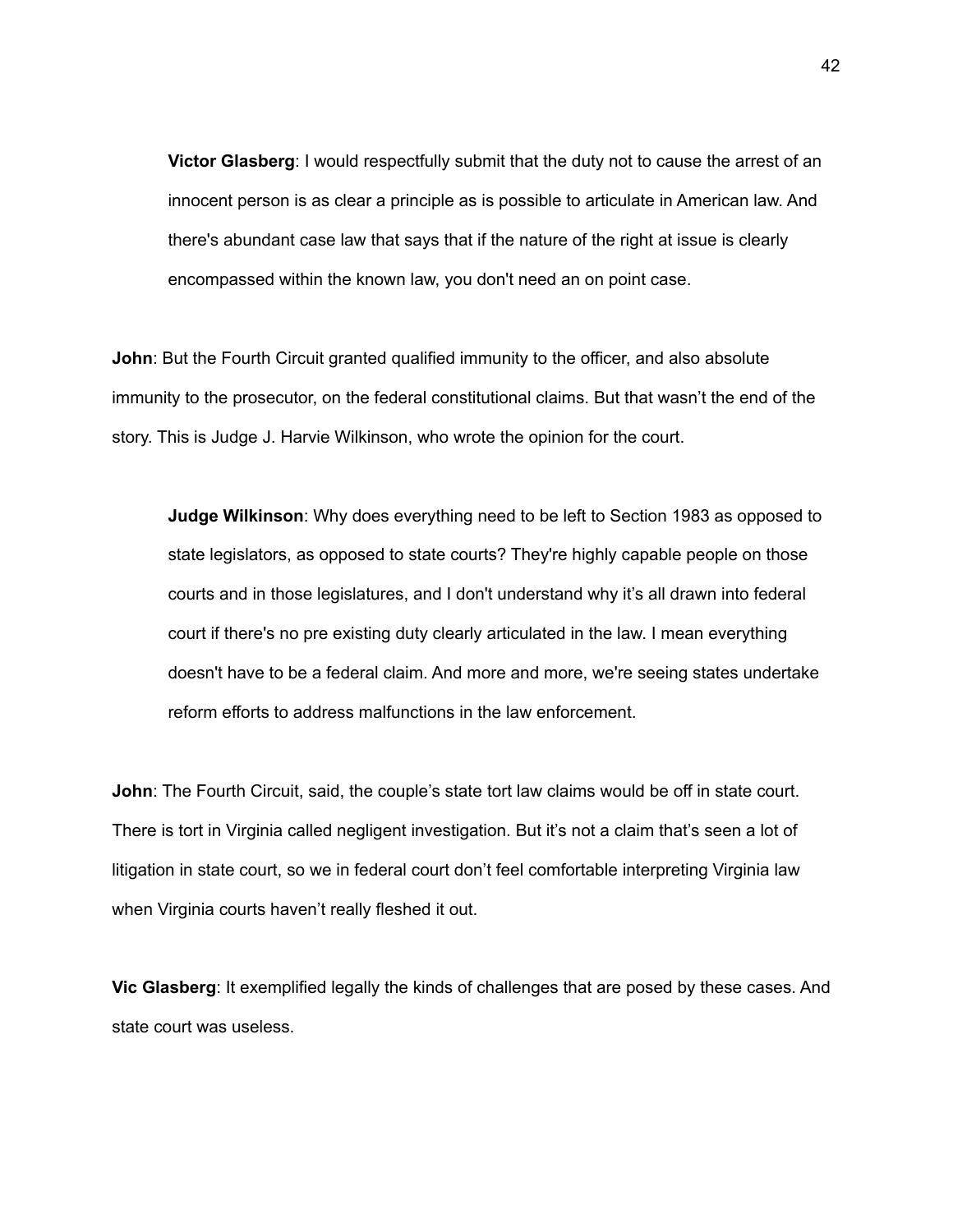**John**: In state court, the case was quickly dismissed. A circuit court judge ruled that quote "the Amended Complaint is founded on an alleged duty and cause of action that Virginia law does not recognize." So that's a lot of work to find that this old, under-used cause of action no longer exists. The good news for the plaintiff, however, was that in this case, there was someone other than the government to sue.

**Vic Glasberg**: It was a very fine settlement with Costco. And everything else was dismissed.

**John**: Costco, since it's neither the government nor employed by the government, couldn't avail itself of any immunity doctrines and the claims against it would have gone to trial in federal court, but the store – which for my money was the least culpable defendant by far – decided to settle the case. So coming back to Justice Gorsuch's suggestion that state tort law presents a viable alternative to 1983 litigation in federal court. Maybe. Sometimes. In very limited circumstances. Certainly not often enough that federal courts should feel comfortable shirking their duty to enforce the federal Constitution. But if you're a civil rights lawyer or plaintiff, while we're waiting for Congress or the Supreme Court to reopen the doors to federal court, there is a lot of good work that can be done in the states. We're going to take a quick break, and when we come back we'll talk about what state legislatures can do to ensure that where there is a right, there is a remedy.

**==========================================================**

**==========================================================**

**BREAK 2**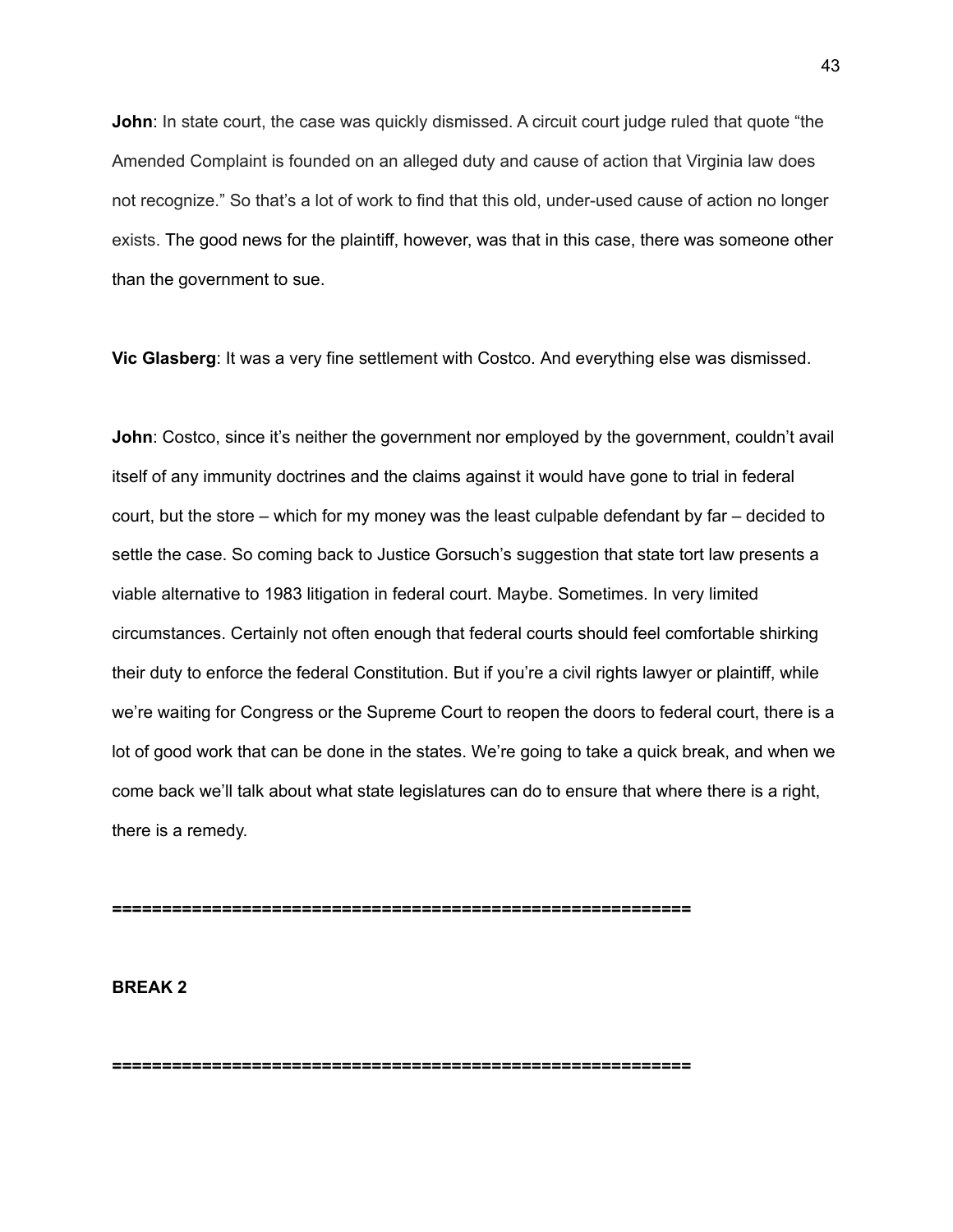**John**: So how best to promote civil rights enforcement in the states? My friends, we at the Institute for Justice have some ideas.

**Keith Neely**: Any comprehensive effort at civil rights reform has to have two components. One, how can we hold the individual responsible for the violations that they committed. And two, how can we make the victim whole.

**John**: That is my colleague, Keith Neely. At IJ, we are hard at work helping state and local legislators craft baby Section 1983s.

**Keith Neely**: IJ has model legislation called Protecting Everyone's Constitutional Rights Act or PECRA. And what PECRA aims to do is address the qualified immunity problem from a state level by essentially providing a state analogue to Section 1983.

**John**: And we're happy to say that with our input, as well as input from lots of other folks, last year in 2021, the state of New Mexico passed a civil rights act that looks a lot like our model legislation.

**Keith Neely**: What sets it apart from a statute like Section 1983 is that instead of going after the individual government official, we go after the government employer. Because we think that the government employer is the chief entity that ought to be held responsible when government officials violate your constitutional rights.

**John**: Getting rid of qualified immunity may be the marquis attraction, but our model legislation does much more. PECRA also eliminates the increasingly difficult standard that plaintiffs face for holding municipalities liable under Section 1983 that we talked about on Episode 7.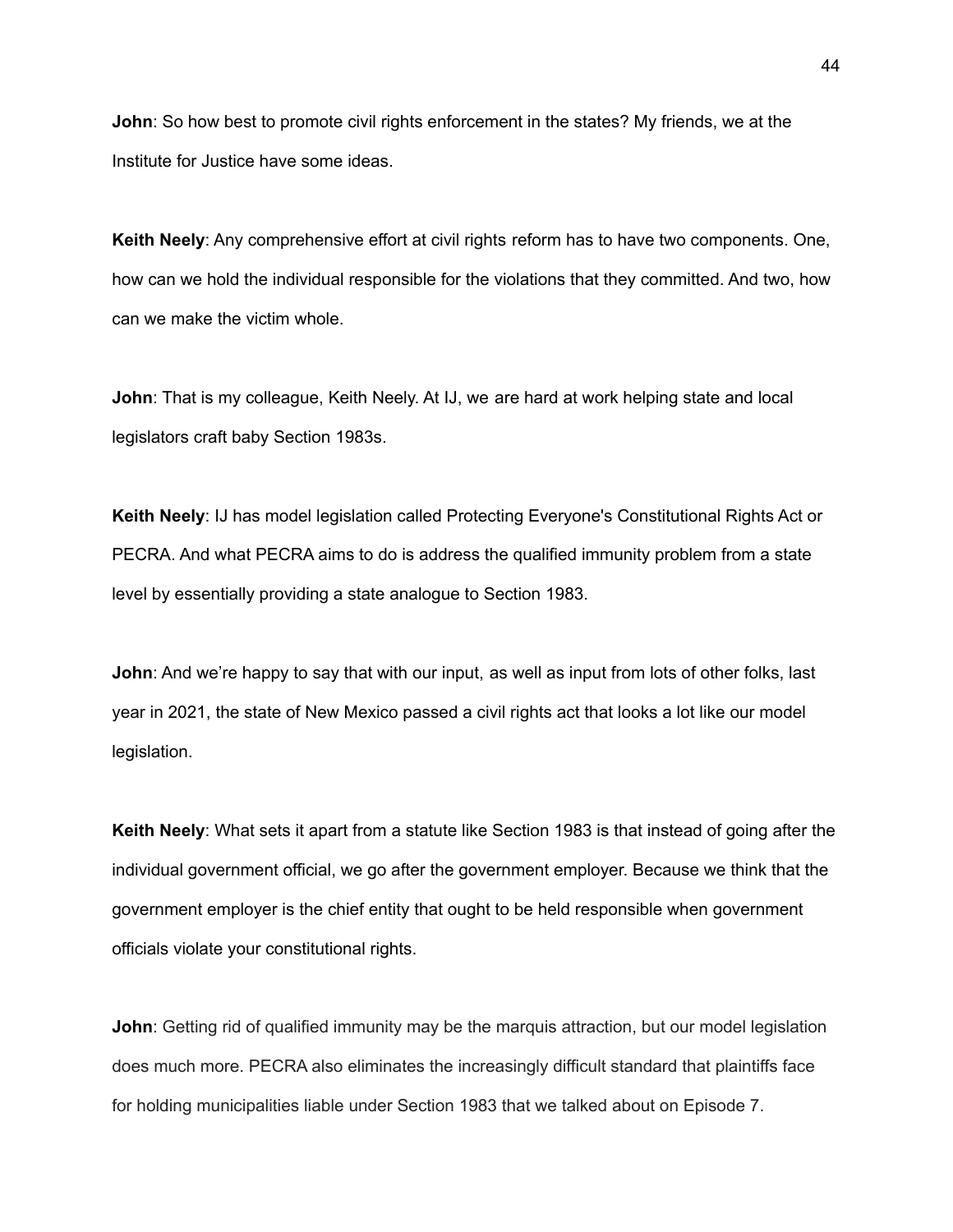**Keith Neely**: We try to approach this issue from from two directions, right? How can we make sure the victim is is made whole? And we do that by giving them a right to go after the government. And then how can we encourage the government to engage in better hiring, training, and firing practices moving forward?

**John**: Just because individuals won't be personally liable doesn't mean they are off the hook.

**Keith Neely**: Under PECRA, just because an individual isn't held personally liable for a court judgment, that doesn't mean that they get to turn around and wash their hands of what they did. Instead, they're going to be the defendants in the lawsuit, and they're still going to have to explain their actions and ultimately have them be examined by a court. And importantly, there is an employment termination provision in PECRA that makes it easier for the government to then turn around and fire the bad acting employee.

**John**: There's nothing in PECRA that says governments have to fire employees who have a court judgment against them. But it would simplify that process.

**Keith Neely**: Different states and different agencies have their own administrative procedures for firing different government employees. So what PECRA does is says that a court judgment against an official would count as what's called per se evidence in that subsequent administrative proceeding, that there is what's know as just cause to fire that official. Now, this doesn't mean that officials are always going to lose their job. The decision to fire the employee still stays with the employer, and an administrative law judge is still going to be in charge of reviewing that decision.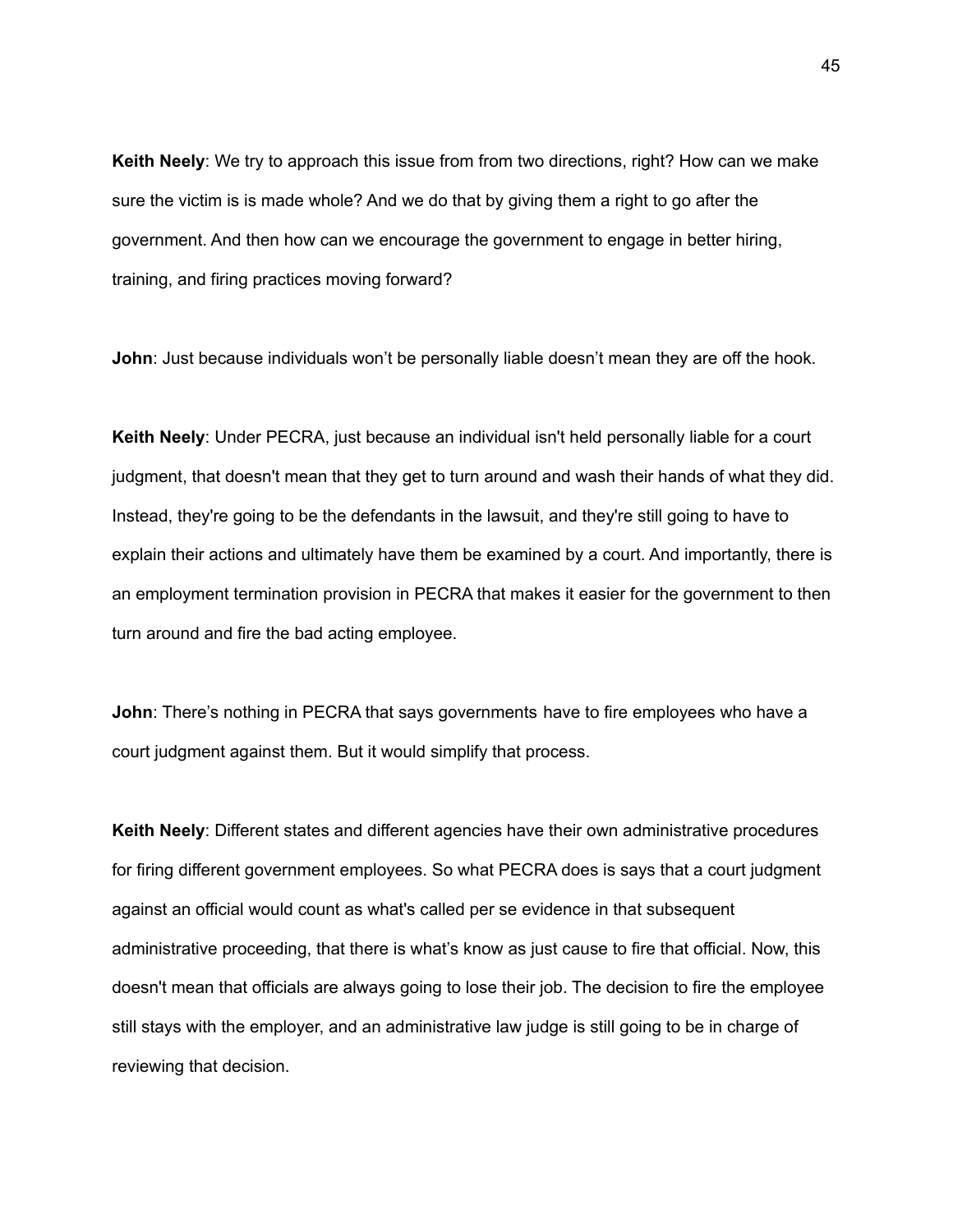**John**: Another piece of our model legislation is attorneys' fees.

**Keith Neely**: And what that does is it ensures that one, plaintiffs attorneys are incentivized to vindicate people's constitutional rights. But perhaps more fundamentally, what attorneys' fees do is it ensures that a victim is made whole without having to then turn around and take some of those damages and use it to pay their attorney, right. It doesn't put victims in the awkward position of having to choose between being made whole and being able to pay an attorney.

**John**: And the New Mexico Civil Rights Act is the closest thing to our model legislation that's been passed into law so far.

**Keith Neely**: Now, there were some compromises made. The first major compromise was the institution of a damages cap. In New Mexico, they established a \$2 million damages cap. And that is a per occurrence, not a per claim cap.

**John**: Per occurrence, meaning that if an official commits several different rights violations during the course of a single incident, the cap is \$2 million, cumulative, for all of those violations. Not \$2 million for each violation.

**Keith Neely**: Which isn't a component of our model legislation. So in certain instances, you might imagine, and these are in cases of particularly egregious constitutional violations, you might imagine a victim who is unfortunately put in the uncomfortable position of having to choose between being made whole and paying their attorneys. But what they did do there, which was laudable, is they intentionally ensured that that cap would grow with inflation.

**John**: New Mexico's law also lacks an employment termination provision.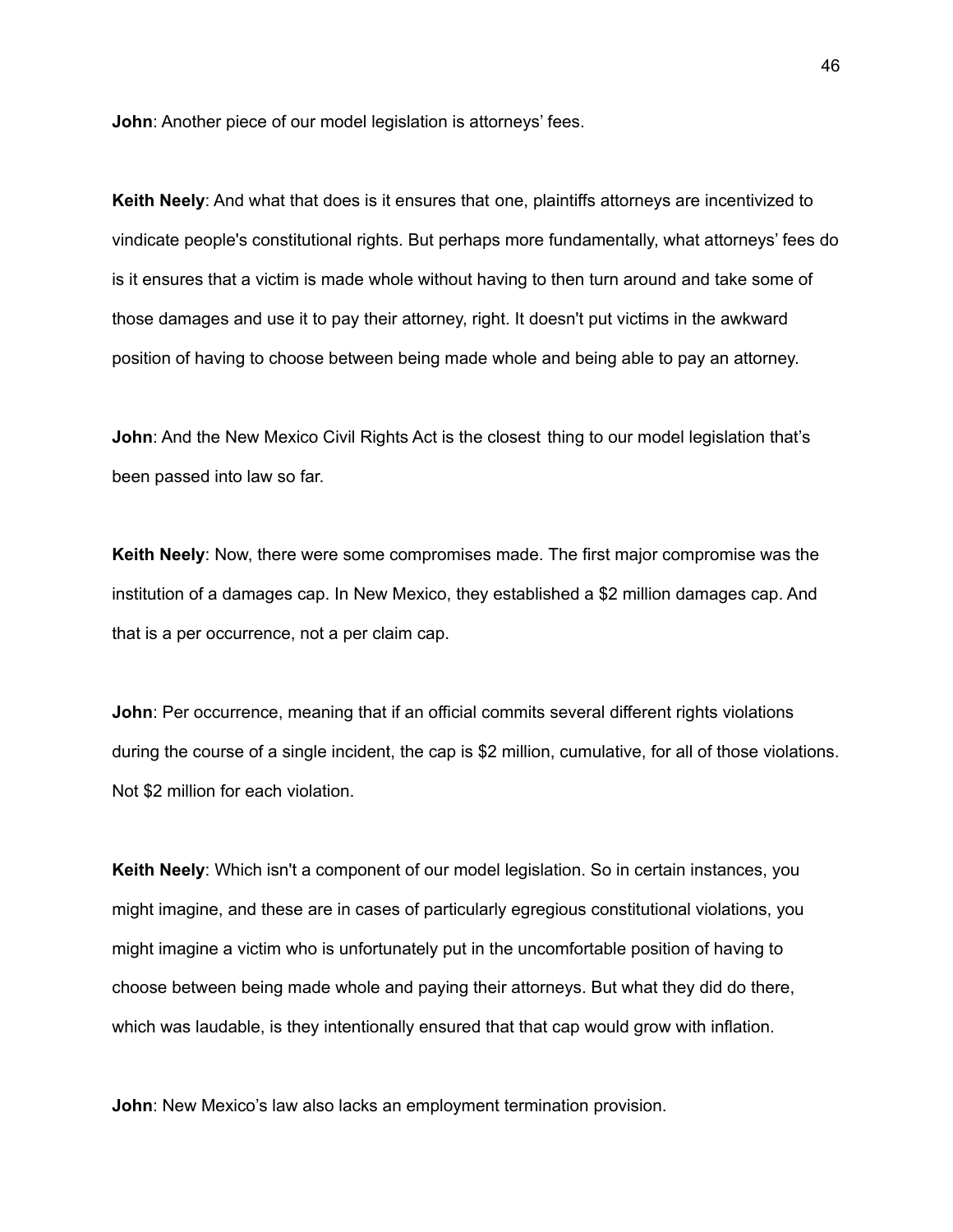**Keith Neely**: New Mexico's law is not perfect. It doesn't include our model language on employment termination, for example. But there weren't any major compromises on the most important issues in our model. Unlike other civil rights acts in other states, for example, the law applies to all executive branch officials, not just police officers. And importantly, it's not limited to certain constitutional violations, which is the case in some other jurisdictions.

**Laura Schauer Ives**: I think, for me, the most exciting thing is there's a number of areas of the law that have gotten really bastardized – not just by qualified immunity but the federal constitutional analysis.

**John**: That is New Mexico civil rights lawyer Laura Schauer Ives, who says that righteous claims that are really hard to bring under federal law may now be viable under state law.

**Laura Schauer Ives**: For example, in most of the country, it is just kind of per se unlawful for guards to quote unquote have sex with inmates, because it's rape and because there's a power differential. But under under U.S. constitutional analysis, they want to go through some determination of whether or not there was real consent.The presumption is consent, in fact, and you have to prove that it wasn't. Which is pretty grotesque, given it's unlawful and guards know it. And it's unlawful for a reason. So, in those instances, to be able to pursue somebody's claims, under the New Mexico Civil Rights Act, I mean that's world shifting.

**John**: As you might imagine, when civil rights acts like these are introduced in a state legislature, there can be some pretty intense opposition.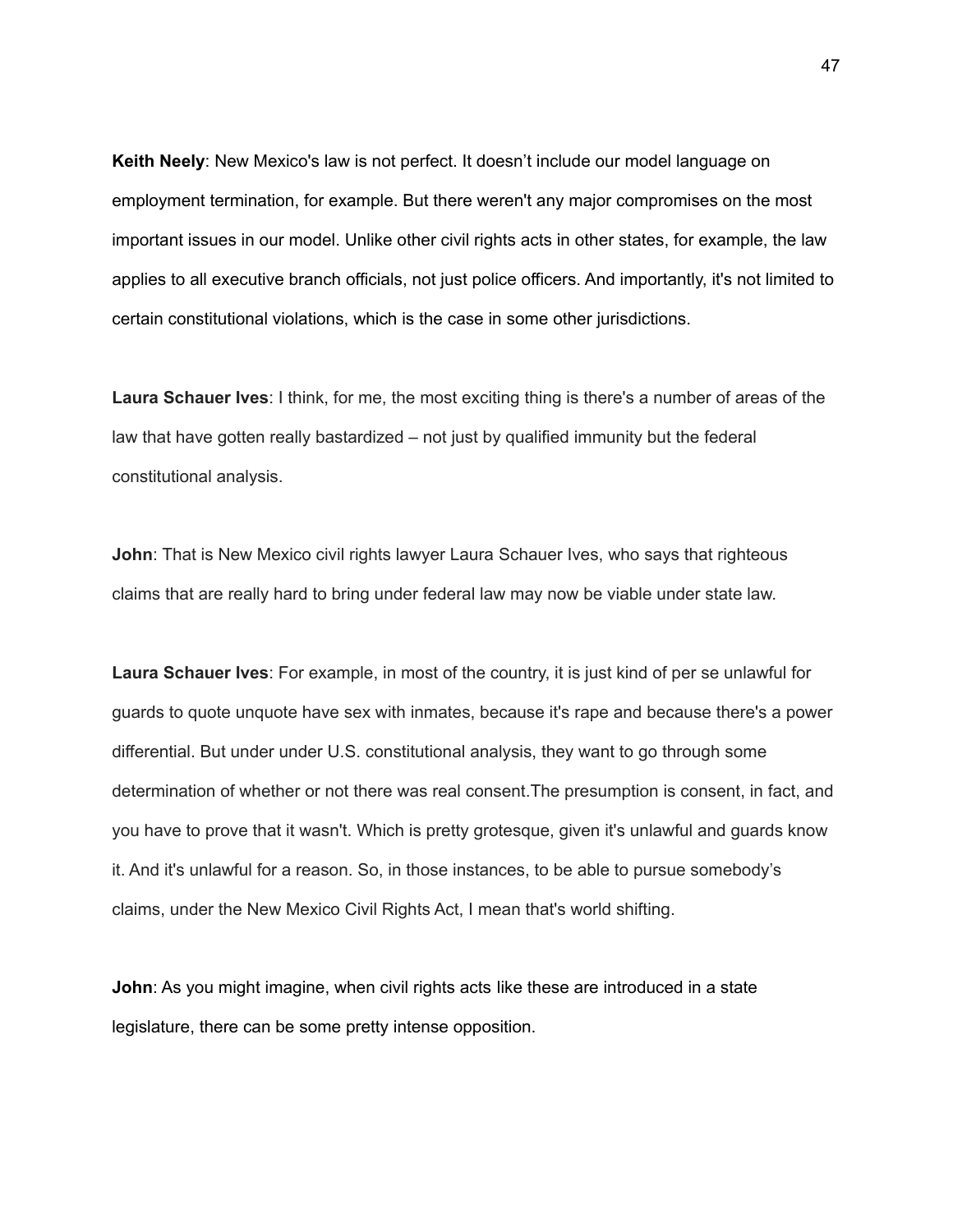**TX law enforcement lobbyist**: Good morning to the committee and thank you Chairman White for inviting CLEAT to speak today. I work in public affairs for CLEAT or the Combined Law Enforcement Associations of Texas.

**John**: In Texas, reform faltered last year in large part because of opposition from law enforcement.

**TX law enforcement lobbyist**: This session brings new concerns as it pertains to qualified immunity for police officers. We will not negotiate that sacred right and working condition under any circumstance.

**John**: Yes, you heard that right. According to a law enforcement lobbyist in Texas, qualified immunity is a quote "sacred right."

**TX law enforcement lobbyist**: We will not negotiate that sacred right and working condition under any circumstance.

**John**: In New Mexico and Texas and anywhere one of these bills gets filed, you hear the same criticisms.

**FOP President Albuquerque**: I see it as an attack on not just any public employee, but especially an attack on police.

**News4Jax Reporter**: Doing away with qualified immunity would leave officers without any protection from frivolous lawsuits.

**Florida Sheriffs' Association President**: Why should a cop making \$45,000 a year have to worry every single time your making a split-second decision that you might have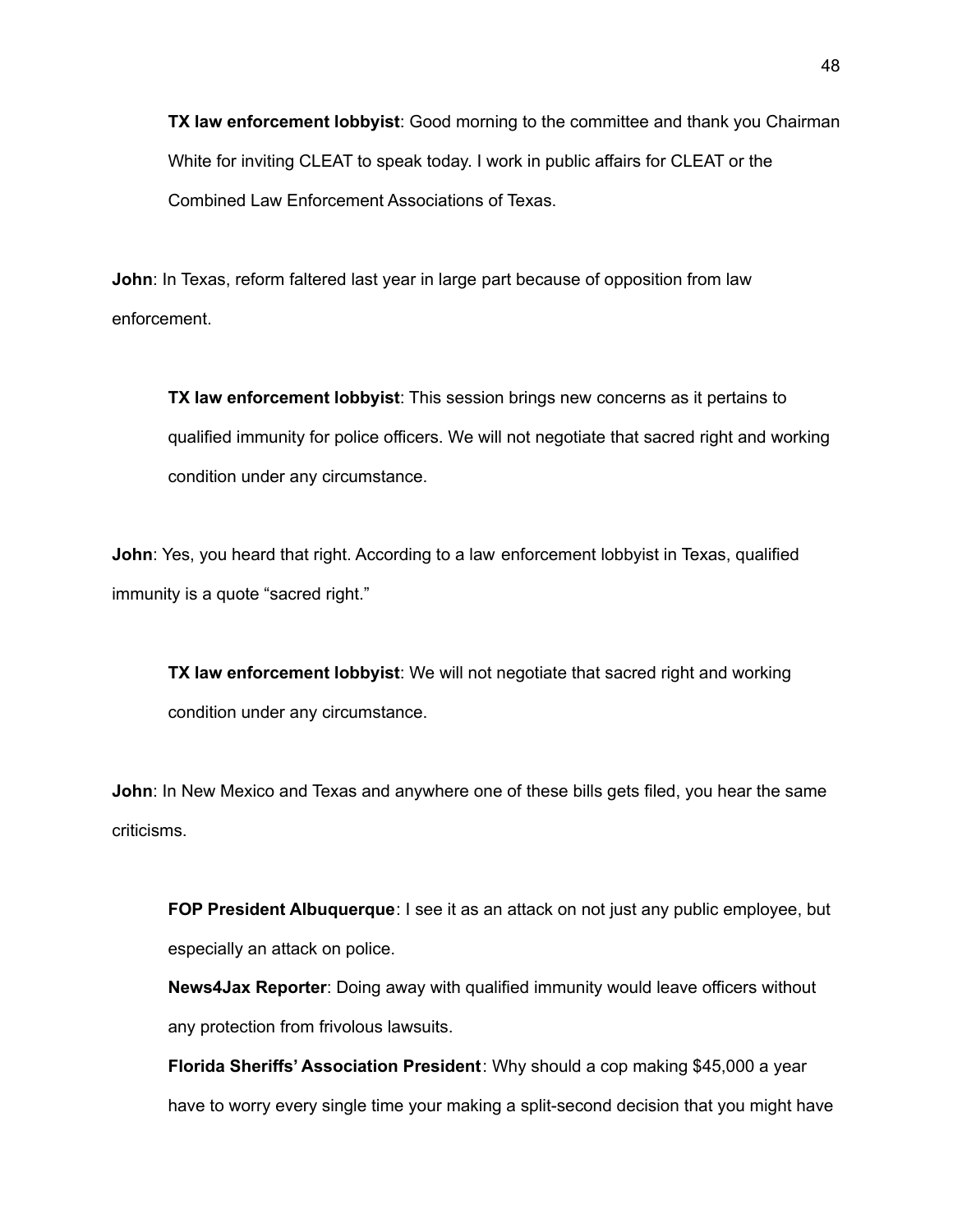to do something that affects your family and you personally that you're going to have to pay personal damages.

**Massachusetts Chiefs of Police Association**: Tell me why it is that I have to make this quick decision, use the best information I have, and if later on somebody finds that I made a mistake I may lose my house, my pension.

**Manchester, New Hampshire police chief**: Let's not disparage every police officer that acted appropriately in a split second decision.

**New Hampshire officer**: Officers often make split second life or death decision where any hesitation can result in serious injury or death. We should not expect them to put their livelihoods and the financial welfare of their families on the line every time they are forced to make a split second life or death decision.

**FOP President Albuquerque**: It slows our reaction down because people are less likely to get involved in those scary decisions where they have to defend someone's life, including their own.

**New Mexico State Senator William Sharer**: And now all of sudden, if you have a police force at all, your fire department is also at risk. Your schools are at risk. Your teachers are at risk.

**Reporter**: The Albuquerque police officer's union says New Mexicans will be footing the bill. He says this will drain budgets and take away from paying for things like sustainable homeless programs, drug rehab assistance, and new training for police reform.

**WMUR9 Reporter**: New Hampshire legislators have considered abolishing qualified immunity for police officers. the Chiefs of Police Association says if the state of New Hampshire were to abolish it, he's convinced that this state would lose lots of qualified highly trained police officers.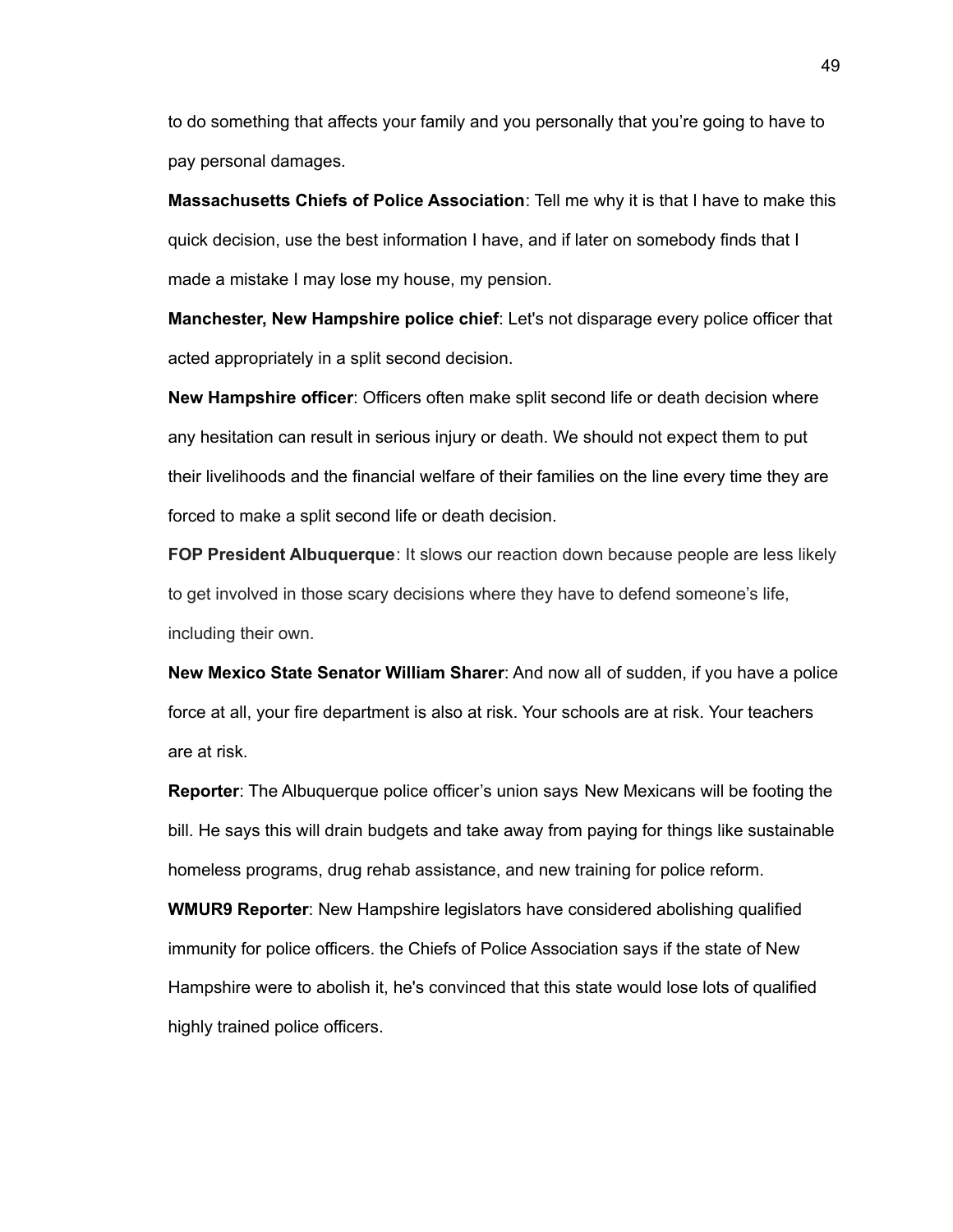**John**: If you have listened to earlier episodes, most of those objections should sound familiar and they should all ring hollow. We know from empirical research by UCLA Professor Joanna Schwartz that qualified immunity does not actually play much of a role getting rid of frivolous lawsuits – there are certain rules of federal civil procedure that do that. Moreover, qualified immunity protects all defendants, not just those who had to make a split-second decision. And for that subset of cases, where an official truly did make a split-second decision, whether their actions were reasonable is already something that gets factored into the constitutional analysis. Further, and once again thanks to research by Joanna Schwartz, we know that officials don't pay out of their own pockets when they violate the Constitution, and they certainly won't under our model legislation. One bill we strongly supported last year that was based off our model legislation was filed in New Hampshire.

**Keith Neely**: My name is Keith Neely. And I wanted to testify today in support of Amendment 1244H to Senate Bill 96 because it represents the gold standard for state civil rights reform.

**Representative Paul Berch**: Our founders in New Hampshire had it exactly right – 1784 – when they wrote Part One, Article 14 of our Constitution.

**John**: That was State Representative Paul Berch, who sponsored that legislation.

**Representative Paul Berch**: Every subject of this state is entitled to a certain remedy, by having recourse to the laws for all injuries he may receive and in his person, property, or character. And it goes on from there.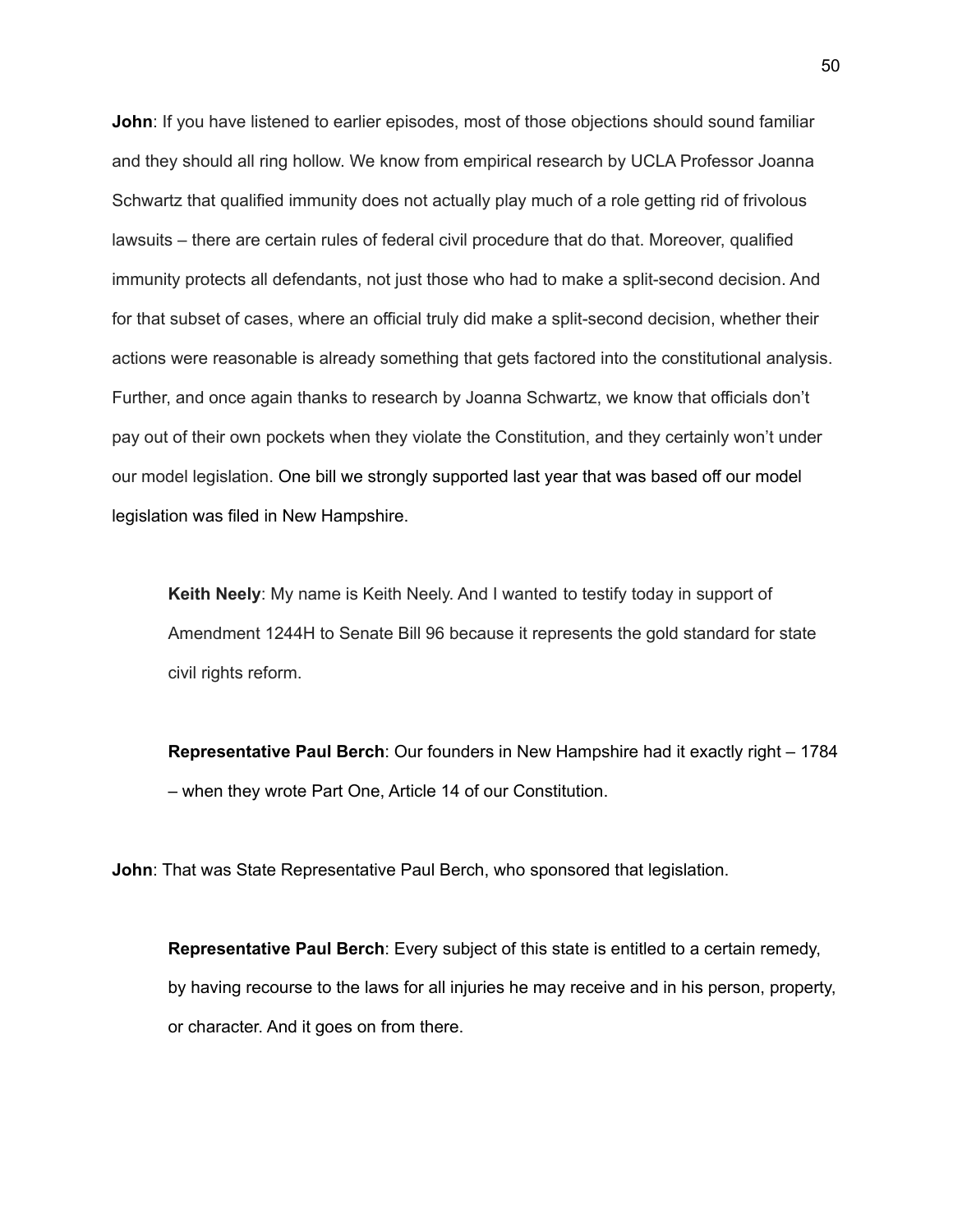**John**: In New Hampshire, there's actually a provision in the state constitution that dates back to 1784 and that is pretty much identical to our theme for this season: where there's a right, there should be a remedy.

**Representative Paul Berch**: The doors to our courts must be kept open to redress wrongs done to our citizens. That's what this legislation will accomplish. Thank you.

**Keith Neely**: As we expected from our experiences in New Mexico, there was a lot of vocal opposition from law enforcement in New Hampshire.

**NH Police Association**: Good morning, Mr. Chairman I'm here on behalf of the New Hampshire Police Association. And we are against the amendment for a variety of reasons.

**Keith Neely**: At least some of the law enforcement members who testified seemed to be under the false impression that they would be held personally liable and could be ultimately bankrupted for making an innocent mistake. Let's be clear. That's not going to happen under our model legislation. But notably they also didn't like the idea of making it easier to fire officers who are bad actors.

**NH Police Association**: Think of the unfairness of this. Because in a collective bargaining agreement, a just cause clause often is contained therein, which requires an employer to meet a seven-point test. It is now eliminates that important provision.

**Keith Neely**: It is true that PECRA alters the collective bargaining agreements between government employers and their employees. But remember, it's forward looking. And officers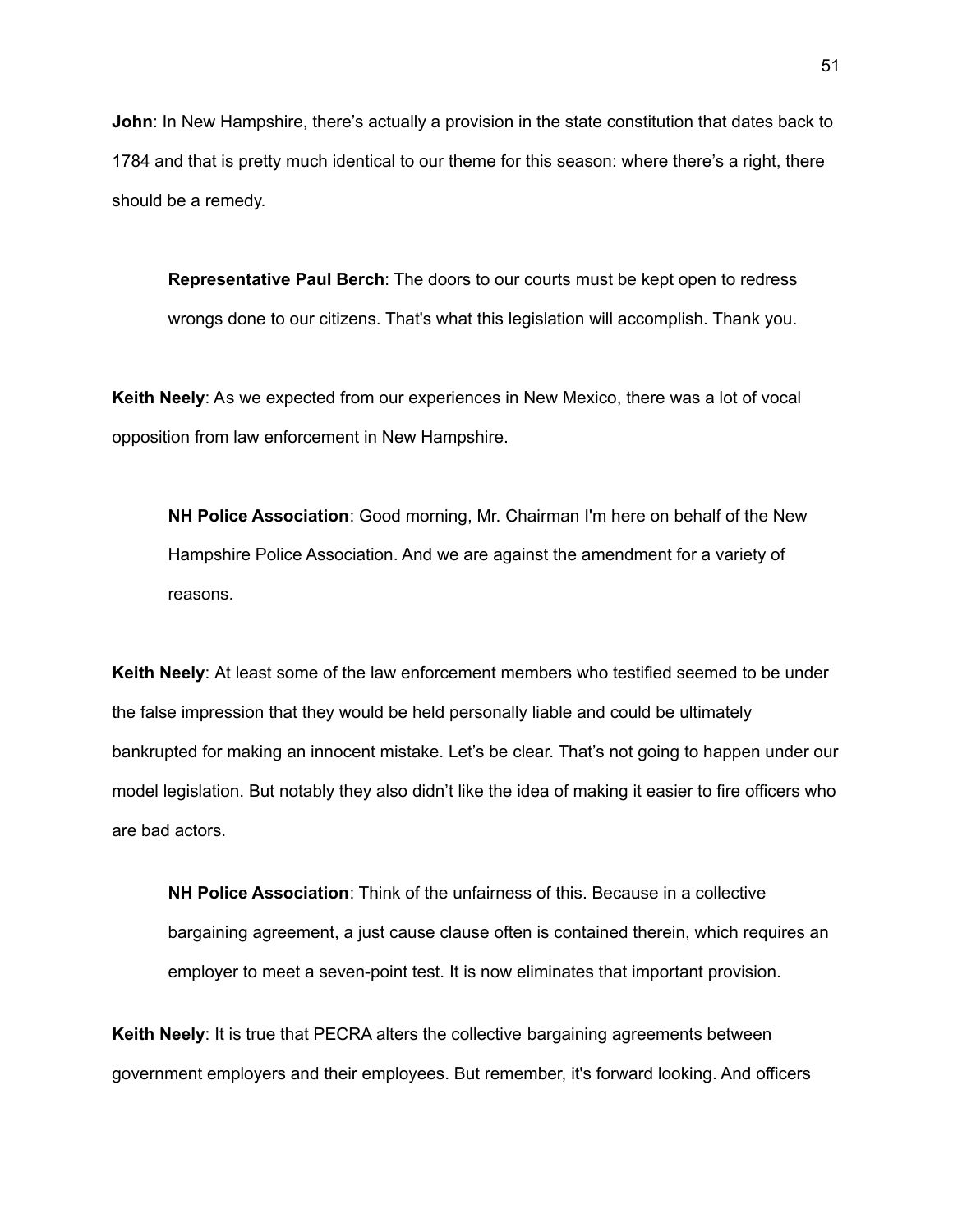who were hired under that seven-point test are grandfathered in until that collective bargaining agreement has been renegotiated. So it's not unfair.

**John**: The fiercest opposition to the bill, however, did not come from law enforcement. It came from municipalities. According to a lobbyist from the New Hampshire Municipal Association, reform based on our model was quote: "one of the most [alarming](https://www.nhbr.com/house-bill-targeting-public-officials-immunity-faulted-by-municipalities-police/) bills we have ever seen."

**NH Municipal Association**: Thank you, Mr. Chairman, Cordell Johnston, representing New Hampshire Municipal Association in opposition. This bill and makes local governments liable for innocent mistakes by good actors.

**Keith Neely**: The government's claim that the sky is falling, if you hold us responsible for what we do. We don't think that's true.

**Franklin, NH city manager**: I have the privilege of serving as the city manager for the city of Franklin. What you may not know and what I'd like to talk about today is how this amendment would devastate a community like Franklin.

**John**: And how would it devastate a community?

**Franklin, NH city manager**: Let me explain. Franklin is a mill town. We were once a thriving community. But after the last mills closed in the early 70s, we have steadily declined.

**John**: And to reverse that decline, city officials are opening up a whitewater kayaking venue.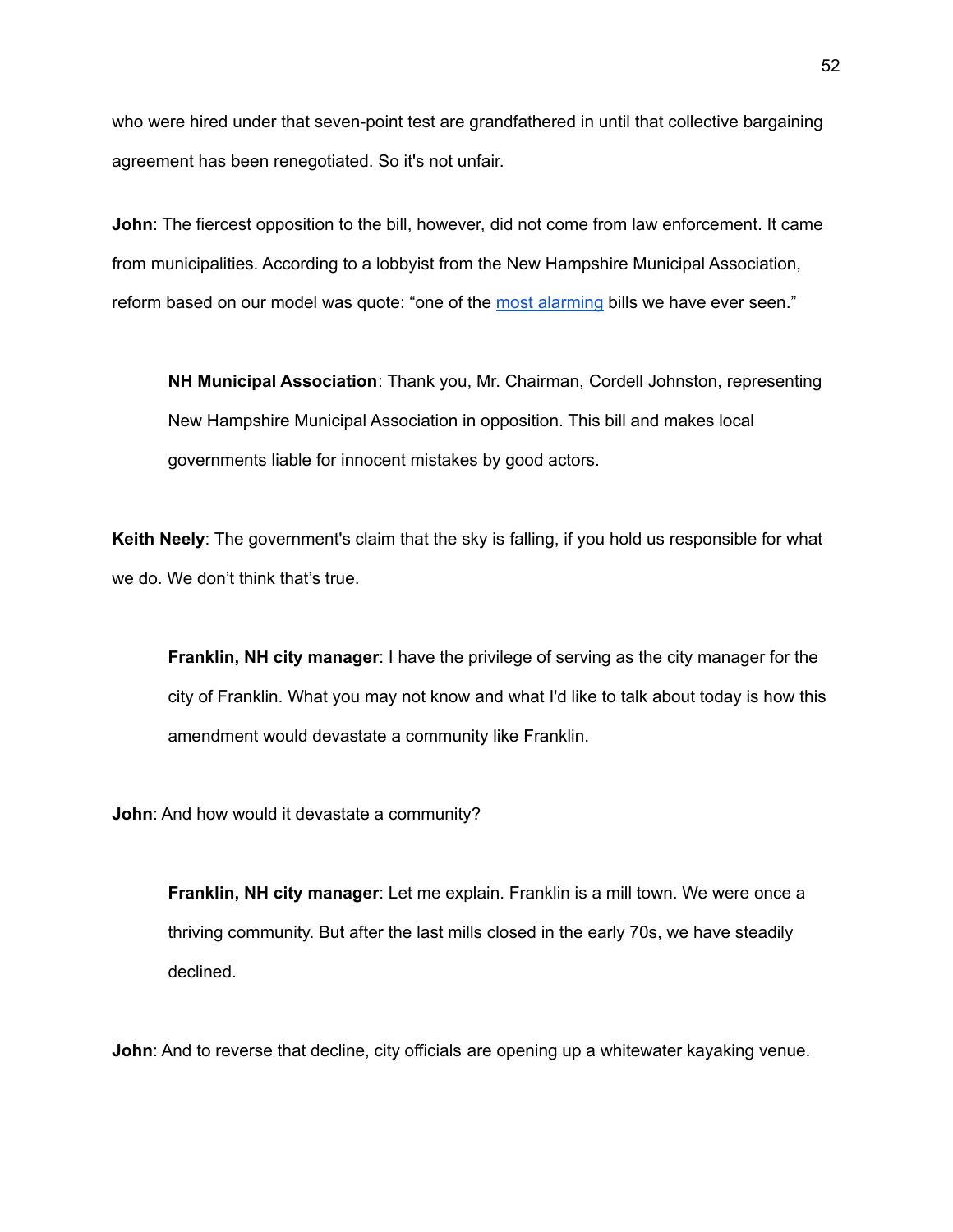**Franklin city manager**: This whitewater kayak park is the first of its kind in New England. It will bring a whole new outdoor recreation economy.

**John**: None of which would be possible without …

**Franklin city manager**: Franklin simply could not afford any of this without qualified immunity. Though Franklin will take pride in keeping our amenities maintained and safe for the users there is inherent risk in any outdoor recreation activity. Qualified immunity protects us from that risk.

**Keith Neely**: Whenever you try to enact civil rights reform, and you try to hold governments responsible for the violations of their employees, the government's are going to freak out.

**John**: But, suffice it to say, we don't think the sky is going to fall.

**Keith Neely**: I think New Mexico so far has borne out that we're correct. The sky has not fallen in New Mexico. Municipalities are not filing bankruptcy. There isn't a wealth of municipalities now who can't be adequately insured.

**Laura Schauer Ives**: I think in the end the municipalities, and the states, and counties hemmed and hawed about this is going to cost a lot of money.

**John**: That is Laura Schauer Ives in New Mexico again.

**Laura Schauer Ives**: But I truly, truly believe that what has cost them a lot of money is frankly the way the law has developed and qualified immunity. And instead of training to what is should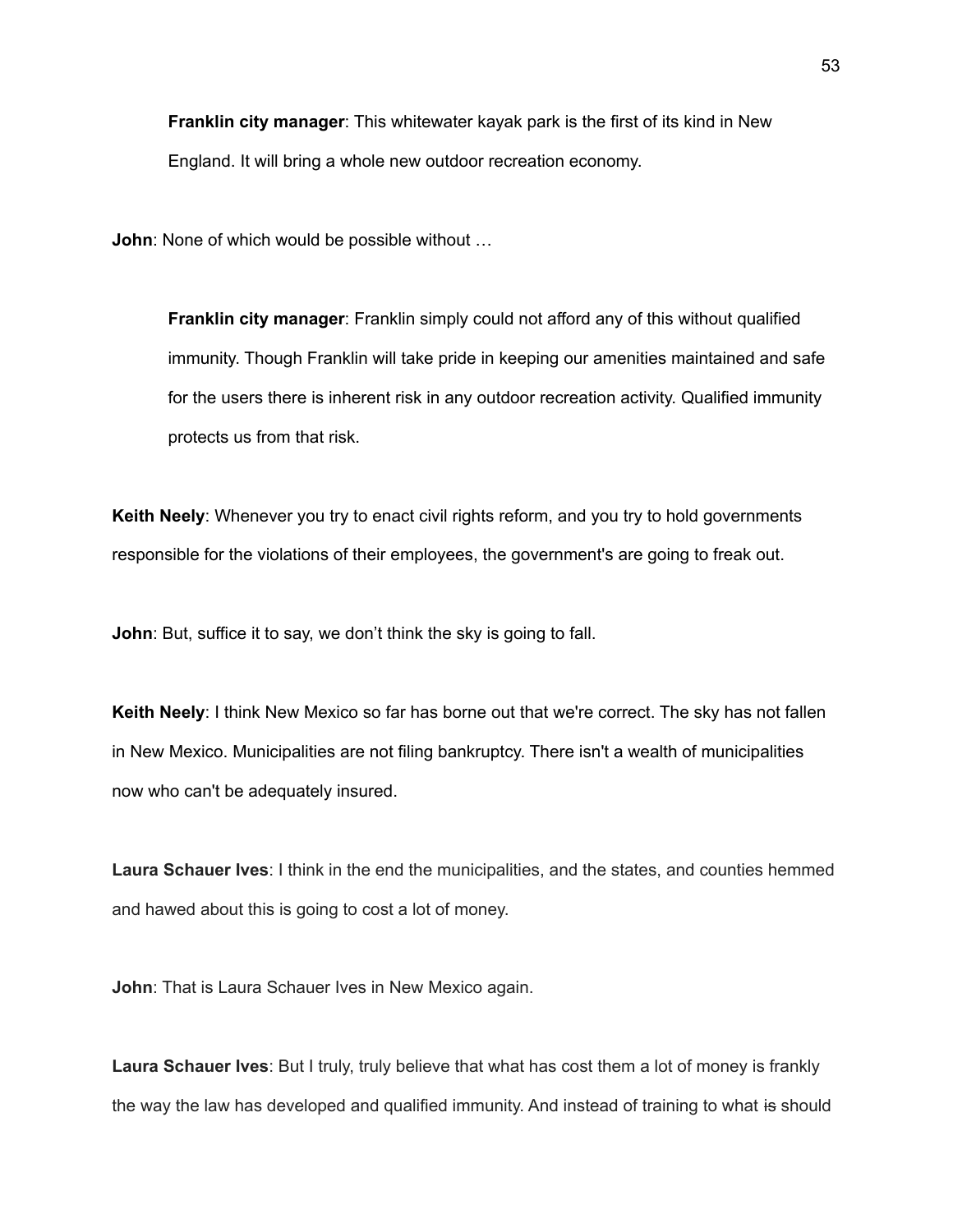be best practices, instead of training to like what would actually be constitutional, they have just been operating in this world where they're protected for no real good reason. And they end up doing things that I don't think they would be doing otherwise.

**John**: But Laura hopes that the reforms will encourage police departments and other agencies to train their employees to stay within the bounds of the Constitution, rather than within the bounds of what they could get away under qualified immunity and federal municipal liability standards.

**Laura Schauer Ives**: It's emboldening. It's emboldening to have a lawyer for a defendant officer stand up for years and say, what they've been doing is lawful and what they've been doing is right. My genuine hope is I'm put out of business. I would love a world where this didn't happen. That's what I that's what I would like.

**John**: If you, dear listener, are involved in a state or local effort at civil rights reform, give us a call.

**Keith Neely**: There really isn't a whole lot that you have to change to take our model and make it applicable in municipal space.

**John**: Or if you're a civil rights practitioner, and you are thinking about challenging official misconduct directly under a state constitution, also please give us a call. Or if you want to know more about the state of play in your state, please check the show notes for a study we just released called 50 Shades of [Government](https://ij.org/report/50-shades-of-government-immunity/) Immunity. As the study makes clear, today there is no state that really has an established culture of civil rights enforcement. At the Institute for Justice, that's something we're trying to change.